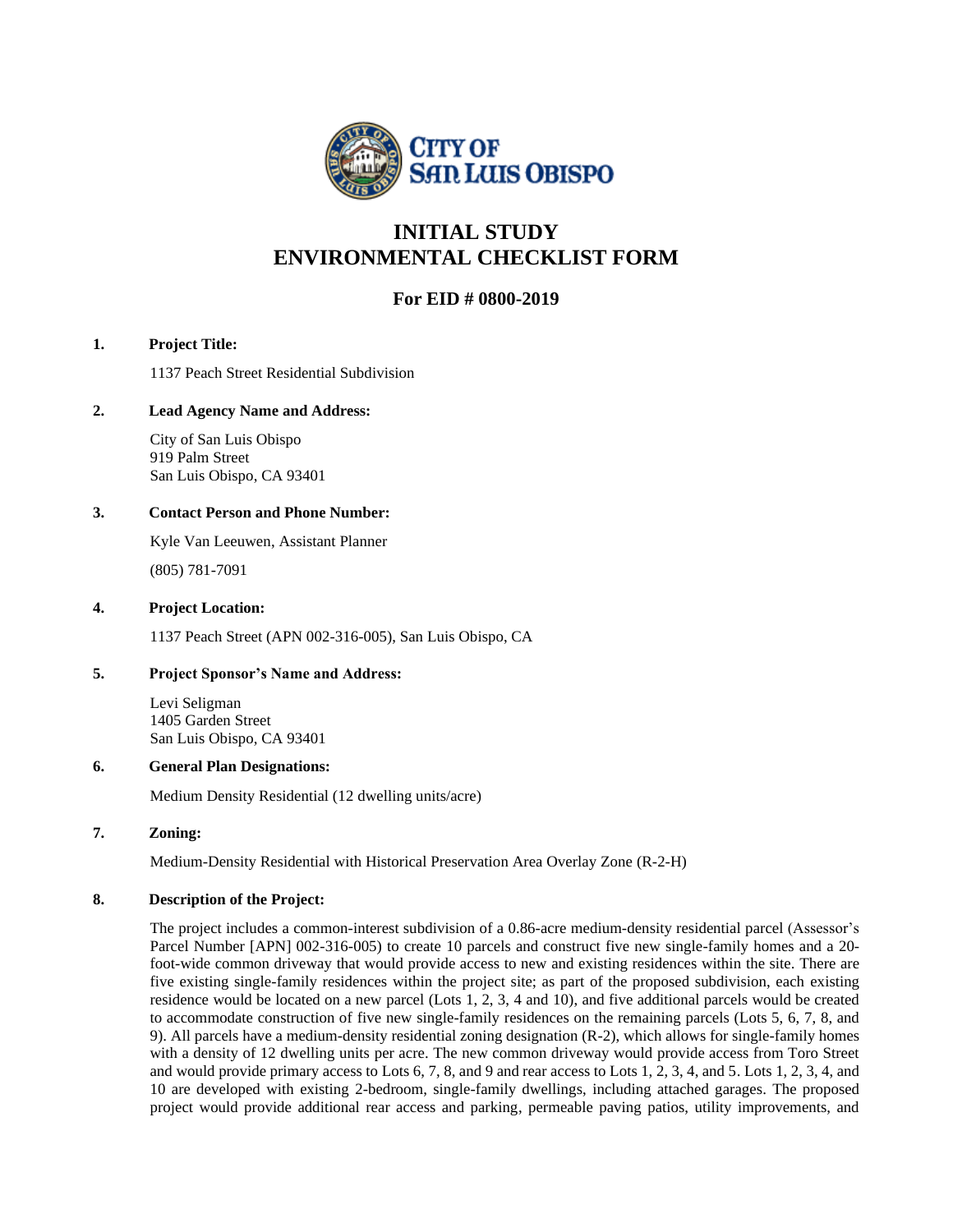| Issues, Discussion and Supporting Information Sources |         |             | Less Than<br>Significant |             |           |
|-------------------------------------------------------|---------|-------------|--------------------------|-------------|-----------|
| ER#                                                   |         | Potentially | with                     | Less Than   |           |
|                                                       |         | Significant | Mitigation               | Significant |           |
|                                                       | Sources | Impact      | Incorporated             | Impact      | No Impact |

landscaping improvements at these existing residences, but does not propose demolition, reconstruction, or replacement of the existing residences.

Lots 5, 6, 7, 8, and 9 would each be developed with a 2-bedroom single-family dwelling and 2-car garage. The project would also include removal of up to five trees, and installation of new water, wastewater, and stormwater infrastructure to service the proposed residences.

The subject parcel is located at the intersection of Peach Street and Toro Street, approximately 0.15 miles northeast of downtown San Luis Obispo in the City-designated Mill Street Historic District. Topography of the site is essentially level with an elevation of approximately 270 feet above mean sea level. Buildout of the new common driveway and residences would result in removal of five trees. The project is subject to development standards identified in the City of San Luis Obispo (City) Municipal Code Chapter 17.18 Medium-Density Residential (R-2) Development Standards, which identify minimum property line setback distances, building height and floor area ratio, and lot coverage standards. The project is requesting variable side yard setbacks for the new subdivision per Section 17.70.170.D.2.c. Proposed development characteristics and setbacks are shown in Table 1. The project would also be subject to the City Municipal Code Chapter 17.56 Historic Preservation Overlay Standards, which are intended to provide for residential and infill projects of high architectural quality that are compatible with existing development.

#### **Table 1. Lot and Proposed Residential Development Characteristics**

| Lot<br><b>Number</b> | Height<br>(feet) | Front<br><b>Setback</b><br>(feet) | <b>Interior Side</b><br><b>Setbacks (feet)</b><br>(height=side<br>setback) | <b>Corner</b><br>Lot-Side<br><b>Setback</b><br>(feet) | <b>Rear Setbacks</b><br>(feet)<br>(height=rear<br>setback) | <b>Minimum</b><br><b>Lot Size</b><br>(square<br>feet) |
|----------------------|------------------|-----------------------------------|----------------------------------------------------------------------------|-------------------------------------------------------|------------------------------------------------------------|-------------------------------------------------------|
|                      |                  |                                   | $20-22=9$                                                                  |                                                       | $20-22=9$                                                  |                                                       |
| <b>Standard</b>      | 35'              | $20^{\circ}$                      | $23 - 24 = 10$                                                             | 10'                                                   | $23 - 24 = 10$                                             | 5,000                                                 |
|                      |                  |                                   | $25 - 26 = 11$                                                             |                                                       | $25-26=11$                                                 |                                                       |
| Lot 1                | (E)              | $19'$ (E)                         | $10' = 5'$<br>$10' = 10'$                                                  | N/A                                                   | $12' = 11'$                                                | 3,621                                                 |
| Lot 2                | (E)              | $19'$ (E)                         | $10' = 10'$<br>$10' = 5'$                                                  | N/A                                                   | $12' = 11'$                                                | 3,718                                                 |
| Lot $3$              | (E)              | $19'$ (E)                         | $18' = 7' (8' \text{req})$<br>$18' = 6'$ (8' req)                          | N/A                                                   | $12' = 14'$                                                | 3,704                                                 |
| Lot 4                | (E)              | $18'$ (E)                         | $16' = 5' (7' \text{ req})$<br>$16' = 8''$                                 | N/A                                                   | $12' = 15'$                                                | 3,855                                                 |
| Lot $5$              | 22'              | $20^{\circ}$                      | $20' = 7' (9' \text{req})$                                                 | $10^{\circ}$                                          | $23' = 9' (10' \text{ req})$                               | 3,739                                                 |
| Lot $6$              | (E)              | $20^{\circ}$ (E)                  | $12' = 8'$<br>$12' = 20'$                                                  | N/A                                                   | $12' = 5'$                                                 | 4,370                                                 |
| Lot 7                | 25'              | N/A                               | $19' = 7' (8' \text{req})$<br>$19' = 8'$                                   | N/A                                                   | $22' = 11'$                                                | 3,617                                                 |
| Lot $8$              | 25'              | N/A                               | $25' = 8' (11' \text{ req})$<br>$19' = 8'$                                 | N/A                                                   | $25' = 11'$                                                | 3,617                                                 |
| Lot 9                | 25'              | N/A                               | $\overline{1}9' = 9'$<br>$19' = 9'$                                        | N/A                                                   | $22' = 11'$                                                | 3,622                                                 |
| Lot $10$             | 25'              | N/A                               | $25' = 11'$<br>$19' = 8'$                                                  | N/A                                                   | $25' = 11'$                                                | 3,624                                                 |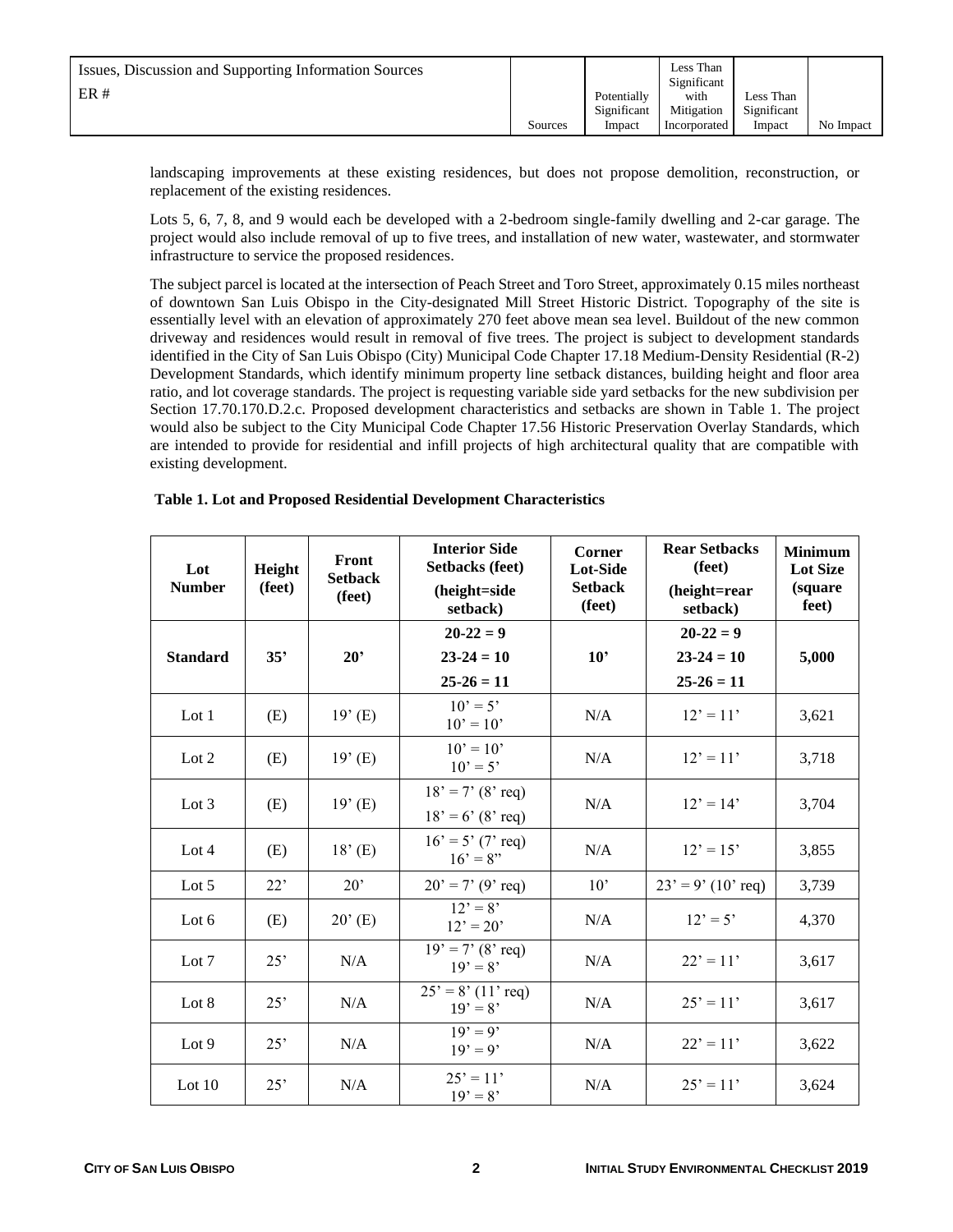| Issues, Discussion and Supporting Information Sources |         |             | Less Than<br>Significant |             |           |
|-------------------------------------------------------|---------|-------------|--------------------------|-------------|-----------|
| ER#                                                   |         | Potentially | with                     | Less Than   |           |
|                                                       |         | Significant | Mitigation               | Significant |           |
|                                                       | Sources | Impact      | Incorporated             | Impact      | No Impact |

#### **9. Project Entitlements:**

Architectural Review Subdivision

#### **10. Surrounding Land Uses and Settings:**

The property is surrounded by medium-density single-family residential development, as well as office buildings within the same block to the southwest.

**11. Have California Native American tribes traditionally and culturally affiliated with the project area requested consultation pursuant to Public Resources Code Section 21080.3.1? If so, is there a plan for consultation that includes, for example, the determination of significance of impacts to tribal cultural resources, procedures regarding confidentiality, etc.?**

Native American Tribes were notified about the project consistent with City and State regulations including, but not limited to, Assembly Bill 52. The AB 52 notification period closed on April 3, 2020, and formal consultation was not requested.

#### **12. Other public agencies whose approval is required:**

N/A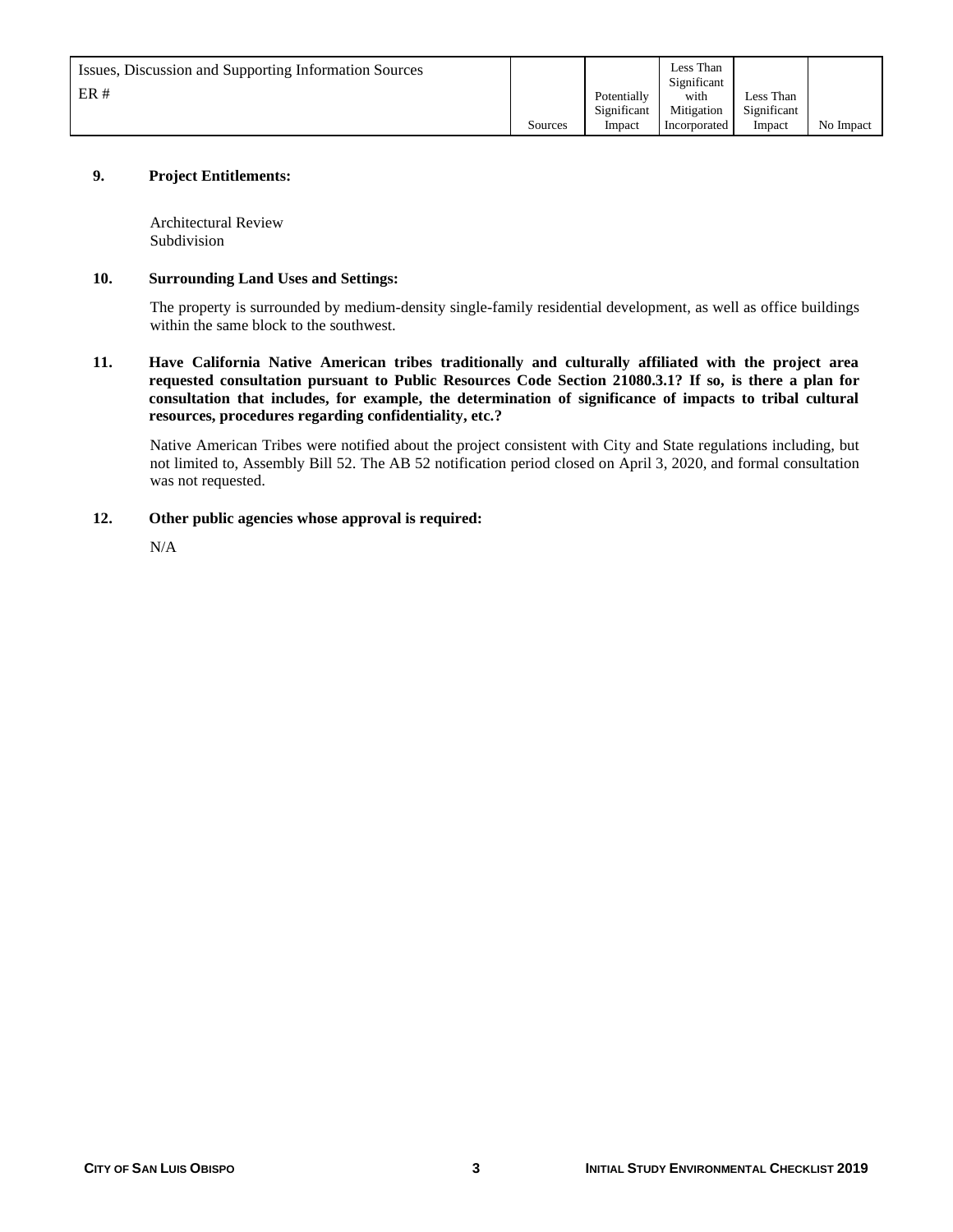# **ENVIRONMENTAL FACTORS POTENTIALLY AFFECTED**

The environmental factors checked below would be potentially affected by this project, involving at least one impact that is a "Potentially Significant Impact" as indicated by the checklist on the following pages.

|             | Aesthetics                                   |             | Greenhouse Gas Emissions        |             | <b>Public Services</b>                |
|-------------|----------------------------------------------|-------------|---------------------------------|-------------|---------------------------------------|
|             | <b>Agriculture and Forestry</b><br>Resources | $\boxtimes$ | Hazards and Hazardous Materials |             | Recreation                            |
| $\boxtimes$ | Air Quality                                  |             | Hydrology and Water Quality     |             | Transportation                        |
| $\boxtimes$ | <b>Biological Resources</b>                  |             | Land Use and Planning           | $\boxtimes$ | <b>Tribal Cultural Resources</b>      |
| $\boxtimes$ | <b>Cultural Resources</b>                    |             | <b>Mineral Resources</b>        | $\boxtimes$ | Utilities and Service Systems         |
|             | Energy                                       | $\boxtimes$ | <b>Noise</b>                    |             | Wildfire                              |
|             | Geology and Soils                            |             | Population and Housing          | ⊠           | Mandatory Findings of<br>Significance |

# **FISH AND WILDLIFE FEES**

|          | The California Department of Fish and Wildlife has reviewed the CEQA document and written no effect<br>determination request and has determined that the project will not have a potential effect on fish, wildlife, or<br>habitat (see attached determination).                                                 |
|----------|------------------------------------------------------------------------------------------------------------------------------------------------------------------------------------------------------------------------------------------------------------------------------------------------------------------|
| $\times$ | The project has potential to impact fish and wildlife resources and shall be subject to the payment of Fish and<br>Game fees pursuant to Section 711.4 of the California Fish and Game Code. This initial study has been<br>circulated to the California Department of Fish and Wildlife for review and comment. |

# **STATE CLEARINGHOUSE**

| $\boxtimes$ | This environmental document must be submitted to the State Clearinghouse for review by one or more State<br>agencies (e.g. Cal Trans, California Department of Fish and Wildlife, Department of Housing and Community |
|-------------|-----------------------------------------------------------------------------------------------------------------------------------------------------------------------------------------------------------------------|
|             | Development). The public review period shall not be less than 30 days (CEQA Guidelines $15073(a)$ ).                                                                                                                  |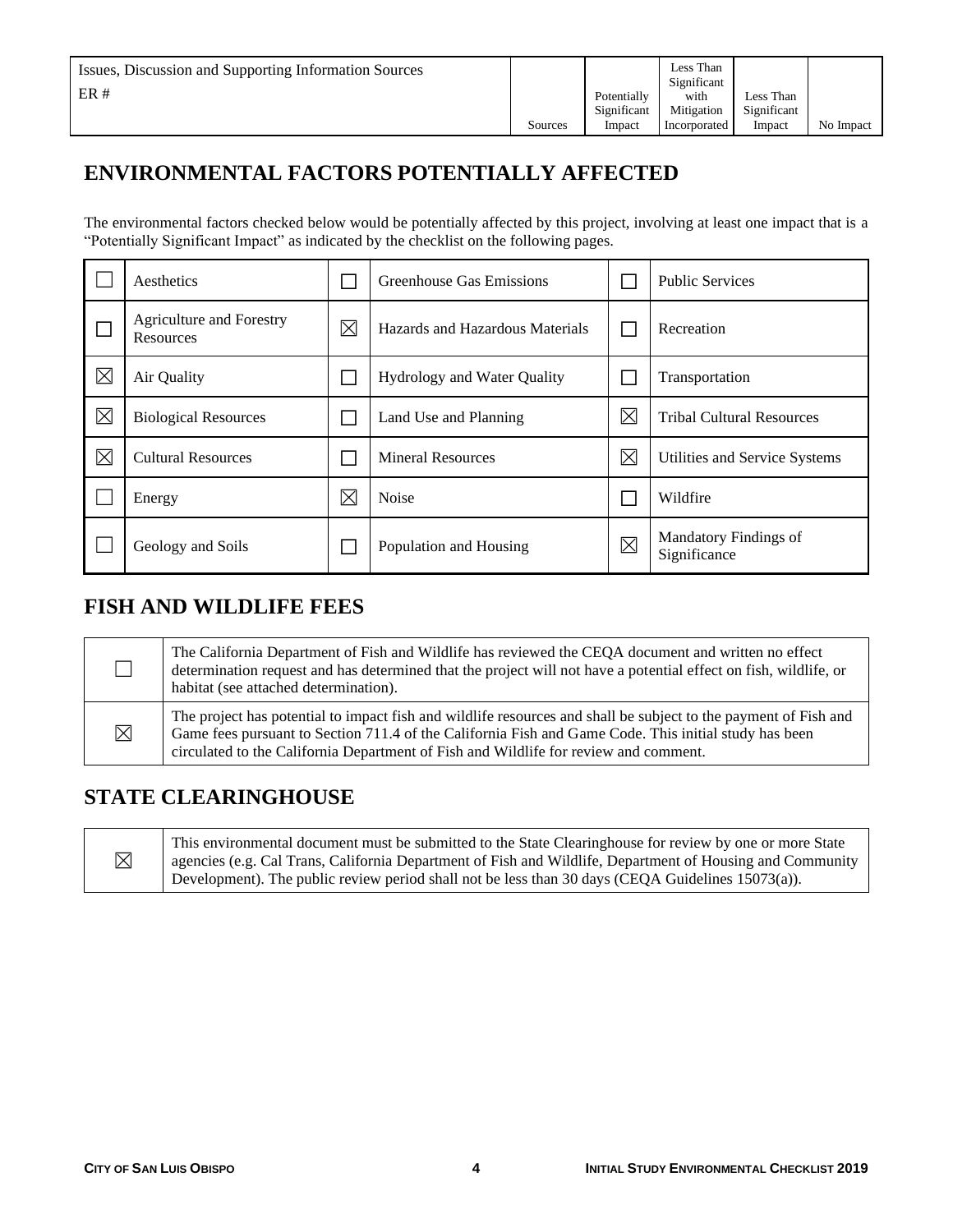| Issues, Discussion and Supporting Information Sources<br>ER# |         | Potentially<br>Significant | Less Than<br>Significant<br>with<br>Mitigation | Less Than<br>Significant |           |
|--------------------------------------------------------------|---------|----------------------------|------------------------------------------------|--------------------------|-----------|
|                                                              | Sources | Impact                     | Incorporated                                   | Impact                   | No Impact |

# **DETERMINATION** (To be completed by the Lead Agency):

On the basis of this initial evaluation:

| I find that the proposed project COULD NOT have a significant effect on the environment, and a NEGATIVE<br>DECLARATION will be prepared.                                                                                                                                                                                                                                                                                                                                                                                        |   |
|---------------------------------------------------------------------------------------------------------------------------------------------------------------------------------------------------------------------------------------------------------------------------------------------------------------------------------------------------------------------------------------------------------------------------------------------------------------------------------------------------------------------------------|---|
| I find that although the proposed project could have a significant effect on the environment, there will not be a<br>significant effect in this case because revisions in the project have been made, by or agreed to by the project<br>proponent. A MITIGATED NEGATIVE DECLARATION will be prepared.                                                                                                                                                                                                                           | M |
| I find that the proposed project MAY have a significant effect on the environment, and an ENVIRONMENTAL<br>IMPACT REPORT is required.                                                                                                                                                                                                                                                                                                                                                                                           |   |
| I find that the proposed project MAY have a "potentially significant" impact(s) or "potentially significant unless<br>mitigated" impact(s) on the environment, but at least one effect $(1)$ has been adequately analyzed in an earlier<br>document pursuant to applicable legal standards, and (2) has been addressed by mitigation measures based on the<br>earlier analysis as described on attached sheets. An ENVIRONMENTAL IMPACT REPORT is required, but it<br>must analyze only the effects that remain to be addressed |   |
| I find that although the proposed project could have a significant effect on the environment, because all<br>potentially significant effects (1) have been analyzed adequately in an earlier EIR or NEGATIVE<br>DECLARATION pursuant to applicable standards, and (2) have been avoided or mitigated pursuant to that earlier<br>EIR or NEGATIVE DECLARATION, including revisions or mitigation measures that are imposed upon the<br>proposed project, nothing further is required.                                            |   |

Signature Date

For: Michael Codron,

Printed Name Community Development Director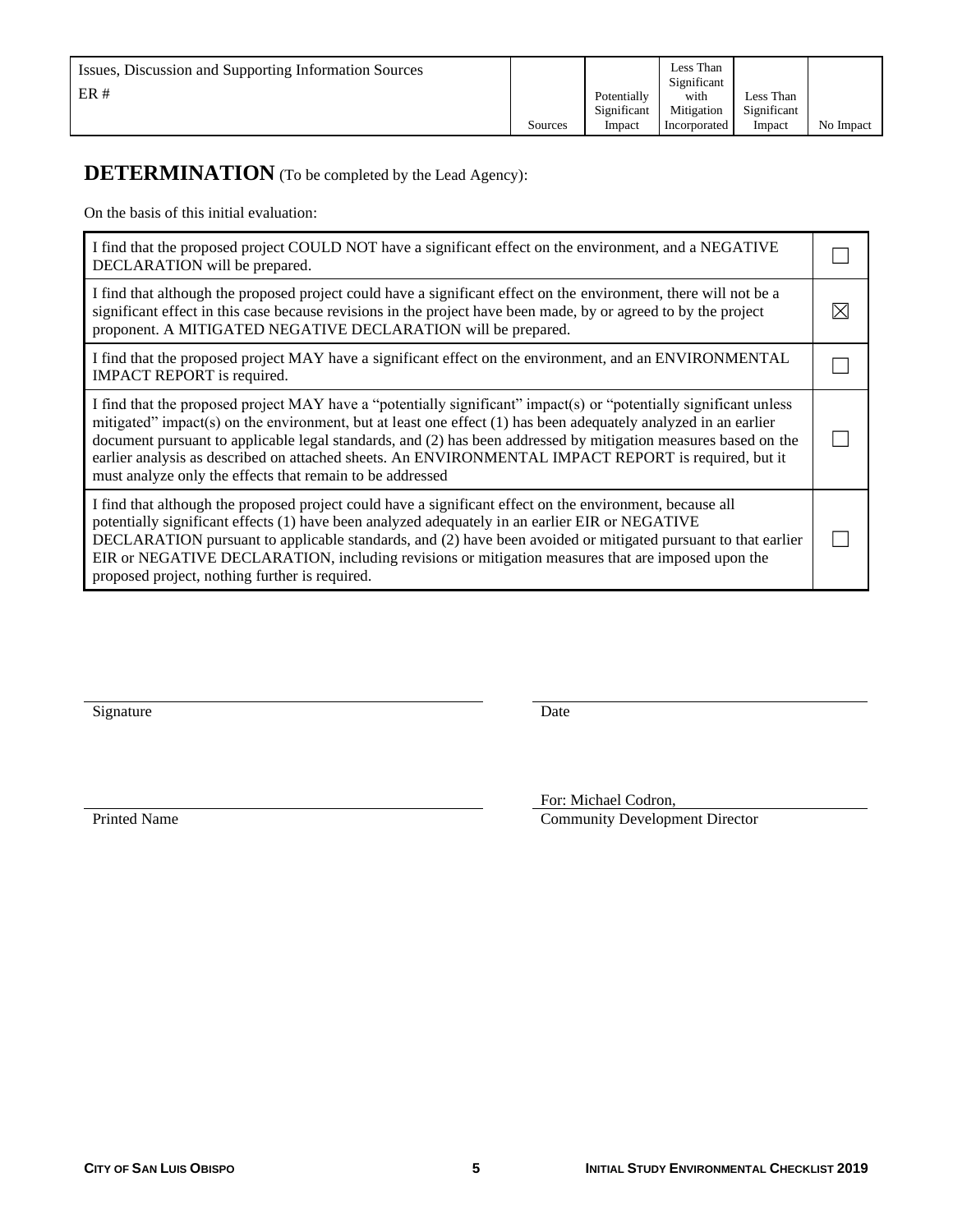# **EVALUATION OF ENVIRONMENTAL IMPACTS**

- 1. A brief explanation is required for all answers except "No Impact" answers that are adequately supported by the information sources a lead agency cites in the parentheses following each question. A "No Impact" answer is adequately supported if the referenced information sources show that the impact simply does not apply to projects like the one involved (e.g. the project falls outside a fault rupture zone). A "No Impact" answer should be explained where it is based on project-specific factors as well as general standards (e.g. the project will not expose sensitive receptors to pollutants, based on a project-specific screening analysis).
- 2. All answers must take account of the whole action involved, including off-site as well as on-site, cumulative as well as project-level, indirect as well as direct, and construction as well as operational impacts.
- 3. Once the lead agency has determined that a particular physical impact may occur, then the checklist answers must indicate whether the impact is potentially significant, less than significant with mitigation, or less than significant. "Potentially Significant Impact' is appropriate if there is substantial evidence that an effect may be significant. If there are one or more "Potentially Significant Impact" entries when the determination is made, an EIR is required.
- 4. "Negative Declaration: Less Than Significant with Mitigation Incorporated" applies where the incorporation of mitigation measures has reduced an effect from "Potentially Significant Impact" to a "Less than Significant Impact." The lead agency must describe the mitigation measures, and briefly explain how they reduce the effect to a less than significant level (mitigation measures from Section 19, "Earlier Analysis," as described in (5) below, may be crossreferenced).
- 5. Earlier analysis may be used where, pursuant to the tiering, program EIR, or other CEQA process, an effect has been adequately analyzed in an earlier EIR or negative declaration (Section 15063 (c) (3) (D)). In this case, a brief discussion should identify the following:
	- a) Earlier Analysis Used. Identify and state where they are available for review.
	- b) Impacts Adequately Addressed. Identify which effects from the above checklist were within the scope of and adequately analyzed in an earlier document pursuant to applicable legal standards, and state whether such effects were addressed by mitigation measures based on the earlier analysis.
	- c) Mitigation Measures. For effects that are "Less than Significant with Mitigation Measures Incorporated," describe the mitigation measures which were incorporated or refined from the earlier document and the extent to which they addressed site-specific conditions for the project.
- 6. Lead agencies are encouraged to incorporate into the checklist references to information sources for potential impacts (e.g. general plans, zoning ordinances). Reference to a previously prepared or outside document should, where appropriate, include a reference to the page or pages where the statement is substantiated.
- 7. Supporting Information Sources: A source list should be attached, and other sources used or individuals contacted should be cited in the discussion.
- 8. The explanation of each issue should identify:
	- a) the significance criteria or threshold, if any, used to evaluate each question; and
	- b) the mitigation measure identified, if any, to reduce the impact to less than significance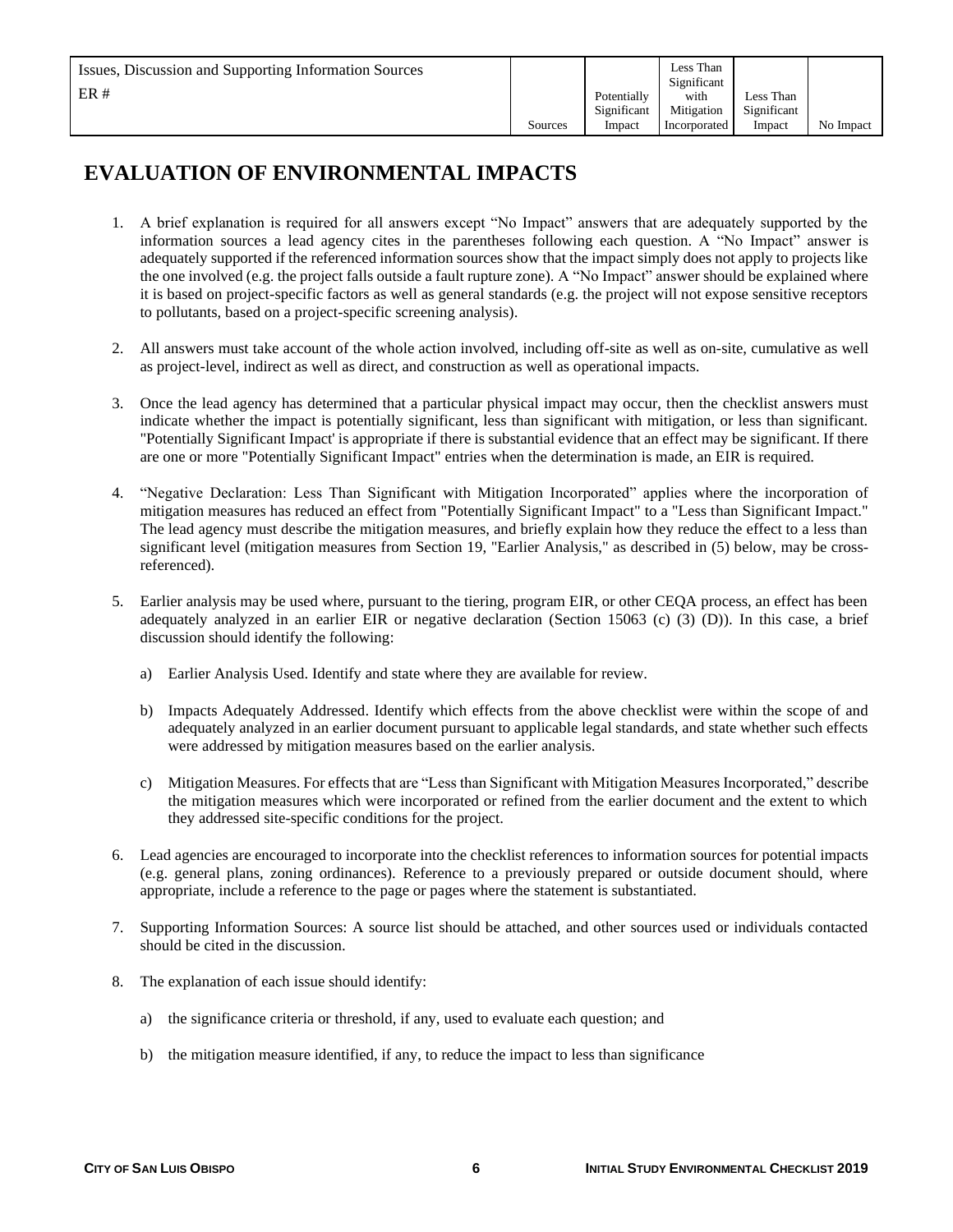| Issues, Discussion and Supporting Information Sources<br>ER# |         | Potentially<br>Significant | Less Than<br>Significant<br>with<br>Mitigation | Less Than<br>Significant |           |
|--------------------------------------------------------------|---------|----------------------------|------------------------------------------------|--------------------------|-----------|
|                                                              | Sources | Impact                     | Incorporated                                   | Impact                   | No Impact |

# **1. AESTHETICS**

|               | Except as provided in Public Resources Code Section 21099, would the project:                                                                                                                                                                                                                                                                                                           |            |  |  |   |  |  |  |
|---------------|-----------------------------------------------------------------------------------------------------------------------------------------------------------------------------------------------------------------------------------------------------------------------------------------------------------------------------------------------------------------------------------------|------------|--|--|---|--|--|--|
| a)            | Have a substantial adverse effect on a scenic vista?                                                                                                                                                                                                                                                                                                                                    | 1, 4       |  |  | ⋉ |  |  |  |
| $\mathbf{b}$  | Substantially damage scenic resources, including, but not<br>limited to, trees, rock outcroppings, open space, and historic<br>buildings within a local or state scenic highway?                                                                                                                                                                                                        | 1, 5       |  |  |   |  |  |  |
| $\mathbf{c})$ | In non-urbanized areas, substantially degrade the existing<br>visual character or quality of public views of the site and its<br>surroundings? (Public views are those that are experienced<br>from publicly accessible vantage point). If the project is in an<br>urbanized area, would the project conflict with applicable<br>zoning and other regulations governing scenic quality? | 1, 3, 6, 7 |  |  |   |  |  |  |
| d)            | Create a new source of substantial light or glare which would<br>adversely affect day or nighttime views in the area?                                                                                                                                                                                                                                                                   | 1, 7       |  |  |   |  |  |  |

### **Evaluation**

The topography of the city of San Luis Obispo is generally defined by several low hills and ridges, such as Islay Hill, Bishop Peak, and Cerro San Luis—three of the nine peaks known as the Morros—which provide scenic focal points for much of the city. The project vicinity exhibits intermittent views of nearby natural landmarks, including Cerro San Luis.

The project is located within an urbanized residential neighborhood in the Mill Street Historic District of the city of San Luis Obispo (city) and is generally surrounded by residential uses and office buildings. The project site currently consists of five onestory single-family homes with no attached or detached garages. The visual character of the project vicinity is comprised of older residences with wood and stucco exteriors, constructed between 1906 and 1925, street trees, and sidewalks. Public views of Cerro San Luis from viewers travelling along Peach Street at this location are heavily screened by existing buildings and vegetation. Distant views of Islay Hill are available for viewers travelling along Toro Street at this location.

- a) A scenic vista is generally defined as a high-quality view displaying good aesthetic and compositional values that can be seen from public viewpoints. Some scenic vistas are officially or informally designated by public agencies or other organizations. A substantial adverse effect on a scenic vista would occur if the proposed project would significantly degrade the scenic landscape as viewed from public roads or other public areas. The project site is located in an urbanized area with intermittent views of Cerro San Luis. Public views of Cerro San Luis from viewers travelling along Peach Street at this location are heavily screened by existing buildings and vegetation. Based on the City's Conservation and Open Space Element (COSE) map of scenic roadways and vistas, the project site is not located along roadways considered to be of moderate or high scenic value or within the cone of view of a scenic roadway. Santa Rosa and Johnson Avenue in the project vicinity are identified as having moderate scenic value; however, the project site would not be highly visible from these roadways. Therefore, the project is not located within a scenic vista and potential impacts would be *less than significant*.
- b) The project site is located approximately 0.15 miles southeast of U.S. Highway 101 (U.S. 101). Based on the California Department of Transportation (Caltrans) California Scenic Highways online mapping tool, the section of the U.S. 101 closest to the project site is eligible for state scenic highway designation but is not officially designated (reference source 5). The project site would not be visible to viewers travelling along U.S. 101 due to existing development, vegetation, and topography. Based on the City's COSE map of scenic roadways and vistas, the project site is not located along and would not be highly visible from roadways considered to be of moderate or high scenic value or within the cone of view of a scenic roadway. The project would not demolish historic buildings (the existing residences, which are identified as contributing resources to the Mill Street Historic District, would be retained onsite) and the project does not propose development that is substantially inconsistent with surrounding uses because it proposes residential uses within an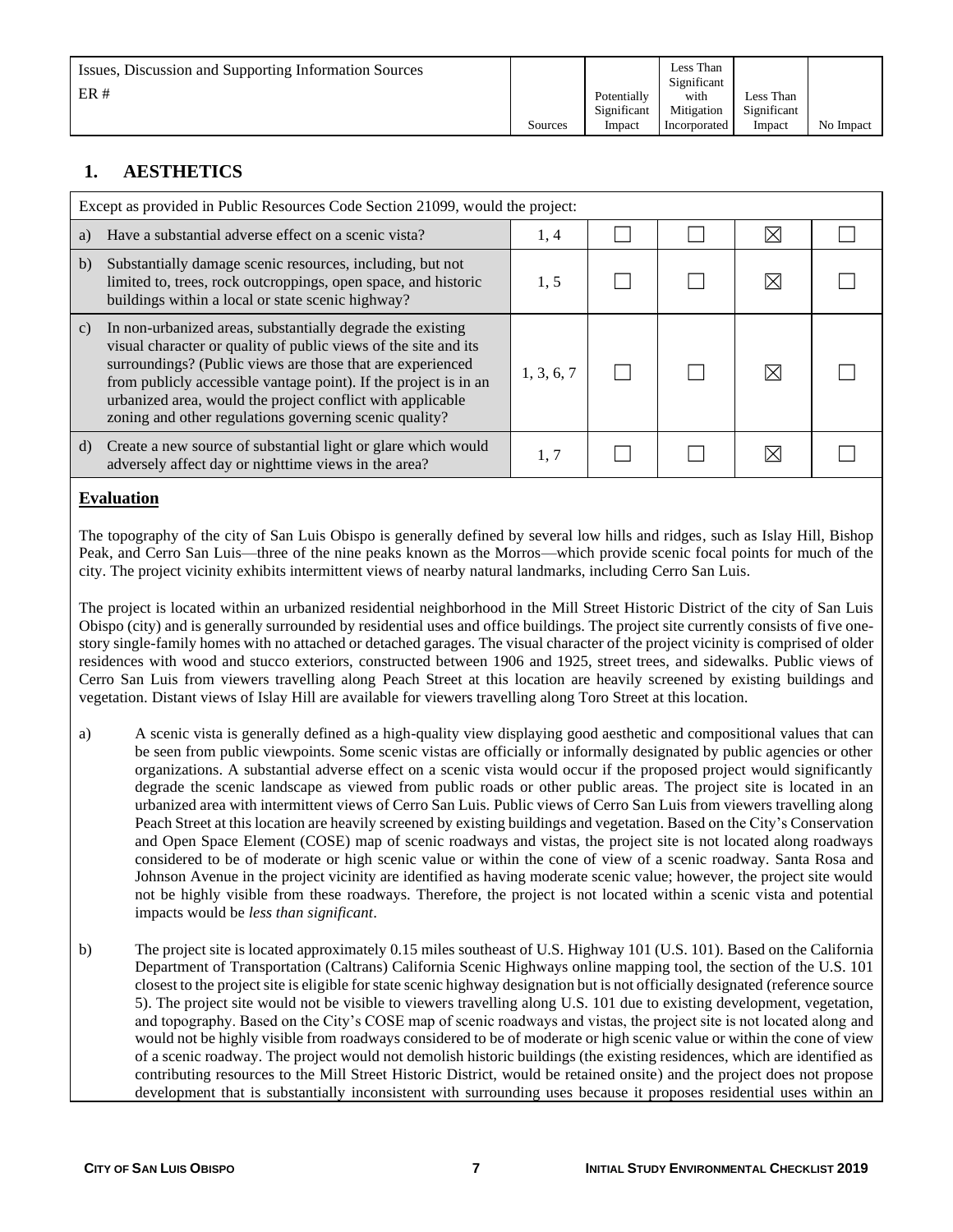| Issues, Discussion and Supporting Information Sources |         |             | Less Than<br>Significant |             |           |
|-------------------------------------------------------|---------|-------------|--------------------------|-------------|-----------|
| ER#                                                   |         | Potentially | with                     | Less Than   |           |
|                                                       |         | Significant | Mitigation               | Significant |           |
|                                                       | Sources | Impact      | Incorporated             | Impact      | No Impact |

existing residential area. Therefore, the project would not result in substantial damage to scenic resources within a state or local scenic highway and impacts would be *less than significant.*

c) The proposed subdivision and construction would occur within an urbanized residential area and is considered an infill development project. Proposed tree removals would be consistent with the City's Tree Ordinance, which establishes protection and compensatory planting requirements. The proposed residential development would be consistent with existing zoning and land use designations for the site and consistent with surrounding uses. The project requires an exception to standard setbacks, but those exceptions would not result in a substantial change in the visual character of the project site due to the compact nature of surrounding residential uses.

The project is subject to the *City of San Luis Obispo Historic Preservation Guidelines*. The intent of the Guidelines is that new structures "shall be designed to be architecturally compatible" with the prevailing historic character. A Historic Preservation Report was prepared by SWCA for the project and concluded that none of the project's proposed design features, either individually or collectively, would constitute an effect that would cause a substantial adverse change in the significance of an historical resource – in this instance defined as any or all of the adjacent contributing properties to the Mill Street Historic District or the Mill Street Historic District as a whole. Similarly, none of the project's proposed design features, either individually or collectively, would cause substantial adverse change in the significance of an historical resource (as defined above) such that that the significance of the historical resource would be materially impaired (14 CCR § 15064.5[b][1]). Therefore, the Historic Preservation Report concluded that the proposed development would not cause the project to have a significant effect on the environment as defined under CEQA (14 CCR § 15064.5[b]).

The project would also be reviewed by the Architectural Review Commission (ARC) to ensure consistency with the City's Community Design Guidelines (CDG). Consistency with the CDG and Historic Preservation Guidelines would ensure any potential aesthetic impacts related to conflicts with regulations governing scenic quality would be *less than significant.*

d) The project is in an urbanized area with existing light sources from neighboring residential and office uses as well as light from vehicular circulation along neighboring streets. The proposed development of five single-family residences would add additional sources of exterior and interior light in the area. The proposed lighting would not be inconsistent with existing surrounding nighttime lighting and the project would be subject to Lighting and Night Sky Preservation standards set forth in the City Municipal Code (17.70.100), which require residential development to minimize glare and obtrusive light by limiting outdoor lighting that is misdirected, excessive, or unnecessary. Therefore, potential impacts associated with development of the project site related to light and glare would be *less than significant.* 

#### **Mitigation Measures**

None necessary.

#### **Conclusion**

The project is not located within a scenic vista or within the viewshed of a designated scenic highway. The project would be subject to applicable standards set forth in the City's CDG and Municipal Code, as well as the City's Historic Preservation Guidelines. The project would be subject to review by the City Architectural Review Commission to ensure consistency with applicable guidelines prior to finalizing and approving design plans. Therefore, no potentially significant impacts to aesthetic resources would occur, and no mitigation is necessary.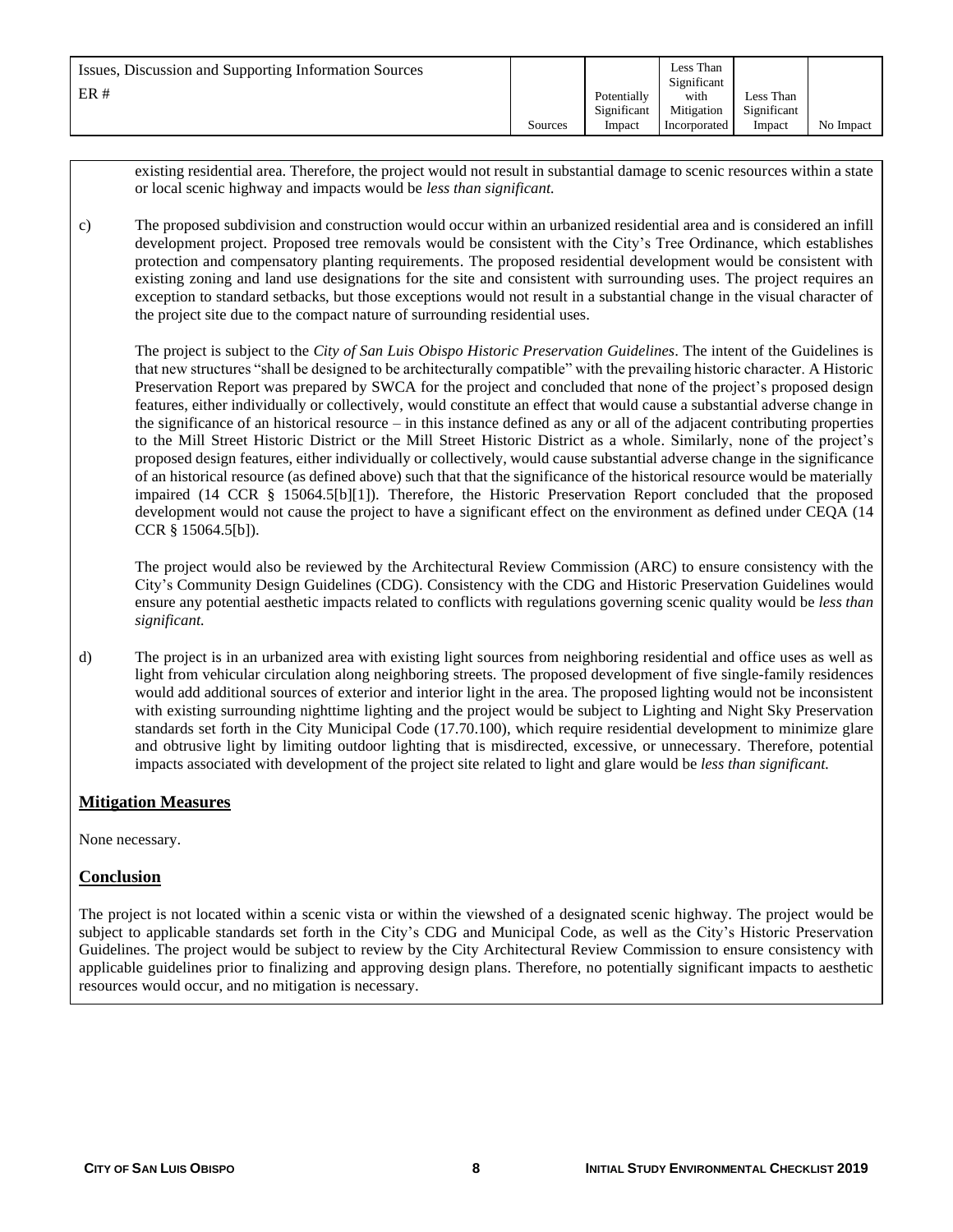|  | Issues, Discussion and Supporting Information Sources<br>ER# | Sources | Potentially<br>Significant<br>Impact | Less Than<br>Significant<br>with<br>Mitigation<br>Incorporated | Less Than<br>Significant<br>Impact | No Impact |
|--|--------------------------------------------------------------|---------|--------------------------------------|----------------------------------------------------------------|------------------------------------|-----------|
|--|--------------------------------------------------------------|---------|--------------------------------------|----------------------------------------------------------------|------------------------------------|-----------|

# **2. AGRICULTURE AND FORESTRY RESOURCES**

In determining whether impacts to agricultural resources are significant environmental effects, lead agencies may refer to the California Agricultural Land Evaluation and Site Assessment Model (1997) prepared by the California Dept. of Conservation as an optional model to use in assessing impacts on agriculture and farmland. In determining whether impacts to forest resources, including timberland, are significant environmental effects, lead agencies may refer to information compiled by the California Department of Forestry and Fire Protection regarding the state's inventory of forest land, including the Forest and Range Assessment Project and the Forest Legacy Assessment project; and forest carbon measurement methodology provided in Forest Protocols adopted by the California Air Resources Board. Would the project:

| a)           | Convert Prime Farmland, Unique Farmland, or Farmland of<br>Statewide Importance (Farmland), as shown on the maps<br>prepared pursuant to the Farmland Mapping and Monitoring<br>Program of the California Resources Agency, to non-<br>agricultural use?                                                 | 2, 8                        |  |  |
|--------------|----------------------------------------------------------------------------------------------------------------------------------------------------------------------------------------------------------------------------------------------------------------------------------------------------------|-----------------------------|--|--|
| b)           | Conflict with existing zoning for agricultural use, or a<br>Williamson Act contract?                                                                                                                                                                                                                     | 2, 9                        |  |  |
| $\mathbf{c}$ | Conflict with existing zoning for, or cause rezoning of, forest<br>land (as defined in Public Resources Code section $12220(g)$ ),<br>timberland (as defined by Public Resources Code section<br>4526), or timberland zoned Timberland Production (as defined<br>by Government Code section $51104(g)$ ? | $\mathcal{D}_{\mathcal{L}}$ |  |  |
| d)           | Result in the loss of forest land or conversion of forest land to<br>non-forest use?                                                                                                                                                                                                                     | $\mathcal{D}_{\mathcal{L}}$ |  |  |
| e)           | Involve other changes in the existing environment which, due<br>to their location or nature, could result in conversion of<br>Farmland, to non-agricultural use or conversion of forest land<br>to non-forest use?                                                                                       | 2, 8, 9                     |  |  |

## **Evaluation**

The California Department of Conservation (DOC) classifies and maps agricultural lands in the state in the Farmland Mapping and Monitoring Program (FMMP). The FMMP identifies five farmland categories: Prime Farmland, Farmland of Statewide Importance, Unique Farmland, Farmland of Local Importance, and Farmland of Local Potential. The project site is designated as Urban and Built-Up Land by the FMMP and therefore, is not considered farmland.

According to California Public Resources Code (PRC) Section 12220(g), forest land is defined as land that can support 10% native tree cover of any species, including hardwoods, under natural conditions, and that allows for management of one or more forest resources, including timber, aesthetics, fish and wildlife, biodiversity, water quality, recreation, and other public benefits. Timberland is defined as land, other than land owned by the federal government and land designated by the State Board of Forestry and Fire Protection as experimental forest land, which is available for and capable of growing a crop of trees of a commercial species used to produce lumber and other forest products, including Christmas trees. The project site does not contain forest land or timberland.

a) The project site is designated as Urban and Built-Up Land by the FMMP. The project site is not in agricultural use and is not located on lands designated Farmland by the FMMP. Due to existing onsite and surrounding urbanized uses, the potential for the site to support agricultural uses in the future is very low. Therefore, the project would not result in the conversion of farmland to non-agricultural use and *no impacts* would occur.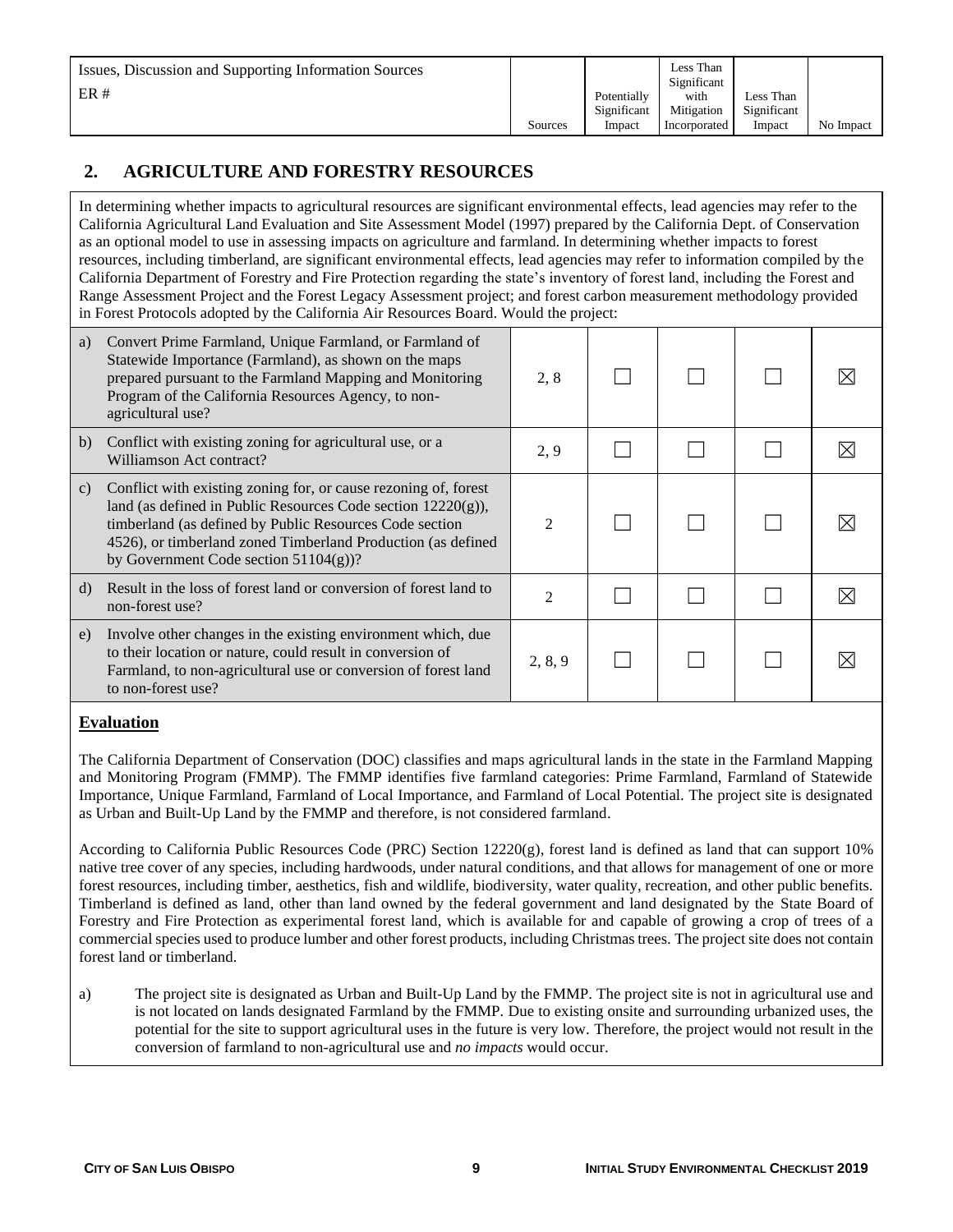| Issues, Discussion and Supporting Information Sources<br>ER# | Sources | Potentially<br>Significant<br>Impact | Less Than<br>Significant<br>with<br>Mitigation<br>Incorporated | Less Than<br>Significant<br>Impact | No Impact |
|--------------------------------------------------------------|---------|--------------------------------------|----------------------------------------------------------------|------------------------------------|-----------|
|--------------------------------------------------------------|---------|--------------------------------------|----------------------------------------------------------------|------------------------------------|-----------|

- b) The project site does not include land use designations or zoning for agricultural uses and is not located within or adjacent to land under an active Williamson Act contract. Therefore, the project would not conflict with existing zoning for agricultural use or a Williamson Act contract and *no impacts* would occur*.*
- c-d) The project site does not include forest land or timberland and does not include land use designations or zoning for forest land or timberland. Therefore, the project would not conflict with zoning for, result in the loss of, or result in the conversion of forest land, timberland, or timberland zoned Timberland Production and *no impacts* would occur.
- e) The project includes the subdivision of a residentially zoned infill parcel in an established residential neighborhood near downtown San Luis Obispo. Therefore, the project would not result in substantial changes in the environment that could result in conversion of nearby agricultural land or forest land to non-agricultural or non-forest use and *no impacts* would occur*.*

#### **Mitigation Measures**

None necessary.

#### **Conclusion**

The project site is located in an urbanized area and is not within or adjacent to Prime Farmland, land zoned for agricultural or forest land use, or land under a Williamson Act contract. No potentially significant impacts to agriculture, forest land, or timberland would occur, and no mitigation is necessary.

# **3. AIR QUALITY**

Where available, the significance criteria established by the applicable air quality management district or air pollution control district may be relied upon to make the following determinations. Would the project:

| a)              | Conflict with or obstruct implementation of the applicable air<br>quality plan?                                                                                                                         | 4, 10, 11,<br>12, 15 |    |   |  |
|-----------------|---------------------------------------------------------------------------------------------------------------------------------------------------------------------------------------------------------|----------------------|----|---|--|
| b)              | Result in a cumulatively considerable net increase of any<br>criteria pollutant for which the project region is non-attainment<br>under an applicable federal or state ambient air quality<br>standard? | 10, 11,<br>12        |    | ⋉ |  |
| $\mathcal{C}$ ) | Expose sensitive receptors to substantial pollutant<br>concentrations?                                                                                                                                  | 1, 11, 13            | IX |   |  |
| d)              | Result in other emissions (such as those leading to odors)<br>adversely affecting a substantial number of people?                                                                                       | 1, 13                |    |   |  |

#### **Evaluation**

The city is located within the South Central Coast Air Basin (SCCAB), which also includes Santa Barbara and Ventura Counties. Air quality within the SCCAB is regulated by several jurisdictions, including the U.S. Environmental Protection Agency (EPA), California Air Resources Board (CARB), and the San Luis Obispo County Air Pollution Control District (SLOAPCD).

San Luis Obispo County is currently designated as "nonattainment" for the state standards for ozone, partial nonattainment (in eastern San Luis Obispo County, outside of the project area) for federal ambient standards for ozone, and nonattainment for the state standards for particulate matter 10 micrometers or less in diameter  $(PM_{10})$ . The COSE identifies goals and policies to achieve and maintain air quality that supports health and enjoyment for those who live, work, and visit the city. These goals and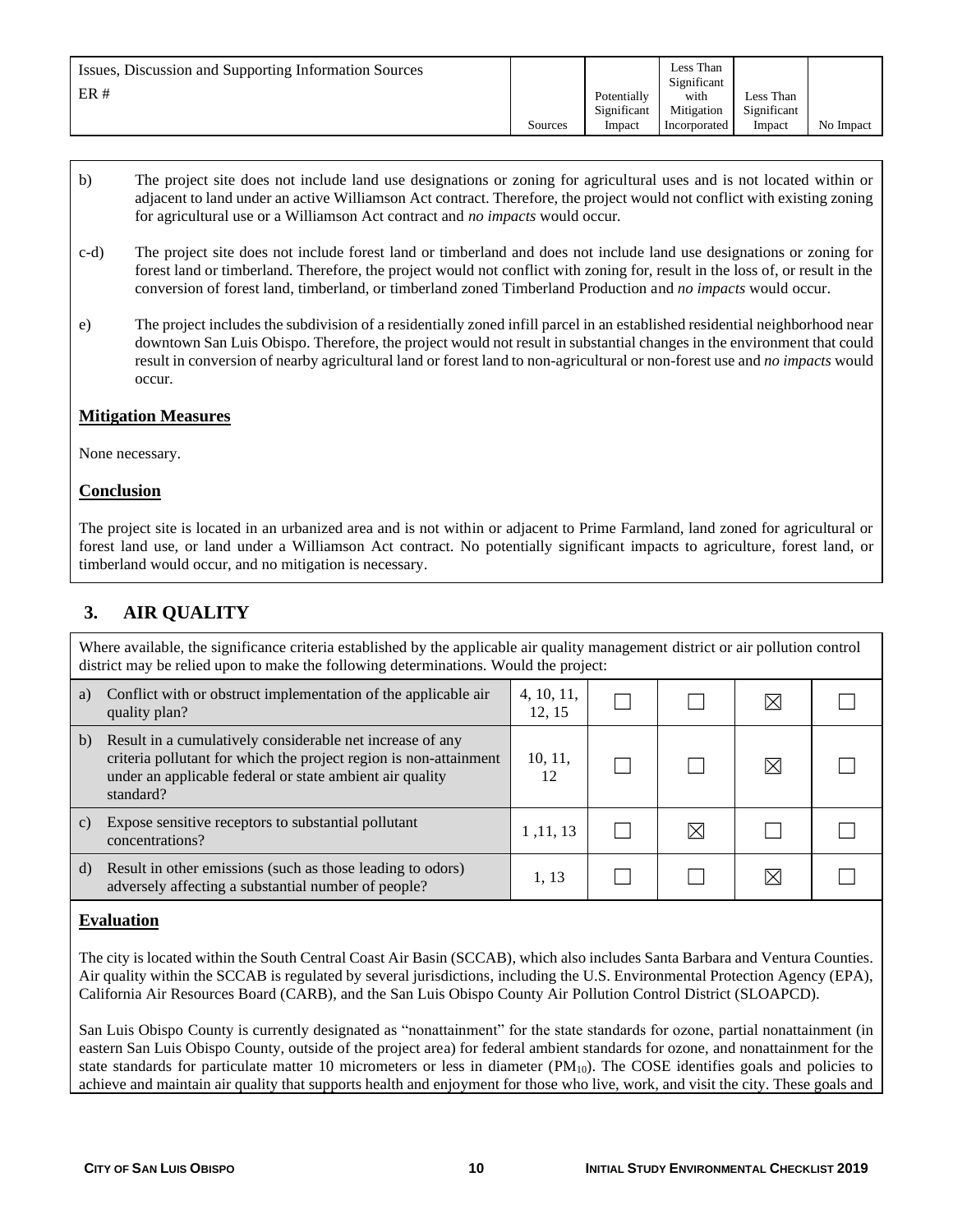| Issues, Discussion and Supporting Information Sources<br>ER# |         | Potentially<br>Significant | Less Than<br>Significant<br>with<br>Mitigation | Less Than<br>Significant |           |
|--------------------------------------------------------------|---------|----------------------------|------------------------------------------------|--------------------------|-----------|
|                                                              | Sources | Impact                     | Incorporated                                   | Impact                   | No Impact |

policies include meeting state and federal air quality standards, reducing dependency on gasoline- or diesel-powered motor vehicles, and encouraging walking, biking, and public transit use.

The SLOAPCD has developed a CEQA Air Quality Handbook (most recently updated with a November 2017 Clarification Memorandum) to evaluate project-specific impacts and determine if potentially significant impacts could result from a project. To evaluate long-term emissions, cumulative effects, and establish countywide programs to reach acceptable air quality levels, the SLOAPCD adopted a Clean Air Plan (CAP) in 2001.

Some land uses are considered more sensitive to changes in air quality than others, depending on the population groups and the activities involved. CARB has identified the following groups who are most likely to be affected by air pollution (i.e., sensitive receptors): children under 14, the elderly over 65 years of age, athletes, and people with cardiovascular and chronic respiratory diseases. Sensitive receptor locations include schools, parks and playgrounds, day care centers, nursing homes, hospitals, and residential dwelling units. The project site is located within close proximity to multiple sensitive receptors, including residential dwelling units within 50 feet of the parcel boundaries and surrounding residential neighborhoods.

Naturally Occurring Asbestos (NOA) has been identified as a toxic air contaminant by the CARB. Any ground disturbance proposed in an area identified as having the potential to contain NOA must comply with the CARB Airborne Toxics Control Measure (ATCM) for Construction, Grading, Quarrying, and Surface Mining Operations (17 California Code of Regulations [CCR] Section 93105). The SLOAPCD Naturally Occurring Asbestos Map indicates that the project site is located within an area identified as having a potential for NOA to occur.

- a) In order to be considered consistent with the 2001 San Luis Obispo County CAP, a project must be consistent with the land use planning and transportation control measures and strategies outlined in the CAP. The proposed project would be consistent with the general level of development anticipated and projected in the CAP. The project would also be consistent with the CAP's land use and circulation management strategies because it consists of an infill project within an urbanized area proximate to public transit stops and bicycle routes. Therefore, potential impacts would be *less than significant*.
- b) San Luis Obispo County is currently designated as non-attainment for ozone and PM10 under state ambient air quality standards. Construction of the project would disturb approximately 37,900 sf of land and result in emissions of ozone precursors, including reactive organic gasses (ROG), nitrogen oxides (NOx), and fugitive dust emissions (PM10). During operation, the project would result in emissions of ozone precursors associated with mobile source emissions and other uses.

#### Construction Emissions

The project would result in approximately 37,900 sf f ground disturbance during construction, including approximately 850 cubic yards of cut and 850 cubic yards of fill. This would result in the generation of construction dust as well as short-term construction vehicle emissions, including diesel particulate matter (DPM), ROGs, NOx, and particulate matter (PM). As shown in Table 2 below, the project's construction emissions would not exceed the APCD's applicable screening thresholds for ROG, NO<sub>x</sub>, DPM, or PM<sub>10</sub>. Therefore, potential construction-related emissions of these pollutants would be *less than significant* and would not be cumulatively considerable.

| Criteria Pollutant                                      | <b>Total Project</b><br><b>Emissions</b><br>(assuming 1)<br>month/22 day<br>construction<br>period) | <b>APCD</b><br><b>Screening</b><br><b>Threshold</b> | <b>Exceeds</b><br>Threshold? |
|---------------------------------------------------------|-----------------------------------------------------------------------------------------------------|-----------------------------------------------------|------------------------------|
| Reactive Organic Gases (ROG) + Nitrogen Oxide ( $NOx$ ) | $193.46$ total lbs<br>$8.79$ lbs/day                                                                | $137$ lbs/day                                       | N <sub>0</sub>               |

#### **Table 2. Project Construction Emissions**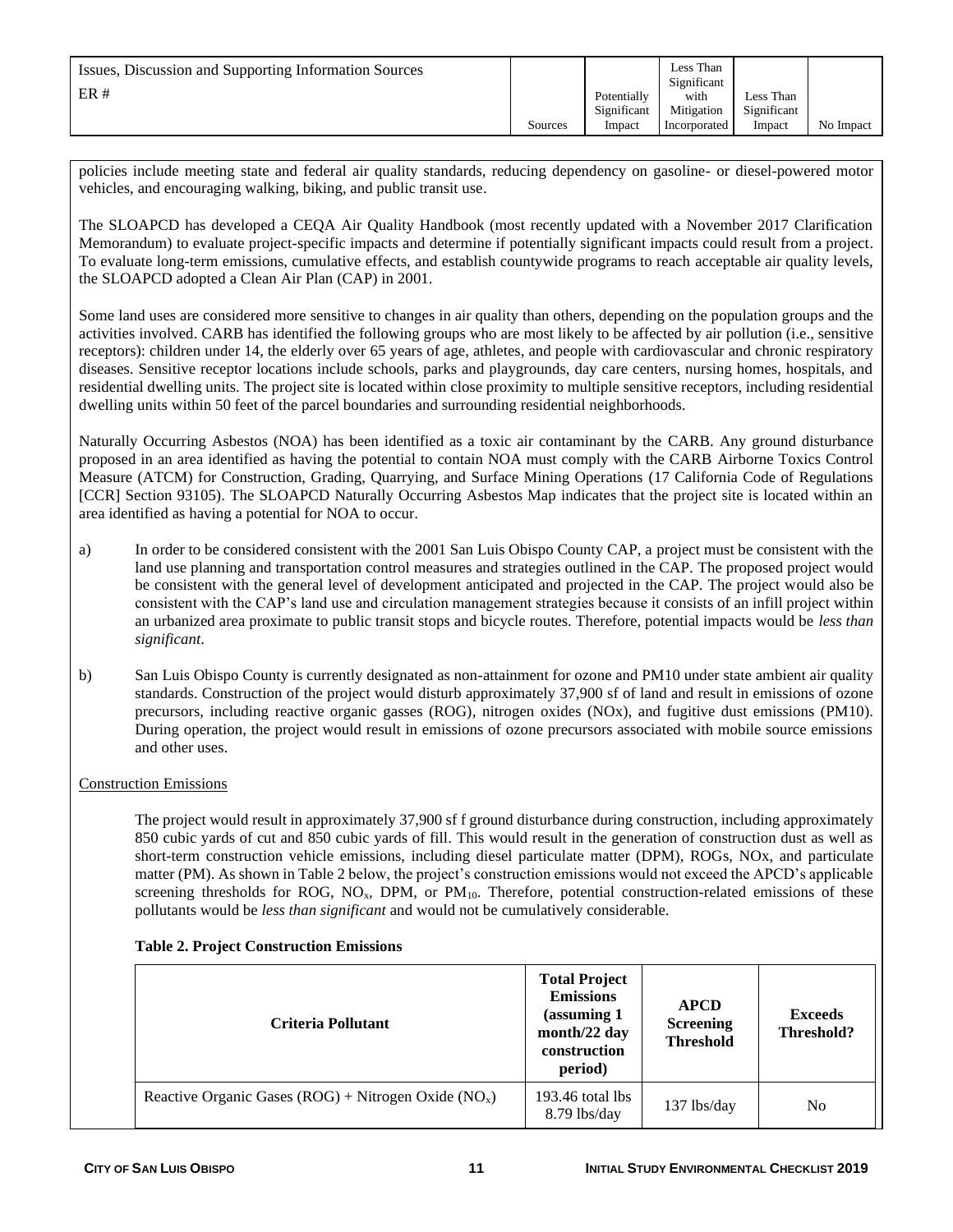| Issues, Discussion and Supporting Information Sources<br>ER# |         | Potentially<br>Significant | Less Than<br>Significant<br>with<br>Mitigation | Less Than<br>Significant |           |
|--------------------------------------------------------------|---------|----------------------------|------------------------------------------------|--------------------------|-----------|
|                                                              | Sources | Impact                     | Incorporated                                   | Impact                   | No Impact |

| Diesel Particulate Matter (DPM)           | 8.33 total lbs<br>$0.38$ lbs/dav          | 7 lbs/day | No |
|-------------------------------------------|-------------------------------------------|-----------|----|
| Fugitive Particulate Matter ( $PM_{10}$ ) | .6525 total tons $\vert$ 2.5 tons/quarter |           | No |

#### Operational Impacts

Implementation of the proposed project would result in a marginal increase in vehicle trips, electricity use, and architectural coating off-gassing that would generate criteria pollutant emissions. Based on Table 1-1 of the SLOAPCD's CEQA Handbook, the size of a single-family residential project expected to exceed SLOAPCD's operational greenhouse gas (GHG) emissions Brightline Threshold would be a project proposing a minimum of 76 dwelling units. The size of a single-family residential project expected to exceed the SLOAPCD operational threshold for ozone precursors would consist of a minimum of 128 dwelling units. The project would construct 5 new singlefamily dwelling units; therefore, the project would not exceed any of the thresholds established by the SLOAPCD for operational emissions. Therefore, potential impacts associated with project-related or a cumulatively considerable net increase of any criteria pollutant for which the project region is in nonattainment would be *less than significant*.

c) The project site is located within 1,000 feet of multiple sensitive receptors, including single-family residential units to the north, east, and south of the project site. The development of five new single-family residences on-site would result in temporary construction vehicle emissions and fugitive dust that may affect surrounding sensitive receptors. SLOAPCD's CEQA Air Quality Handbook recognizes special conditions, such as proximity to sensitive receptors, that require implementation of standard construction mitigation measures to reduce diesel idling (DPM) and fugitive dust. Due to the project's proximity to surrounding residential areas (less than 1,000 feet), standard measures for reducing DPM and fugitive dust are required. Mitigation Measures AQ-1 and AQ-2 have been identified to reduce exposure of sensitive receptors to adverse fugitive dust and construction vehicle emissions; therefore, impacts would be *less than significant with mitigation*.

The SLOAPCD Naturally Occurring Asbestos Map indicates that the project site is located within an area identified as having a potential for NOA to occur. The project includes excavation for foundation installation and road construction, and trenching and installation of new water, wastewater and stormwater service pipelines to the proposed new residences. Pursuant to SLOAPCD requirements and the CARB ATCM for Construction, Grading, Quarrying, and Surface Mining Operations (17 CCR 93105), the applicant is required to provide geologic evaluation prior to any ground-disturbing activities and comply with existing regulations regarding NOA, if present. Mitigation Measures AQ-3 and AQ-4 have been identified to require the applicant to complete a geologic evaluation and follow all applicable protocols and procedures if NOA is determined to be present on-site. Based on compliance with identified mitigation and existing regulations, this potential impact would be *less than significant with mitigation*.

Some or all of the existing infrastructure (pipes, fencing, paving, yard improvements) located on-site were constructed before 1926 and may have the potential to include asbestos containing materials (ACM) and/or lead-based paint. Demolition of these structures may have the potential to result in harmful asbestos or lead emissions. Mitigation Measure AQ-5 has been identified to require full compliance with applicable regulatory requirements for removal and disposal of these toxic contaminants if present on-site, including notification of the SLOAPCD prior to demolition of existing utilities/improvements. Based on compliance with identified mitigation and existing regulations, potential impacts associated with other emissions would be *less than significant with mitigation*.

d) Project development activities, such as building construction, utility trenching, and installation, would generate odors associated with equipment exhaust and fumes. The proposed activities would not differ significantly from those resulting from any other type of construction project. Any effects would be short term in nature and limited to the construction phase of the proposed project. Therefore, potential impacts would be *less than significant*.

#### **Mitigation Measures**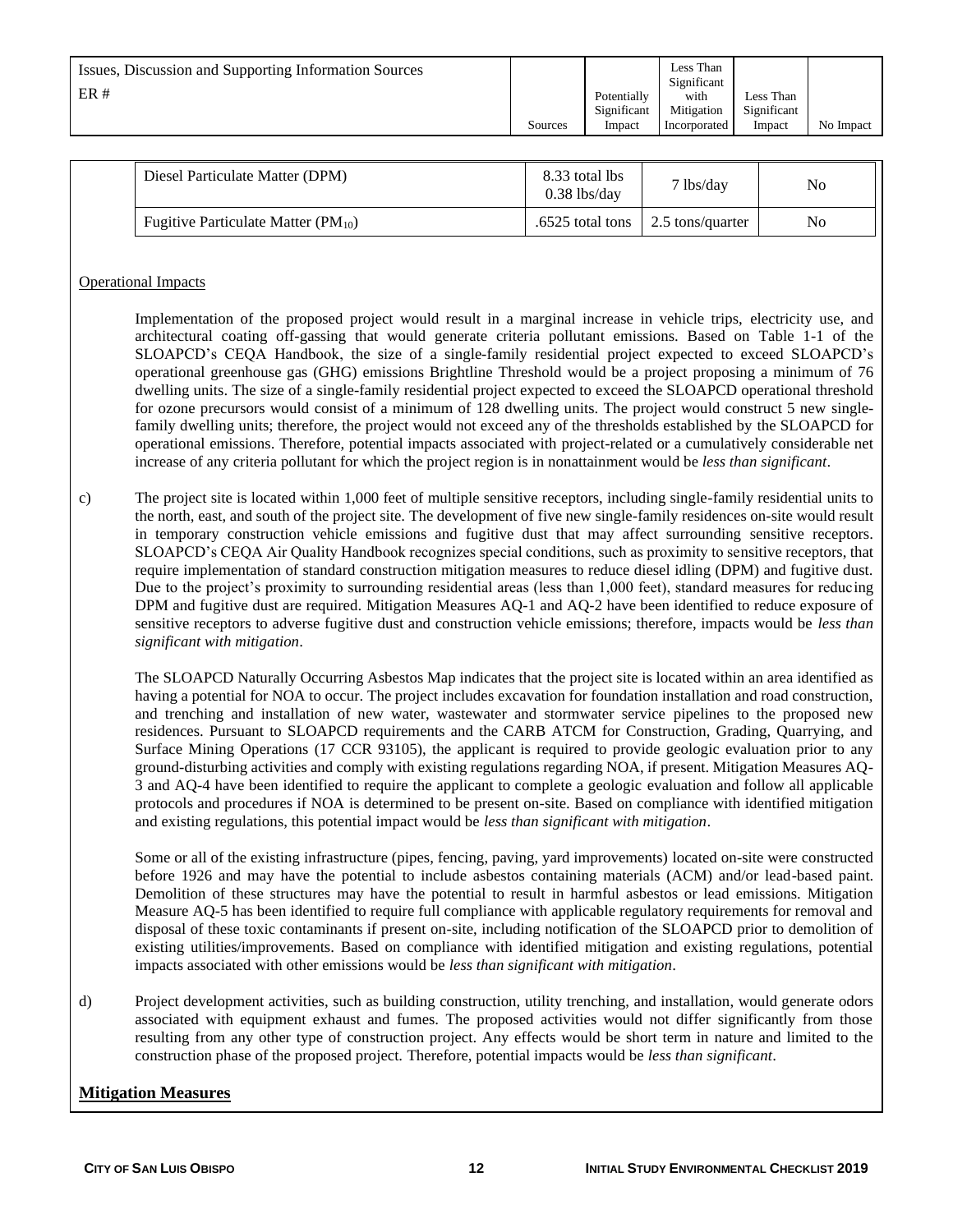#### **AQ-1** During all construction activities and use of diesel vehicles, the applicant shall implement the following idling control techniques:

- 1. Idling Restrictions Near Sensitive Receptors for Both On- and Off-Road Equipment.
	- a. Staging and queuing areas shall not be located within 1,000 feet of sensitive receptors if feasible;
	- b. Diesel idling within 1,000 feet of sensitive receptors shall not be permitted;
	- c. Use of alternative fueled equipment shall be used whenever possible; and,
	- d. Signs that specify the no idling requirements shall be posted and enforced at the construction site.
- 2. California Diesel Idling Regulations. On-road diesel vehicles shall comply with Section 2485 of Title 13 of the California Code of Regulations. This regulation limits idling from diesel-fueled commercial motor vehicles with gross vehicular weight ratings of more than 10,000 pounds and licensed for operation on highways. It applies to California and non-California based vehicles. In general, the regulation specifies that drivers of said vehicles:
	- a. Shall not idle the vehicle's primary diesel engine for greater than 5 minutes at any location, except as noted in Subsection (d) of the regulation; and,
	- b. Shall not operate a diesel-fueled auxiliary power system (APS) to power a heater, air conditioner, or any ancillary equipment on that vehicle during sleeping or resting in a sleeper berth for greater than 5.0 minutes at any location when within 1,000 feet of a restricted area, except as noted in Subsection (d) of the regulation.

Signs must be posted in the designated queuing areas and job sites to remind drivers of the 5-minute idling limit. The specific requirements and exceptions in the regulation can be reviewed at the following website: [www.arb.ca.gov/msprog/truck-idling/2485.pdf.](http://www.arb.ca.gov/msprog/truck-idling/2485.pdf)

- **AQ-2** During all construction and ground-disturbing activities, the applicant shall implement the following particulate matter control measures and detail each measure on the project grading and building plans. In addition, the contractor or builder shall designate a person or persons to monitor the fugitive dust emissions and enhance the implementation of the measures as necessary to minimize dust complaints, reduce visible emissions below the APCD's limit of 20% opacity for no greater than 3 minutes in any 60 minute period. Their duties shall include holiday and weekend periods when work may not be in progress. The name and telephone number of such persons shall be provided to the City Community Development Department prior to commencement of construction. The name and telephone number of such persons shall be provided to the APCD Compliance Division prior to the start of any grading, earthwork or demolition.
	- a. Reduce the amount of disturbed area where possible.
	- b. Use of water trucks or sprinkler systems in sufficient quantities to prevent airborne dust from leaving the site and from exceeding the SLOAPCD's limit of 20% opacity for greater than 3 minutes in any 60-minute period. Increased watering frequency would be required whenever wind speeds exceed 15 miles per hour. Reclaimed (non-potable) water should be used whenever possible.
	- c. All dirt stockpile areas (if any) shall be sprayed daily and covered with tarps or other dust barriers as needed.
	- d. Permanent dust control measures identified in the approved project revegetation and landscape plans shall be implemented as soon as possible, following completion of any soil-disturbing activities.
	- e. Exposed grounds that are planned to be reworked at dates greater than 1 month after initial grading shall be sown with a fast germinating, non-invasive, grass seed and watered until vegetation is established.
	- f. All disturbed soil areas not subject to revegetation shall be stabilized using approved chemical soil binders, jute netting, or other methods approved in advance by the SLOAPCD.
	- g. All roadways, driveways, sidewalks, etc. to be paved shall be completed as soon as possible. In addition, building pads shall be laid as soon as possible after grading unless seeding or soil binders are used.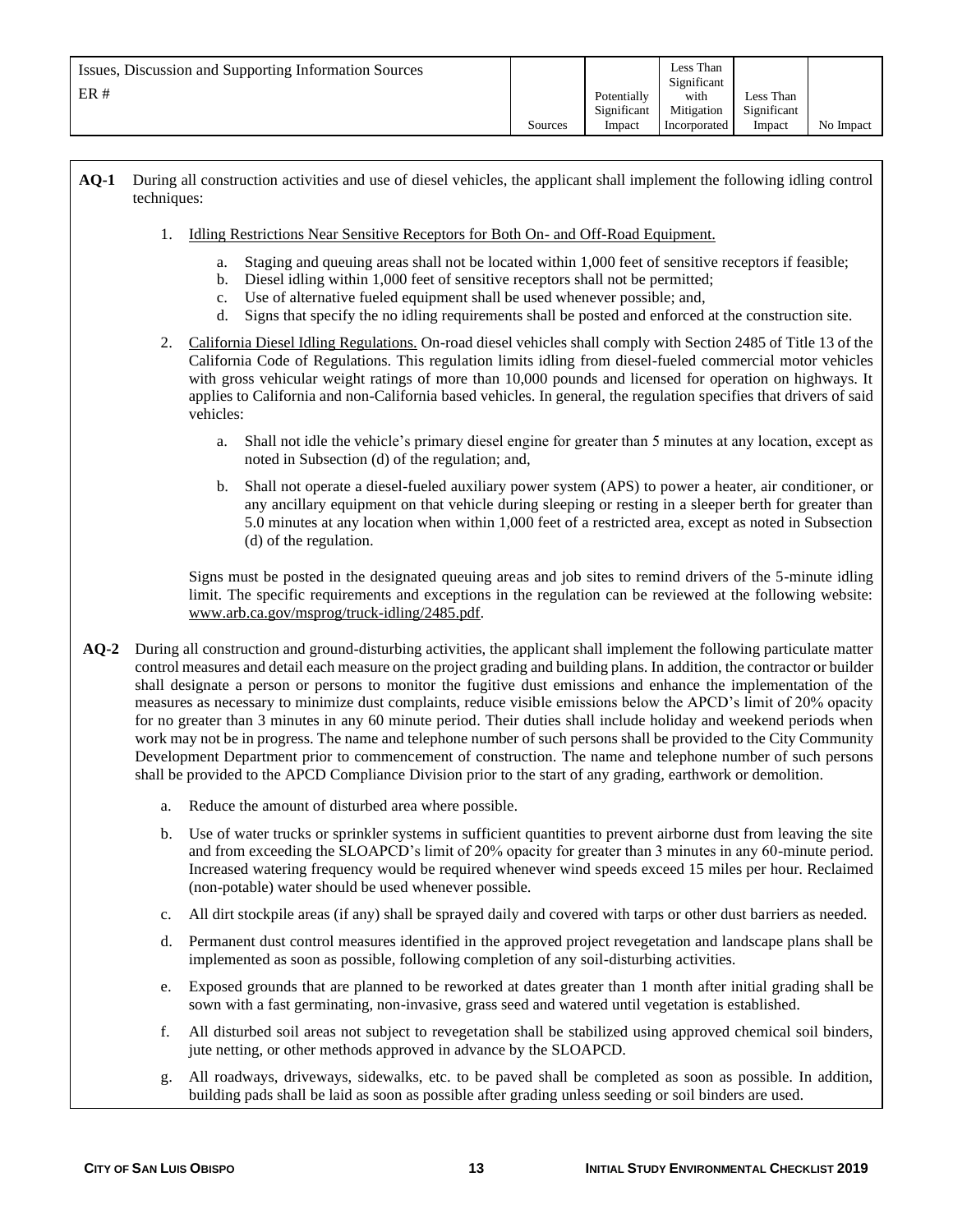- h. Vehicle speed for all construction vehicles shall not exceed 15 miles per hour on any unpaved surface at the construction site.
- i. All trucks hauling dirt, sand, soil, or other loose materials, are to be covered or shall maintain at least 2 feet of freeboard (minimum vertical distance between top of load and top of trailer) in accordance with California Vehicle Code Section 23114.
- j. "Track Out" is defined as sand or soil that adheres to and/or agglomerates on the exterior surfaces of motor vehicles and/or equipment (including tires) that may then fall onto any highway or street as described in California Vehicle Code Section 23113 and California Water Code Section 13304. To prevent track out, designate access points and require all employees, subcontractors, and others to use them. Install and operate a "track-out prevention device" where vehicles enter and exit unpaved roads onto paved streets. The track-out prevention device can be any device or combination of devices that are effective at preventing track out, located at the point of intersection of an unpaved area and a paved road. Rumble strips or steel plate devices need periodic cleaning to be effective. If paved roadways accumulate tracked out soils, the track-out prevention device may need to be modified;
- k. Sweep streets at the end of each day if visible soil material is carried onto adjacent paved roads. Water sweepers shall be used with reclaimed water where feasible. Roads shall be pre-wetted prior to sweeping when feasible.
- l. All  $PM_{10}$  mitigation measures required should be shown on grading and building plans.
- m. The contractor or builder shall designate a person or persons whose responsibility is to ensure any fugitive dust emissions do not result in a nuisance and to enhance the implementation of the mitigation measures as necessary to minimize dust complaints and reduce visible emissions below the SLOAPCD's limit of 20% opacity for greater than 3 minutes in any 60-minute period. Their duties shall include holidays and weekend periods when work may not be in progress (for example, wind-blown dust could be generated on an open dirt lot). The name and telephone number of such persons shall be provided to the SLOAPCD Compliance Division prior to the start of any grading, earthwork, or demolition (Contact Tim Fuhs at 805-781-5912).
- **AQ-3** Prior to initiation of ground-disturbing activities, the applicant shall retain a registered geologist to conduct a geologic evaluation of the property, including sampling and testing for NOA in full compliance with SLOAPCD requirements and the CARB ATCM for Construction, Grading, Quarrying, and Surface Mining Operations (17 CCR 93105). This geologic evaluation shall be submitted to the City Community Development Department upon completion. If the geologic evaluation determines that the project would not have the potential to disturb NOA, the applicant must file an Asbestos ATCM exemption request with the SLOAPCD.
- **AQ-4** If NOA are determined to be present on-site, proposed earthwork, demolition, and construction activities shall be conducted in full compliance with the various regulatory jurisdictions regarding NOA, including the CARB ATCM for Construction, Grading, Quarrying, and Surface Mining Operations (17 CCR 93105) and requirements stipulated in the National Emission Standard for Hazardous Air Pollutants (NESHAP; 40 Code of Federal Regulations [CFR] Section 61, Subpart M – Asbestos). These requirements include, but are not limited to, the following:
	- a. Written notification, within at least 10 business days of activities commencing, to the SLOAPCD;
	- b. Preparation of an asbestos survey conducted by a Certified Asbestos Consultant; and
	- c. Implementation of applicable removal and disposal protocol and requirements for identified NOA.
- **AQ-5** Prior to initiation of demolition activities, the applicant shall implement the following measures to reduce the risk associated with disturbance of ACM and lead-coated materials that may be present within the existing structures onsite:
	- a. Demolition of the on-site structures shall comply with the procedures required by the National Emission Standards for Hazardous Air Pollutants (40 CFR 61, Subpart M – Asbestos) for the control of asbestos emissions during demolition activities. SLOAPCD is the delegated authority by the U.S. EPA to implement the Federal Asbestos NESHAP. Prior to demolition of on-site structures, SLOAPCD shall be notified, per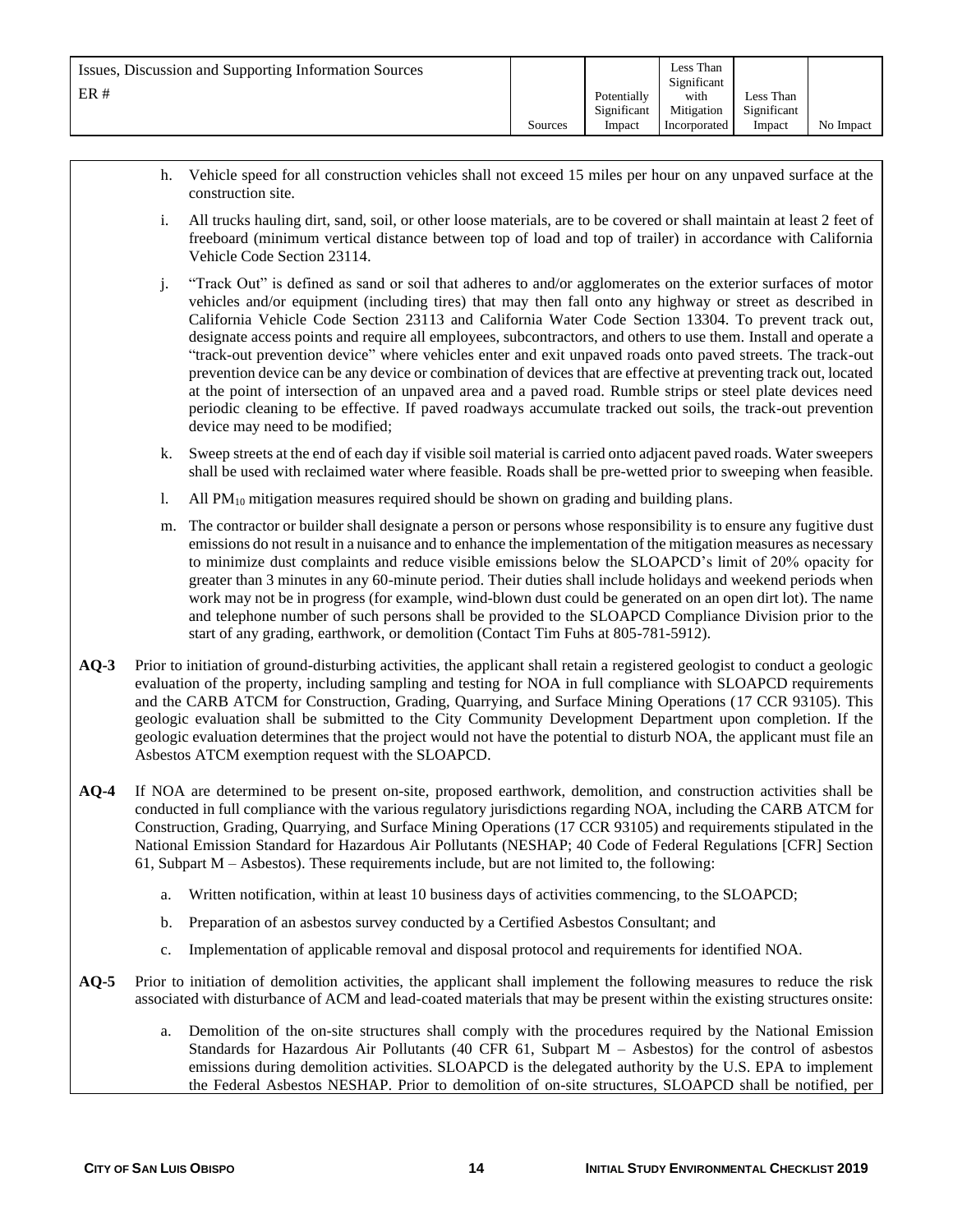NESHAP requirements. The project applicant shall submit proof that SLOAPCD has been notified prior to demolition activities to the City Community Development Department.

b. If during the demolition of the existing structures, paint is separated from the construction materials (e.g., chemically or physically), the paint waste shall be evaluated independently from the building material by a qualified hazardous materials inspector to determine its proper management. All hazardous materials shall be handled and disposed of in accordance with local, state, and federal regulations. According to the Department of Toxic Substances Control (DTSC), if the paint is not removed from the building material during demolition (and is not chipping or peeling), the material can be disposed of as non-hazardous construction debris. The landfill operator shall be contacted prior to disposal of lead-based paint materials. If required, all lead work plans shall be submitted to SLOAPCD at least 10 days prior to the start of demolition. The applicant shall submit proof that paint waste has been evaluated by a qualified hazardous waste materials inspector and handled according to their recommendation to the City Community Development Department.

#### **Conclusion**

With implementation of Mitigation Measures AQ-1 through AQ-5, residual impacts associated with air quality would be less than significant.

# **4. BIOLOGICAL RESOURCES**

| Would the project:                                                                                                                                                                                                                                                                                                              |          |  |   |             |   |  |  |
|---------------------------------------------------------------------------------------------------------------------------------------------------------------------------------------------------------------------------------------------------------------------------------------------------------------------------------|----------|--|---|-------------|---|--|--|
| Have a substantial adverse effect, either directly or through<br>a)<br>habitat modifications, on any species identified as a candidate,<br>sensitive, or special status species in local or regional plans,<br>policies, or regulations, or by the California Department of<br>Fish and Game or U.S. Fish and Wildlife Service? | 1, 4     |  |   | ⊠           |   |  |  |
| Have a substantial adverse effect on any riparian habitat or<br>b)<br>other sensitive natural community identified in local or<br>regional plans, policies, regulations, or by the California<br>Department of Fish and Game or U.S. Fish and Wildlife<br>Service?                                                              | 1, 4     |  |   |             | ⊠ |  |  |
| Have a substantial adverse effect on state or federally protected<br>$\mathbf{c}$<br>wetlands (including, but not limited to, marsh, vernal pool,<br>coastal, etc.) through direct removal, filling, hydrological<br>interruption, or other means?                                                                              | 1, 4, 17 |  |   |             | ⊠ |  |  |
| Interfere substantially with the movement of any native<br>$\mathbf{d}$<br>resident or migratory fish or wildlife species or with<br>established native resident or migratory wildlife corridors, or<br>impede the use of native wildlife nursery sites?                                                                        | 1, 4     |  | ⊠ |             |   |  |  |
| Conflict with any local policies or ordinances protecting<br>e)<br>biological resources, such as a tree preservation policy or<br>ordinance?                                                                                                                                                                                    | 1, 7, 16 |  |   | $\boxtimes$ |   |  |  |
| Conflict with the provisions of an adopted Habitat<br>f<br>Conservation Plan, Natural Community Conservation Plan, or<br>other approved local, regional, or state habitat conservation<br>plan?                                                                                                                                 | 1,18     |  |   |             | ⊠ |  |  |
| <b>Evaluation</b>                                                                                                                                                                                                                                                                                                               |          |  |   |             |   |  |  |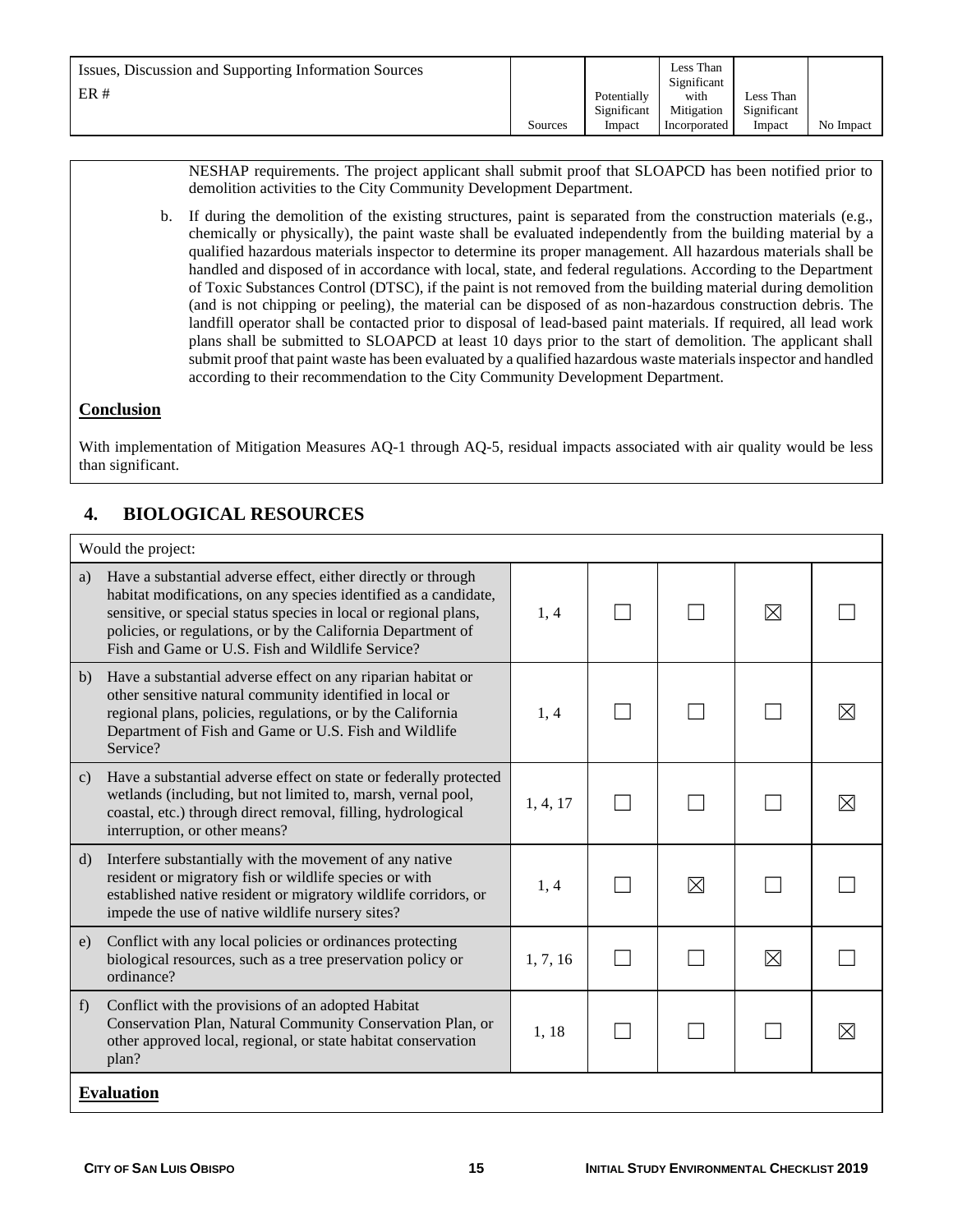| Issues, Discussion and Supporting Information Sources<br>ER# |         | Potentially<br>Significant | Less Than<br>Significant<br>with<br>Mitigation | Less Than<br>Significant |           |
|--------------------------------------------------------------|---------|----------------------------|------------------------------------------------|--------------------------|-----------|
|                                                              | Sources | Impact                     | Incorporated                                   | Impact                   | No Impact |

The project site is located in an urbanized area within downtown San Luis Obispo and is surrounded by residential and office uses. The project site currently consists of five single-family residences with several street trees located along the frontage of Peach Street and Toro Street, and several trees scattered throughout the parcel. The nearest water feature to the project site is San Luis Obispo Creek, located approximately 0.3 mile to the southeast.

The city of San Luis Obispo is generally surrounded by open rangeland used for grazing and other agricultural uses and open space areas that support a variety of natural habitats and plant communities. The city's many creeks provide sheltered corridors that allow local wildlife to move between habitats and open space areas. The City COSE identifies various goals and policies to maintain, enhance, and protect natural communities within the City planning area. These policies include, but are not limited to, protection of listed species and species of special concern, preservation of existing wildlife corridors, protection of significant trees, and maintenance of development setbacks from creeks.

The City's Tree Ordinance (Municipal Code Chapter 12.24) was adopted in 2010 and recently updated in 2019 with the purpose of establishing a comprehensive program for installing, maintaining, and preserving trees within the city. This ordinance includes policies that encourage preservation of trees whenever possible and feasible, detail the procedure and requirements for acquisition of a permit for tree removal within the city, and identify application requirements for tree removals associated with development permits. The City has also established a Heritage Tree Program which protects Heritage trees throughout the city designated by the Tree Committee and City Council. Based on the City's GIS Division Heritage Trees map, no heritage trees are located within the project site.

- a) The project would allow for the development of five new single-family residences within the project site, consistent with adjacent areas. The project is located in downtown San Luis Obispo and surrounded by moderately dense residential and office uses. Due to the level of existing development, frequent human activity, regular vehicle noise, lighting, and developed nature of the area, the project site does not contain suitable habitat for sensitive plant or wildlife species. Therefore, impacts to special-status plants and wildlife would be *less than significant.*
- b) There are no mapped blue line creeks and no riparian vegetation or other sensitive natural communities within or immediately adjacent to the proposed area of disturbance. The project is located approximately 0.3 mile from the nearest creek and associated riparian habitat and would not result in any direct or indirect impacts to this habitat. Therefore, the project would not result in impacts to riparian habitat or other sensitive natural communities and *no impact* would occur*.*
- c) Based on the National Wetlands Inventory Map, the project site does not support state or federal wetlands or other potentially jurisdictional water features. Therefore, the project would not result in an adverse effect on state or federally protected wetlands and *no impacts* would occur*.*
- d) The project is not located within an area designated as a wildlife corridor within the COSE. The project site does not contain habitat features conducive to migratory wildlife species such as riparian corridors or ridgelines. Project development would result in the removal of mature trees, several of which are larger than 12 inches in diameter at standard height (DSH). Bird species protected by the Migratory Bird Treaty Act (MBTA) may have the potential to pass through the area and nest in trees on the project site. While in an urban environment, mature trees have the potential to support nesting habitat for birds. If project construction activities are conducted between February and September, they could result in direct and indirect impacts to nesting birds, if present. The removal of trees and construction activity proximate to nests may result in abandonment of eggs and potential avian harm or mortality, resulting in a potentially significant impact. Mitigation Measure BIO-1 is included to minimize potential impacts to nesting migratory birds during construction. With implementation of BIO-1, the project would not interfere with the movement of resident or migratory fish or wildlife species or wildlife nursery sites and impacts would be *less than significant with mitigation*.
- e) The project site does not contain any heritage trees or native vegetation. The proposed subdivision and subsequent development of five single-family residences would result in the removal of up to five mature trees. The project would add six new street trees (four dwarf southern magnolias and two mayten trees) to be located along the Peach Street and Toro Street property frontages, which would compensate for the tree removals. The project would not adversely affect sensitive habitats or resources identified in the COSE or impact any heritage trees designated by the Heritage Tree Program. The proposed area of disturbance does not support sensitive resources that are protected by local policies and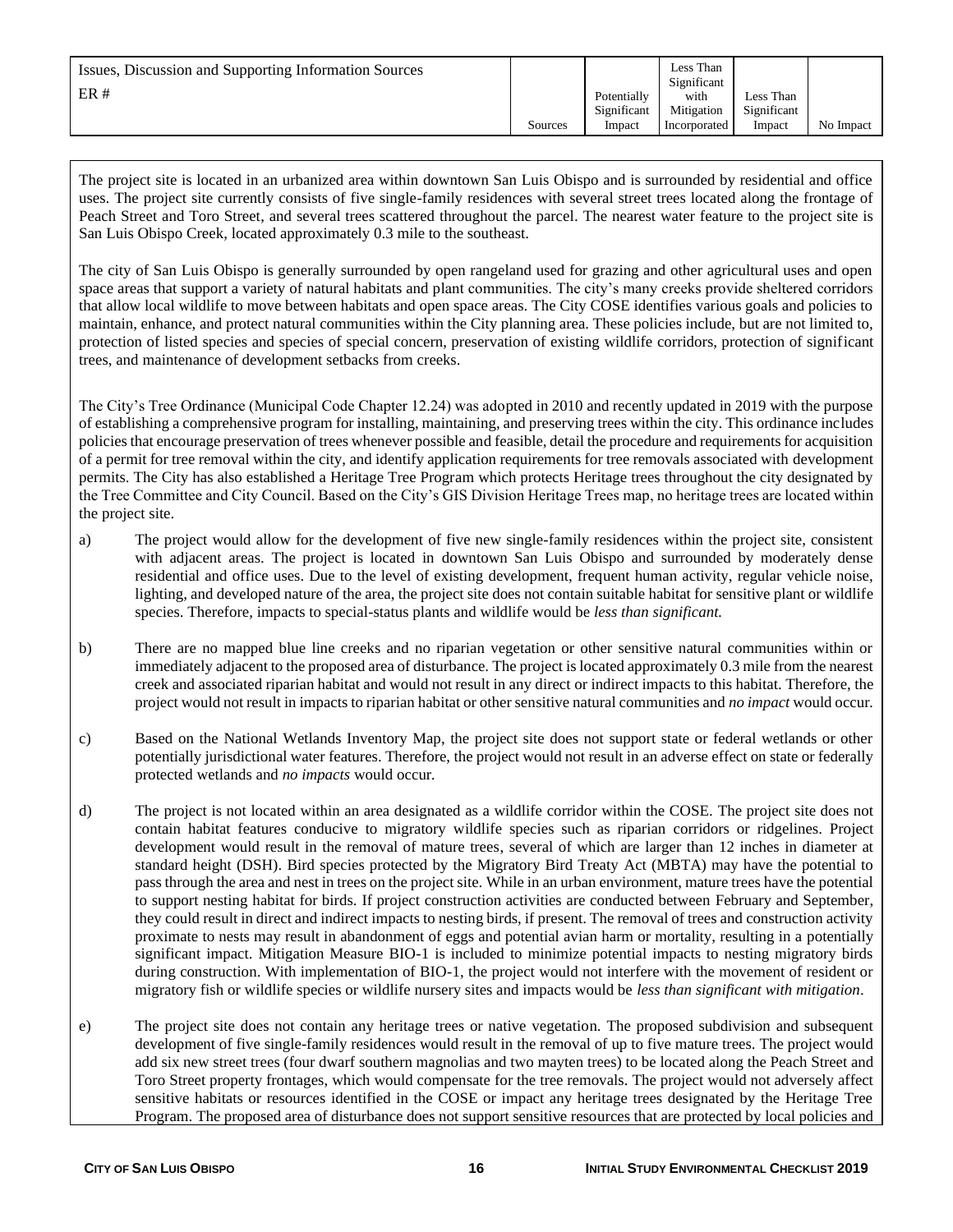| Issues, Discussion and Supporting Information Sources<br>ER# |         | Potentially<br>Significant | Less Than<br>Significant<br>with<br>Mitigation | Less Than<br>Significant |           |
|--------------------------------------------------------------|---------|----------------------------|------------------------------------------------|--------------------------|-----------|
|                                                              | Sources | Impact                     | Incorporated                                   | Impact                   | No Impact |

plans. Therefore, the project would not result in a conflict with local policies or ordinances protecting biological resources and impacts would be *less than significant.*

f) The project is not located within an area under an adopted Habitat Conservation Plan, Natural Community Conservation Plan, or other approved state, regional, or local habitat conservation plan. Therefore, the project would not conflict with the provisions of an adopted plan and *no impacts* would occur*.*

### **Mitigation Measures**

**BIO-1** If feasible, tree removal shall be scheduled to occur from September 16 to January 31, outside of the typical nesting bird season, to avoid potential impacts to nesting birds. If tree removal or other construction activities are proposed during the nesting season (February 1 through September 15), prior to any ground disturbing activity, surveys for active nests shall be conducted by a qualified biologist within one week prior to the start of activities. If nesting birds are located on or near the proposed project site, they shall be avoided until they have successfully fledged or the nest is no longer deemed active. A non-disturbance buffer of 50 feet will be placed around non-listed, passerine species, and a 250-foot buffer will be implemented for raptor species. All activity will remain outside of that buffer until a qualified biologist has determined that the young have fledged or that proposed construction activities would not cause adverse impacts to the nest, adults, eggs, or young. If special-status avian species are identified, no work shall be conducted until an appropriate buffer is determined in consultation with the City and the California Department of Fish and Wildlife and/or the U.S. Fish and Wildlife Service.

### **Conclusion**

Mitigation Measure BIO-1 is included to minimize potential impacts to nesting migratory birds during construction. No other potentially significant impacts were identified. Therefore, with implementation of Mitigation Measure BIO-1, project impacts to biological resources would be less than significant.

# **5. CULTURAL RESOURCES**

| Would the project: |                                                                                                               |           |  |  |  |  |  |  |
|--------------------|---------------------------------------------------------------------------------------------------------------|-----------|--|--|--|--|--|--|
| a)                 | Cause a substantial adverse change in the significance of a<br>historic resource pursuant to §15064.5?        | 3, 19, 20 |  |  |  |  |  |  |
| b)                 | Cause a substantial adverse change in the significance of an<br>archaeological resource pursuant to §15064.5? | 4.61      |  |  |  |  |  |  |
| C)                 | Disturb any human remains, including those interred outside of<br>formal cemeteries?                          | 4.61      |  |  |  |  |  |  |

#### **Evaluation**

#### Pre-Historic Setting

Archaeological evidence demonstrates that Native American groups (including the Chumash) have occupied the Central Coast for at least 10,000 years. San Luis Obispo is located within an area historically occupied by the Obispeño Chumash, the northernmost of the Chumash people of California. The earliest evidence of human occupation in the region comes from archaeological sites along the coast. The project site is located within a Burial Sensitivity Area as identified in Figure 1 of the COSE.

#### Historic Setting

The City COSE establishes various goals and policies to balance cultural and historical resource preservation with other community goals. These policies include, but are not limited to the following: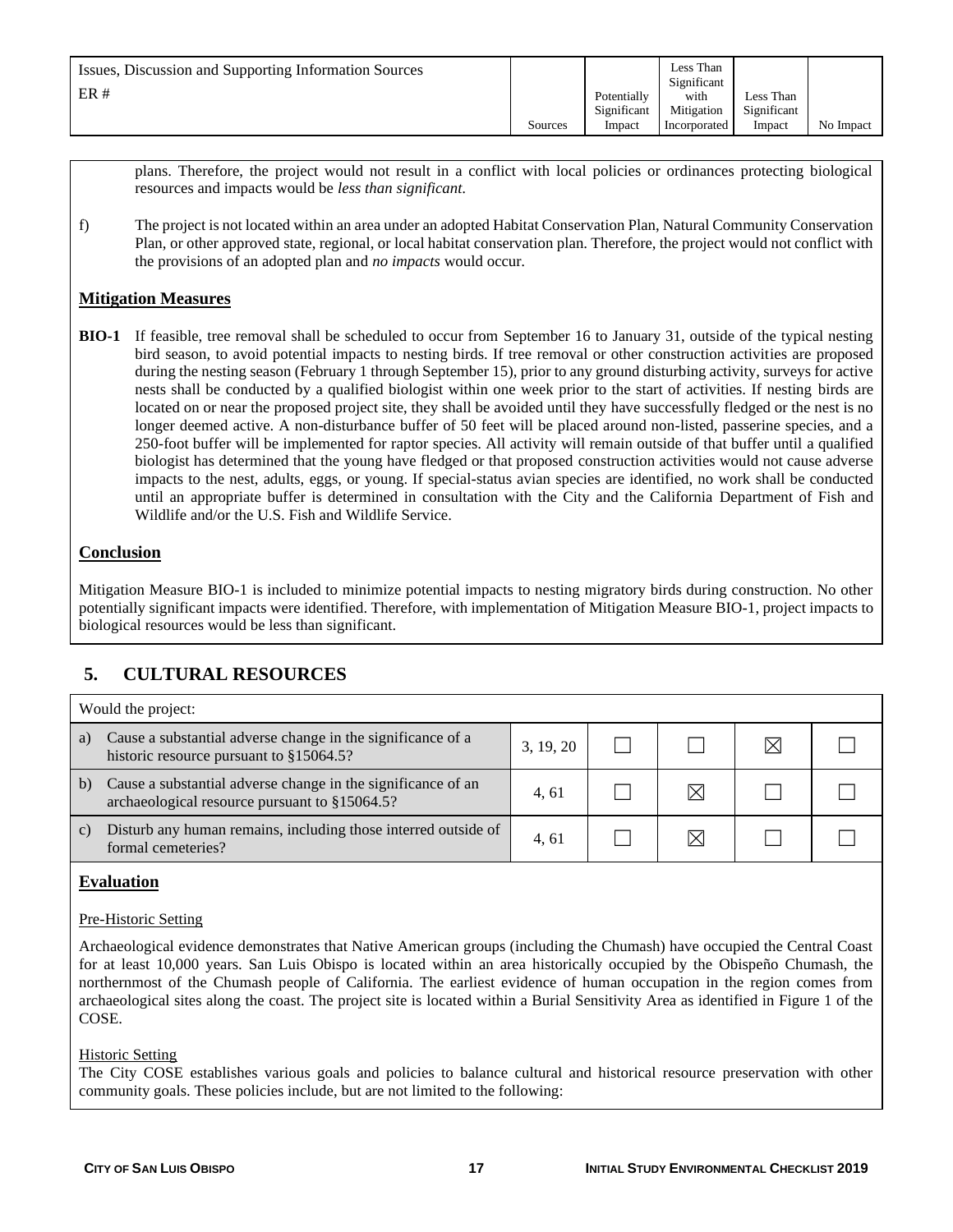- Identification, preservation, and rehabilitation of significant historic and architectural resources;
- Prevention of demolition of historically or architecturally significant buildings unless doing so is necessary to remove a threat to health and safety;
- Consistency in the design of new buildings in historical districts to reflect the form, spacing and materials of nearby historic structures; and
- Identification and protection of neighborhoods or districts having historical character due to the collective effect of Contributing or Master List historic properties.

The City Historic Preservation Ordinance (SLOMC14.01) was adopted in 2010 for the purpose of promoting the public health, safety and welfare through the identification, protection, enhancement and preservation of those properties, structures, sites, artifacts and other cultural resources that represent distinctive elements of San Luis Obispo's cultural, educational, social, economic, political and architectural history. This ordinance includes the responsibilities of the Cultural Heritage Committee (CHC), which is responsible for reviewing and providing recommendations to City Council regarding certain projects associated with historic districts and/or resources. The ordinance establishes the City's historical designations "Master List", "Contributing List Resources or Properties", and "Non-contributing Properties", and references the use of the Secretary of Interior Standards, Historic Preservation Program Guidelines, and Archaeological Resource Preservation Program Guidelines for projects that involve new development in Historic Districts and the modification, demolition or relocation of structures included on the Inventory of Historic Resources.

The project site is located within the Mill Street Historic District Preservation Overlay Zone (C-D-H). The Mill Street Historic District is one of five historic districts in the city which also include Old Town, Chinatown, Downtown, and the Railroad Historic District. The Mill Street Historic District was developed at the turn of the  $20<sup>th</sup>$  century, with the majority of the existing buildings dating from the 1900s to 1920s, the district's primary period of historical and architectural significance. Architectural styles in the Mill Street district include examples of Neo-classic Row House, Victorian (with elements of Gothic Revival, Queen Anne, Stick and Eastern Shingle), Tudor Revival, Mission Revival, and Craftsman Bungalow, with many homes borrowing architectural details from more than one style.

The parcel is currently occupied by five single-family residences constructed between 1906 and 1925. All five of the existing residences on-site are listed as contributing resources to the Mill Street Historic District. The proposed project would construct five new two-story, single-family residences (each with a double garage below the main living area) on the project site. The City's Historic Preservation Program Guidelines provide guidance for construction within historic districts and on properties with historic resources, alterations to historic resources, and reconstruction of historic resources.

Characteristics of houses defining the Mill Street Historic District include, but are not limited to, the following:

- Houses set back from the street;
- Either no garage or later-built garages, generally small, detached, and set behind or beside the house;
- Either no driveway or Hollywood driveways of two parallel concrete strips;
- Raised foundation, requiring several steps leading from street to the front door; and
- Recessed and sheltered usable front porches that are a focal point in design.

The project would not demolish, relocate, or alter the existing one-story residences, but would provide additional rear access and parking, permeable paving patios, utility improvements, and landscaping improvements at these existing residences.

a) The project is subject to the City of San Luis Obispo Historic Preservation Guidelines. The intent of the Guidelines is to ensure that new structures "shall be designed to be architecturally compatible" with the prevailing historic character. A Historic Preservation Report was prepared by SWCA for the project and concluded that none of the project's proposed design features, either individually or collectively, would constitute an effect that would cause a substantial adverse change in the significance of an historical resource – in this instance defined as any or all of the adjacent contributing properties to the Mill Street Historic District or the Mill Street Historic District as a whole. Similarly, none of the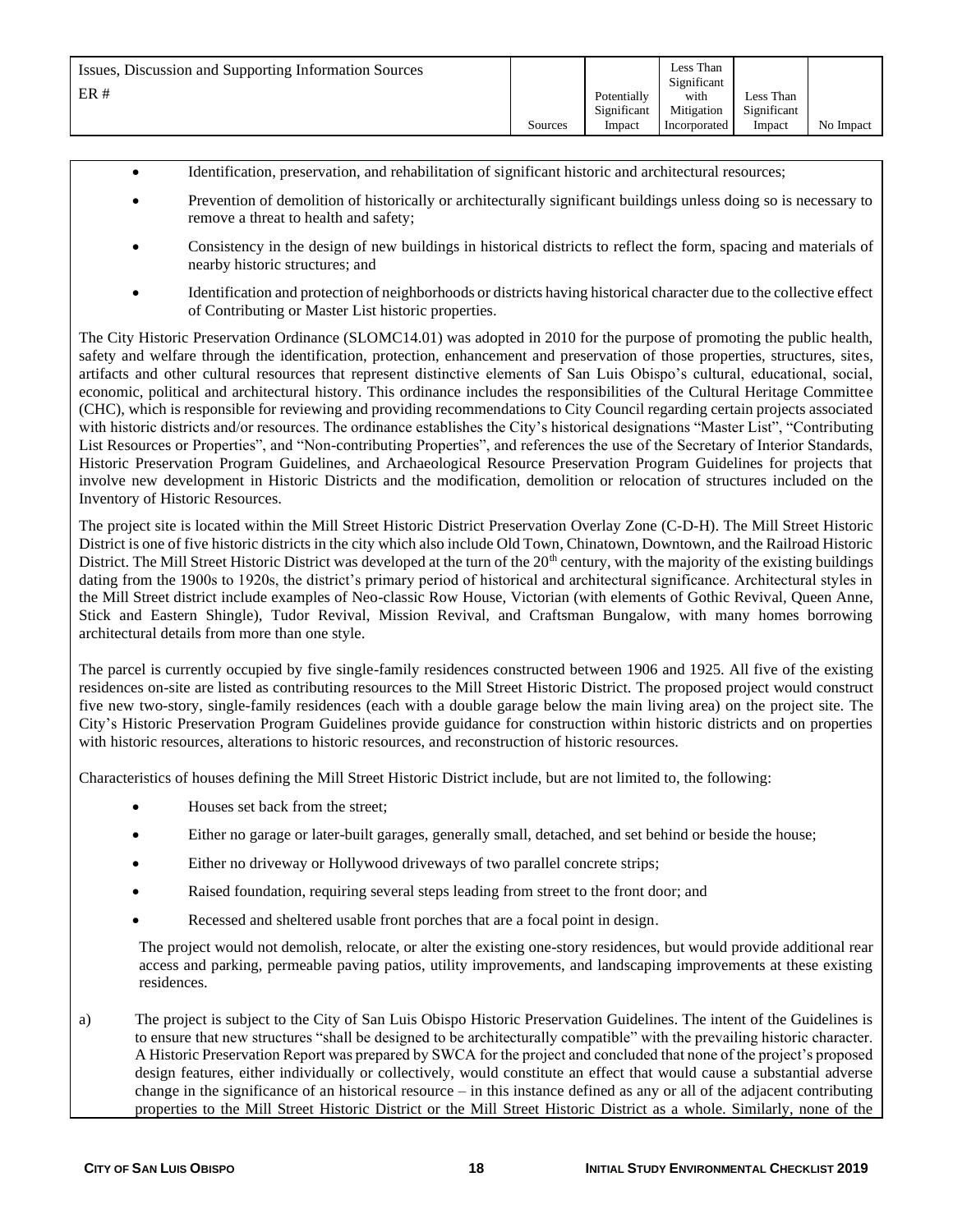| Issues, Discussion and Supporting Information Sources<br>ER# |         | Potentially<br>Significant | Less Than<br>Significant<br>with<br>Mitigation | Less Than<br>Significant |           |
|--------------------------------------------------------------|---------|----------------------------|------------------------------------------------|--------------------------|-----------|
|                                                              | Sources | Impact                     | Incorporated                                   | Impact                   | No Impact |

project's proposed design features, either individually or collectively, would cause substantial adverse change in the significance of an historical resource (as defined above) such that that the significance of the historical resource would be materially impaired (14 CCR § 15064.5[b][1]). Therefore, the Historic Preservation Report concluded that the proposed development would not cause the project to have a significant effect on the environment as defined under CEQA (14 CCR § 15064.5[b]). Potential impacts would be *less than significant*.

b) The project site is located in a Burial Sensitivity Area per the City's COSE. A Cultural Resources Survey of the Peach and Toro Project was prepared for the project in March 2020, which included review of archival records and archaeological site records, a records search at the Central Coast Information Center (CCIC), and an intensive survey of the project site. The records search identified no cultural resources recorded within the project site. The field investigation and survey identified no prehistoric materials or resources within the project site. The Cultural Resources Survey concluded that the potential for intact archaeological resources to exist on the project site is low. In the unlikely event that buried cultural materials are encountered during construction, all ground disturbances will cease until a qualified archaeologist is contacted to evaluate the nature, integrity, and significance of the deposit (refer to mitigation measures CR-1 through CR-3, below).

Therefore, impacts related to a substantial adverse change in the significance of archaeological resources would be *less than significant with mitigation*.

c) No human remains are known to exist within the project site; however, the discovery of unknown human remains is a possibility during ground-disturbing activities. Protocol for properly responding to the inadvertent discovery of human remains is identified in the State of California Health and Safety Code Section 7050.5 and is detailed in Mitigation Measure CR-3. Potential impacts related to disturbance of human remains would be less than significant with incorporation of Mitigation Measure CR-3. Therefore, impacts related to disturbance of human remains would be *less than significant with mitigation.*

#### **Mitigation Measures**

- **CR-1** Cultural Resource Awareness Training. Prior to construction activities, a qualified archaeologist shall conduct a cultural resource awareness training for all construction personnel including the following:
	- a. Review the types of archaeological artifacts that may be uncovered;
	- b. Provide examples of common archaeological artifacts to examine;
	- c. Review what makes an archaeological resource significant to archaeologists and local native Americans;
	- d. Describe procedures for notifying involved or interested parties in case of a new discovery;
	- e. Describe reporting requirements and responsibilities of construction personnel;
	- f. Review procedures that shall be used to record, evaluate, and mitigate new discoveries; and
	- g. Describe procedures that would be followed in the case of discovery of disturbed as well as intact human burials and burial-associated artifacts.
- **CR-2** If cultural resources are encountered during subsurface earthwork activities, all ground disturbing activities within a 25 foot radius of the find shall cease and the City shall be notified immediately. Work shall not continue until a Cityqualified archaeologist assesses the find and determines the need for further study. If the find includes Native American affiliated materials, a local Native American tribal representative will be contacted to work in conjunction with the Cityapproved archaeologist to determine the need for further study. A standard inadvertent discovery clause shall be included in every grading and construction contract to inform contractors of this requirement. Any previously unidentified resources found during construction shall be recorded on appropriate California Department of Parks and Recreation (DPR) forms and evaluated for significance in terms of CEQA criteria by a qualified archaeologist.

If the resource is determined significant under CEQA, the qualified archaeologist shall prepare and implement a research design and archaeological data recovery plan, in conjunction with locally affiliated Native American representative(s)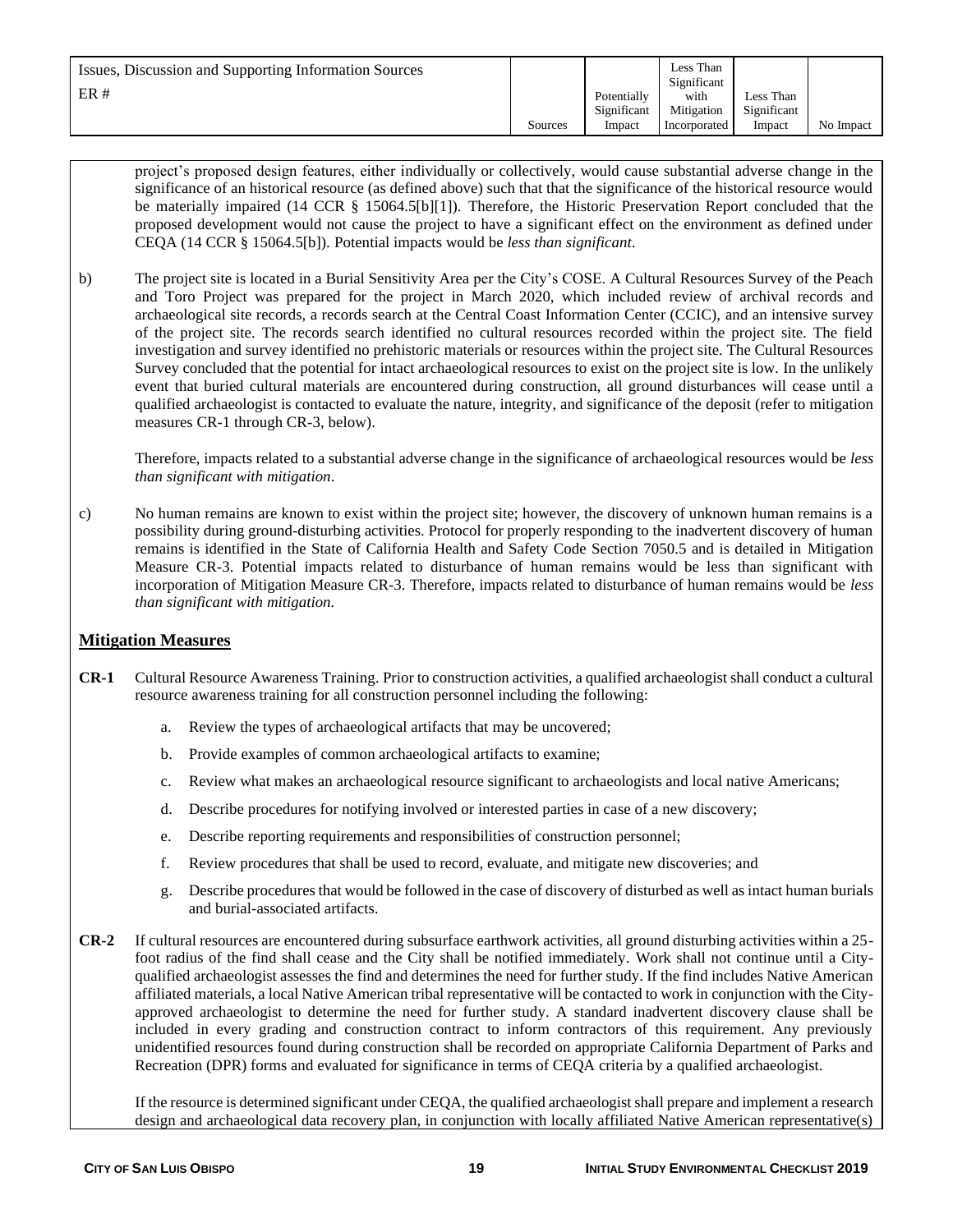as necessary, that will capture those categories of data for which the site is significant. The archaeologist shall also perform appropriate technical analysis, prepare a comprehensive report, and file it with the Central Coast Information Center (CCIC), located at the University of California, Santa Barbara, and provide for the permanent curation of the recovered materials.

**CR-3** In the event that human remains are exposed during earth disturbing activities associated with the project, an immediate halt work order shall be issued and the Community Development Director and locally affiliated Native American representative(s) (as necessary) shall be notified. State Health and Safety Code Section 7050.5 requires that no further disturbance of the site or any nearby area reasonably suspected to overlie adjacent human remains shall occur until the County Coroner has made the necessary findings as to origin and disposition pursuant to Public Resources Code Section 5097.98. If the remains are determined to be of Native American descent, the coroner shall notify the Native American Heritage Commission within 24 hours. These requirements shall be printed on all building and grading plans.

## **Conclusion**

With implementation of Mitigation Measures CR-1 through CR-3, residual impacts associated with cultural resources would be less than significant.

# **6. ENERGY**

|    | Would the project:                                                                                                                                                                   |                  |  |  |   |  |  |  |
|----|--------------------------------------------------------------------------------------------------------------------------------------------------------------------------------------|------------------|--|--|---|--|--|--|
| a) | Result in potentially significant environmental impact due to<br>wasteful, inefficient, or unnecessary consumption of energy<br>resources, during project construction or operation? | 21, 23,<br>24    |  |  | ⋉ |  |  |  |
| b) | Conflict with or obstruct a state or local plan for renewable<br>energy or energy efficiency?                                                                                        | 21, 22,<br>23.24 |  |  | ⋉ |  |  |  |

## **Evaluation**

Pacific Gas & Electric Company (PG&E) has historically been the primary electricity provider for the City. In October 2018, the City Council committed to joining the Monterey Bay Community Power (MBCP) and beginning in January 2020, MBCP is the City's primary electricity provider. MBCP provides 100% carbon-free electricity.

The California Building Code (CBC) contains standards that regulate the method of use, properties, performance, or types of materials used in the construction, alteration, improvement, repair, or rehabilitation of a building or other improvement to real property. The CBC includes mandatory green building standards for residential and nonresidential structures, the most recent version of which are referred to as the *2019 Building Energy Efficiency Standards*. These standards focus on four key areas: smart residential photovoltaic systems, updated thermal envelope standards (preventing heat transfer from the interior to the exterior and vice versa), residential and nonresidential ventilation requirements, and nonresidential lighting requirements.

The City is currently developing local amendments to the 2019 California Building Code (CBC) to encourage all-electric new buildings. When paired with Monterey Bay Community Power's carbon free electricity supply, all electric new buildings are carbon free and avoid health and safety issues associated with fossil fuels and GHGs. At its meeting on Tuesday, September 3, 2019, the City Council introduced the Clean Energy Choice Program; the City Council has yet to adopt the ordinance. Unlike some cities that are banning natural gas entirely, the proposed Clean Energy Choice Program will provide options to people who want to develop new buildings with natural gas. New projects wishing to use natural gas will be required to build more efficient and higher performing buildings and offset natural gas use by performing retrofits on existing buildings or by paying an in-lieu fee that will be used for the same purpose.

The City COSE establishes goals and policies to achieve energy conservation and increase use of cleaner, renewable, and locally controlled energy sources. These goals include increasing the use of sustainable energy sources and reducing reliance on non-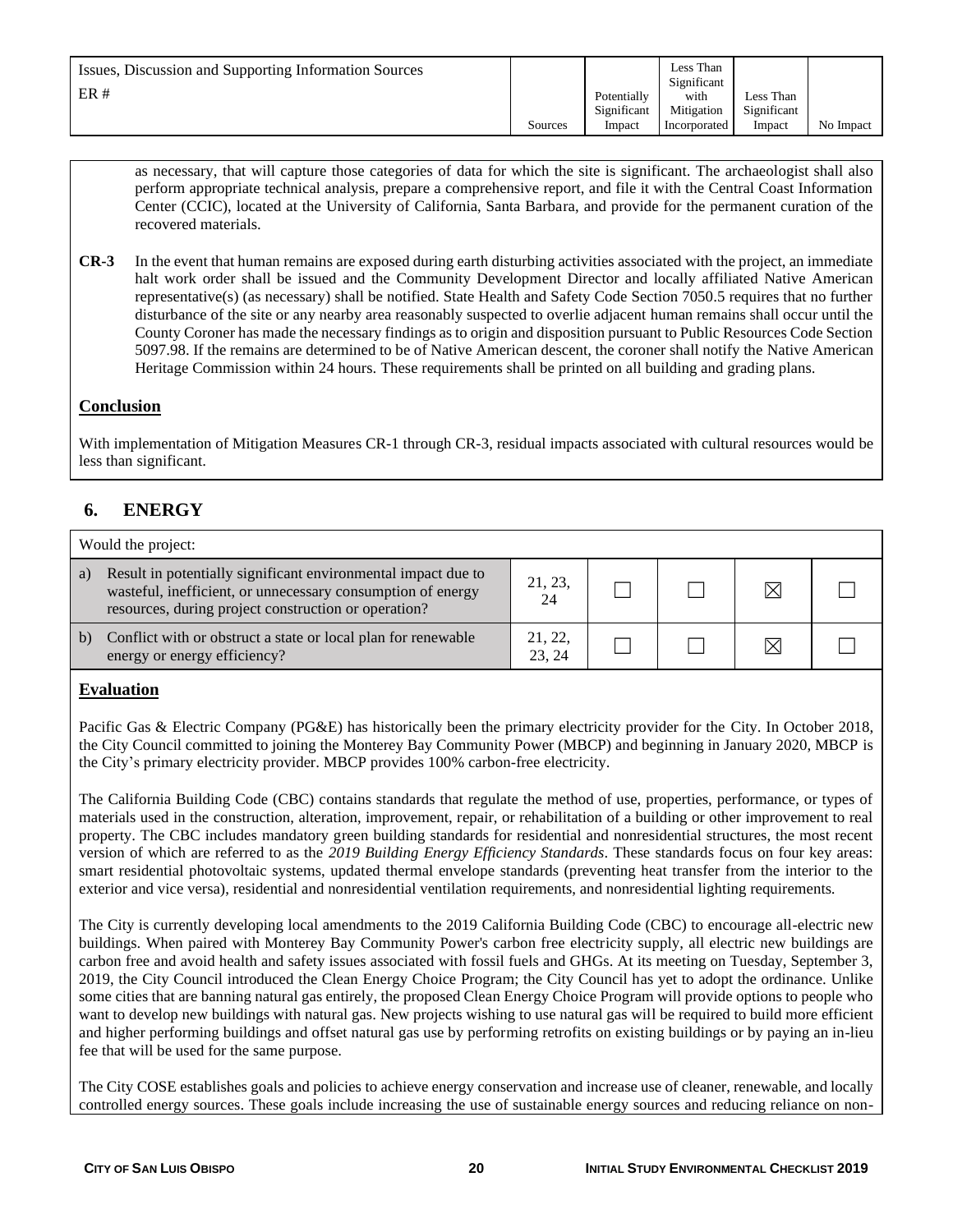| Issues, Discussion and Supporting Information Sources<br>ER# |         | Potentially<br>Significant | Less Than<br>Significant<br>with<br>Mitigation | Less Than<br>Significant |           |
|--------------------------------------------------------------|---------|----------------------------|------------------------------------------------|--------------------------|-----------|
|                                                              | Sources | Impact                     | Incorporated                                   | Impact                   | No Impact |

sustainable energy sources to the extent possible and encouraging the provision for and protection of solar access. Policies identified to achieve these goals include, but are not limited to, use of best available practices in energy conservation, procurement, use and production; energy-efficiency improvements; pedestrian- and bicycle-friendly facility design; fostering alternative transportation modes; compact, high-density housing; and solar access standards.

The City Climate Action Plan also identifies strategies and policies to increase use of cleaner and renewable energy resources in order to achieve the City's GHG emissions reduction target. These strategies include promoting a wide range of renewable energy financing options, incentivizing renewable energy generation in new and existing developments, and increasing community awareness of renewable energy programs. The City's CAP is currently being updated.

a) During construction, fossil fuels, electricity, and natural gas would be used by construction vehicles and equipment. The energy consumed during construction would be temporary in nature and would be typical of other similar construction activities in the city. State and federal regulations in place require fuel-efficient equipment and vehicles and prohibit wasteful activities, such as diesel idling; therefore, potential impacts associated with construction energy use would be *less than significant*.

The project would result in an overall increase in consumption of energy resources associated with vehicle trips and electricity and natural gas usage by project occupants. The project would be designed in full compliance with the CBC, including applicable green building standards, ensuring a high standard for energy efficiency in building design, materials, light fixtures, and appliances. The project would rely on the local electricity service provider, MBCP, to supply project electricity needs. MBCP provides 100 percent carbon-free electricity. Compliance with existing building codes would ensure the project would not result in a potentially significant environmental impact due to wasteful, inefficient, or unnecessary consumption of energy resources. Through use of 100% greenhouse gas (GHG) free electricity resources, project energy use would not result in a significant environmental impact; therefore, impacts would be *less than significant.*

b) The project would be designed in full compliance with the CBC, including applicable green building standards. The project would be consistent with energy goals and policies in the COSE associated with use of best available practices in energy conservation. The project would be consistent with other goals and policies set forth in the City's Climate Action Plan associated with renewable energy or energy efficiency, including the provision of compact, high-density housing. Therefore, the project would not result in a conflict with, or obstruction of, a state or local plan for renewable energy or energy efficiency, and impacts would be *less than significant.*

## **Mitigation Measures**

None necessary.

## **Conclusion**

The project has been located and designed in full compliance with applicable energy efficiency standards, and would not conflict with state or local plans for renewable energy or energy efficiency. No potentially significant impacts related to energy would occur and no mitigation measures are necessary.

# **7. GEOLOGY AND SOILS**

| Would the project:                                                                                                               |  |  |  |  |  |  |  |
|----------------------------------------------------------------------------------------------------------------------------------|--|--|--|--|--|--|--|
| a) Directly or indirectly cause potential substantial adverse<br>effects, including the risk of loss, injury or death involving: |  |  |  |  |  |  |  |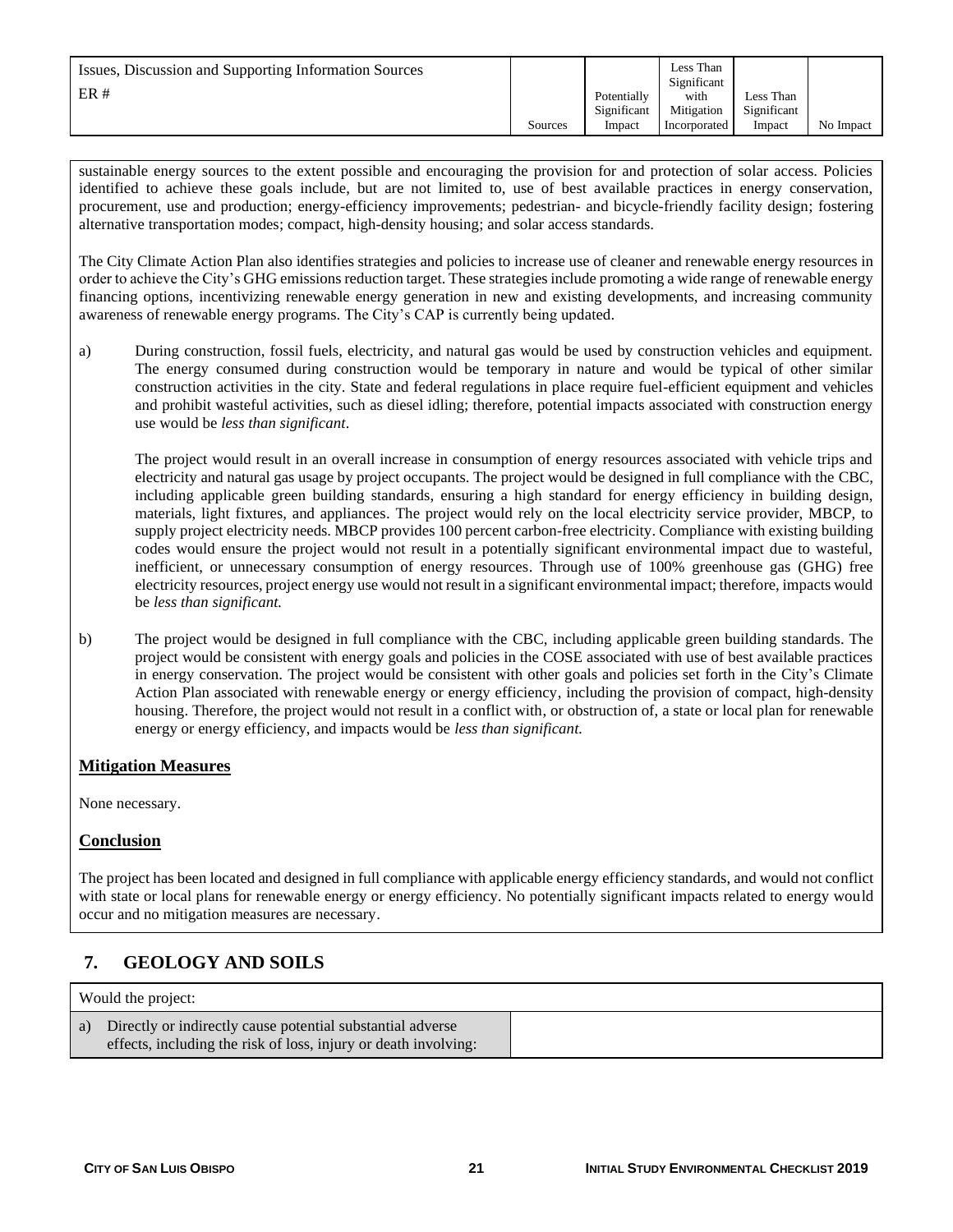| ER#                | Issues, Discussion and Supporting Information Sources                                                                                                                                                                                                                                           | Sources       | Potentially<br>Significant<br>Impact | Less Than<br>Significant<br>with<br>Mitigation<br>Incorporated | Less Than<br>Significant<br>Impact | No Impact   |
|--------------------|-------------------------------------------------------------------------------------------------------------------------------------------------------------------------------------------------------------------------------------------------------------------------------------------------|---------------|--------------------------------------|----------------------------------------------------------------|------------------------------------|-------------|
|                    |                                                                                                                                                                                                                                                                                                 |               |                                      |                                                                |                                    |             |
| $\mathbf{i}$ .     | Rupture of a known earthquake fault, as delineated on the most<br>recent Alquist-Priolo Earthquake Fault Zoning Map issued by<br>the State Geologist for the area or based on other substantial<br>evidence of a known fault? Refer to Division of Mines and<br>Geology Special Publication 42. | 14, 25,<br>26 |                                      |                                                                | ⊠                                  |             |
| ii.                | Strong seismic ground shaking?                                                                                                                                                                                                                                                                  | 14,           |                                      |                                                                | ⊠                                  |             |
| $\overline{111}$ . | Seismic-related ground failure, including liquefaction?                                                                                                                                                                                                                                         | 14            |                                      |                                                                | $\boxtimes$                        |             |
| iv.                | Landslides?                                                                                                                                                                                                                                                                                     | 14            |                                      |                                                                |                                    | $\boxtimes$ |
| b)                 | Result in substantial soil erosion or the loss of topsoil?                                                                                                                                                                                                                                      | 1, 26, 28     |                                      |                                                                | $\boxtimes$                        |             |
| $\mathbf{c})$      | Be located on a geologic unit or soil that is unstable, or that<br>would become unstable as a result of the project, and<br>potentially result in on- or off-site landslide, lateral spreading,<br>subsidence, liquefaction or collapse?                                                        | 14, 29        |                                      |                                                                | ⊠                                  |             |
| d)                 | Be located on expansive soil, as defined in Table 1802.3.2 of<br>the California Building Code (2013), creating substantial direct<br>or indirect risks to life or property?                                                                                                                     | 14, 29        |                                      |                                                                | ⊠                                  |             |
| e)                 | Have soils incapable of adequately supporting the use of septic<br>tanks or alternative waste water disposal systems where sewers<br>are not available for the disposal of waste water?                                                                                                         | 1             |                                      |                                                                |                                    | ⊠           |
| f                  | Directly or indirectly destroy a unique paleontological resource<br>or site or unique geologic feature?                                                                                                                                                                                         | 1, 29, 30     |                                      |                                                                | ⊠                                  |             |

#### **Evaluation**

The City's General Plan Safety Element identifies active, potentially active, and inactive mapped and inferred faults with the potential to affect the city in the event of rupture. The Los Osos Fault, adjacent to San Luis Obispo, is identified under the State of California Alquist-Priolo Fault Hazards Act and is classified as active. The West Huasna, Oceanic, and Edna faults are considered potentially active and present a moderate fault rupture hazard to developments near them. The San Andreas Fault and the offshore Hosgri Fault, which present the most likely source of ground shaking for San Luis Obispo, have a high probability of producing a major earthquake within an average lifespan. The highest risk of ground shaking is found on deep soils that were deposited by water, are geologically recent, and have many pore spaces among the soil grains. These soils are typically in valleys.

Faults capable of producing strong ground-shaking motion in San Luis Obispo include the Los Osos, Point San Luis, Black Mountain, Rinconada, Wilmar, Pecho, Hosgri, La Panza, and San Andreas faults. Engineering standards and building codes set minimum design and construction methods for structures to resist seismic shaking. Based on the DOC Fault Activity Map and the Safety Element Earthquake Faults – Local Area map, the project site is not located within or in the immediate vicinity of an active fault zone.

The project site is underlain by one soil unit, as described below, based on the San Luis Obispo County Soil Survey:

162. Los Osos-Diablo Complex, 5-9% slopes. This complex is about 35% Los Osos soil and 30% Diablo soil. The Los Osos soil is moderately deep and well-drained. Permeability is slow and the available water capacity is low to medium. Surface runoff is medium and the hazard of water erosion is moderate. The Diablo soil is deep and well drained. Permeability is slow and the available water capacity is moderate to very high. Surface runoff is medium and the hazard of water erosion is slight. This soil has high shrink-swell potential. The main limitations for these soils for urban development are high shrinkswell potential, low strength and slow permeability. These soils are hard to pack. These limitations can require special design considerations for urban development and most other engineering practices.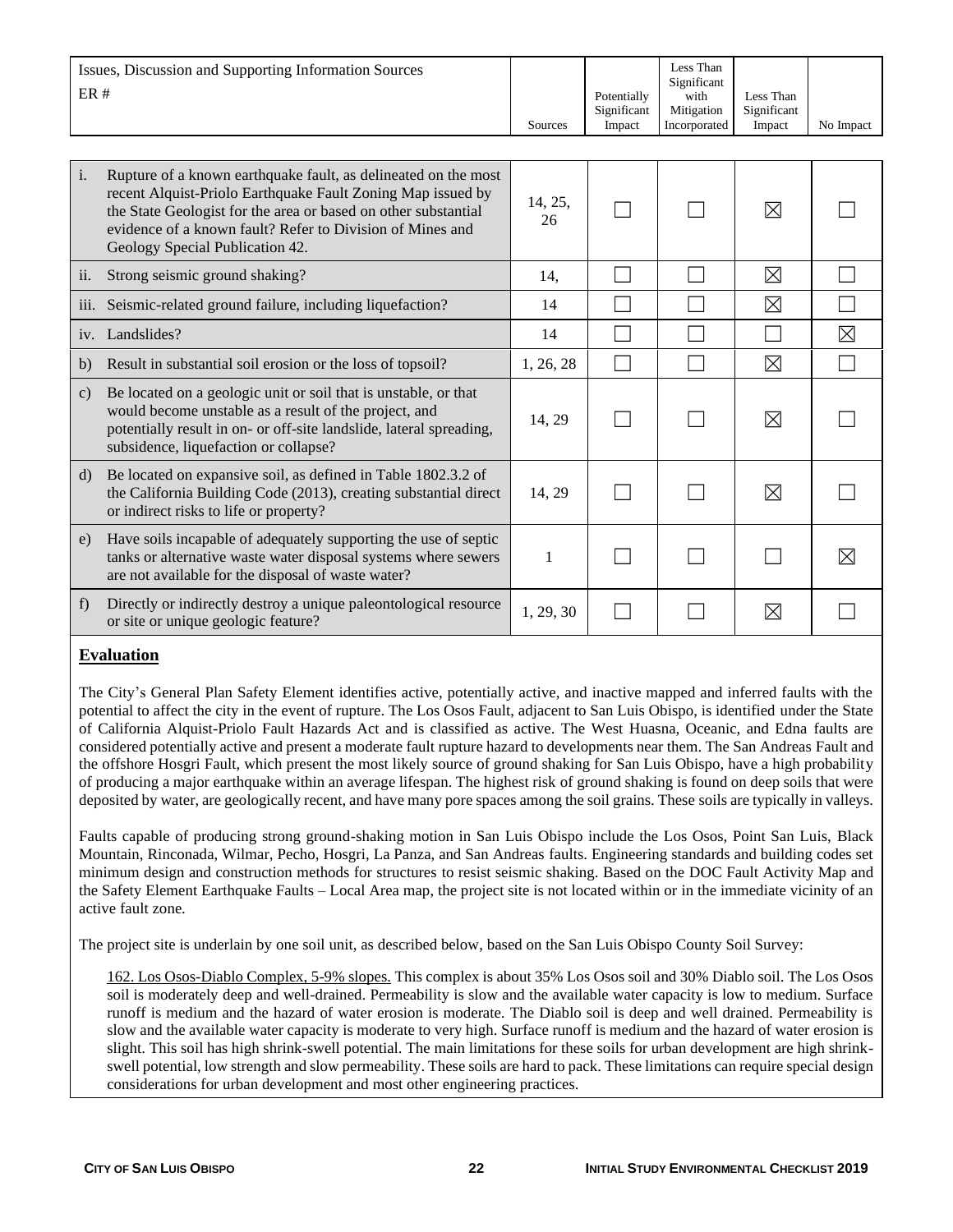| Issues, Discussion and Supporting Information Sources<br>ER# |         | Potentially<br>Significant | Less Than<br>Significant<br>with<br>Mitigation | Less Than<br>Significant |           |
|--------------------------------------------------------------|---------|----------------------------|------------------------------------------------|--------------------------|-----------|
|                                                              | Sources | Impact                     | Incorporated                                   | Impact                   | No Impact |

A geotechnical investigation report was prepared by Pacific Coast Testing, Inc. to evaluate the subsurface conditions at the project site. The geotechnical investigation identified sandy clays with medium to high expansivity to a depth of 4 to 5 feet with Franciscan bedrock below.

- a.i) Based on Figure 3 (Earthquake Faults Local Area) of the Safety Element and the DOC Fault Activity Map of California, no known fault lines are mapped on or within 0.5 mile of the project site. Therefore, the project would not have the potential to result in substantial adverse effects involving rupture of a known earthquake fault and impacts would be *less than significant.*
- a.ii) Due to the highly seismic nature of the region, potential future development on the project site would very likely be subject to strong seismic ground shaking at some point(s) during the life of the project. The geotechnical investigation identified a peak ground acceleration for the project site of 0.461 gravity (2% probability in 50 years) which would produce severe perceived ground shaking with moderate to heavy potential damage. Development of the five additional single-family residences onsite would be required to be designed in full compliance with seismic design criteria established in the CBC to adequately withstand and minimize the risk associated with the level of seismic ground shaking expected to occur in the project region. The geotechnical investigation included recommendations to minimize seismic risks. Development would be designed in full compliance with seismic design criteria established in the CBC and would adhere to the recommendations in the geotechnical report; therefore, impacts associated with strong seismic groundshaking would be *less than significant.*
- a.iii) The geotechnical report included an evaluation of on-site soils and potential soil limitations, including expansive soils and liquefaction. Due to the soil density, the presence of clayey soils, and the shallow depth to bedrock, the potential for liquefaction at the site is low.

In accordance with CBC Chapter 18, any geologic issues identified in the report would be addressed through standard site construction techniques, as required by the CBC. Potential future development on the project site would be required to be designed in compliance with standard seismic design criteria established in the CBC to reduce risk associated with seismic-related ground failure, including liquefaction. In addition, the project would be designed in accordance with all recommendations of the geotechnical report. Therefore, impacts related to substantial adverse effects due to seismicrelated ground failure would be *less than significant.*

- a.iv) The project site is essentially flat. Based on the Ground Shaking and Landslide Hazards Map in the City Safety Element, the project site is located within an area with low landslide potential. Therefore, the project would not result in significant adverse effects associated with landslides and *no impacts* would occur*.*
- b) The project is located within a developed infill site and does not include substantial vegetation removal. No substantial permanent changes in existing topography or total area of exposed soil would occur. The project would require surface grading and deeper cuts for foundation and utility installation. Grading permits are required for projects, excavations, or fills exceeding 50 cubic yards in volume and require implementation of standard Best Management Practices (BMPs) to ensure substantial erosion, siltation, and/or sedimentation are avoided. Therefore, compliance with existing regulation and BMPs would reduce potential impacts related to soil erosion and loss of topsoil to *less than significant.*
- c) The Geotechnical Report prepared for the project site identified expansivity of the on-site soils as the primary soils engineering concern. The report identified little or no potential for landslide, lateral spreading, subsidence, liquefaction or collapse. Project construction would follow the recommendations of the Geotechnical Report and would be required to be designed in compliance with standard seismic design criteria established in the CBC to reduce risk associated with seismic-related ground failure. Construction would also be required to comply with CBC seismic requirements to address potential seismic-related ground failure. Therefore, potential impacts would be *less than significant.*
- d) Based on the Soil Survey of San Luis Obispo County, the project site is located in an area underlain by soils with moderate-to-high shrink-swell potential. Based on the 2019 Geotechnical Report, soil expansivity is a primary concern at the project site. Soil borings conducted in 2019 indicated that the upper sandy clay onsite met the criteria to be classified in the "high" expansion category, per CBC Table 18-I-B. The volume changes that soils undergo in this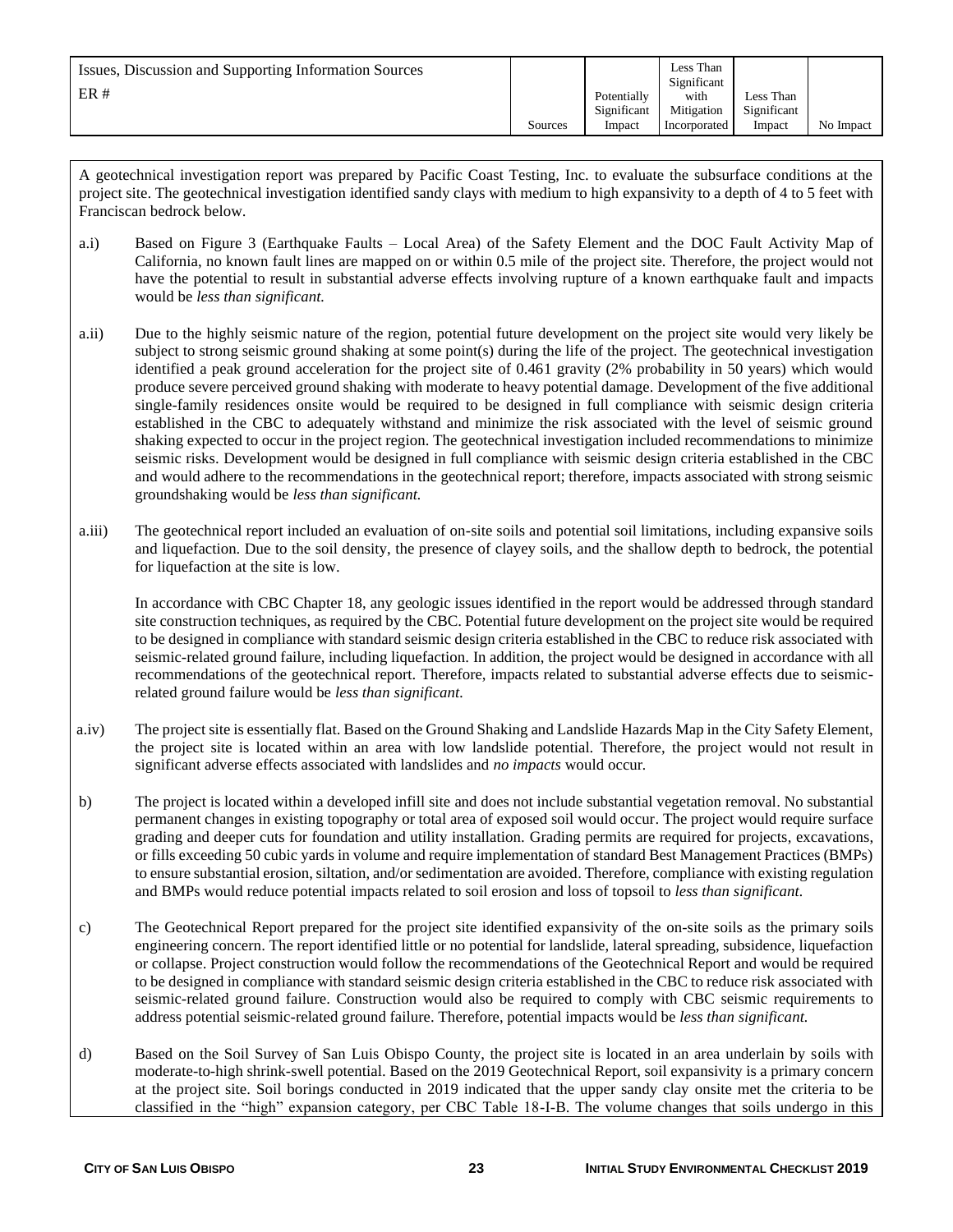| Issues, Discussion and Supporting Information Sources<br>ER# |         | Potentially<br>Significant | Less Than<br>Significant<br>with<br>Mitigation | Less Than<br>Significant |           |
|--------------------------------------------------------------|---------|----------------------------|------------------------------------------------|--------------------------|-----------|
|                                                              | Sources | Impact                     | Incorporated                                   | Impact                   | No Impact |

cyclical pattern can stress and damage slabs and foundations. Review of a soils report prepared by a qualified engineer is required upon review of the building permit to address the nature of the subsurface soils in accordance with CBC Chapter 18. Any issues identified in the report will be addressed through standard site construction techniques, as required by the Code, and/or through compliance with the recommendations of the project's Geotechnical Report. Typical precautionary measures would likely include premoistening the underlying soil in conjunction with placement of non-expansive material beneath slabs, and a deepened and more heavily reinforced foundation. In addition, the project would be required to be designed in compliance with standard seismic design criteria established in the CBC to reduce risk associated with ground failure, including from expansive soils. Therefore, based on compliance with existing regulations, impacts related to expansive soils would be *less than significant.*

- e) The project would include a new connection to the City sewer system. No septic tanks or alternative wastewater treatment systems are proposed onsite. Therefore, *no impacts* would occur*.*
- f) The project site is underlain by Franciscan Assemblage composed of a mélange of claystone, graywacke, and blocks of other Franciscan rocks of the Mesozoic era. The Franciscan Assemblage consists of various types of rocks that formed along the Pacific Oceanic and North American Plates; these rocks were subsequently deformed and metamorphosed during subduction of the Pacific Oceanic Plate. Various authors have reported the presence of marine invertebrates in the Franciscan Assemblage throughout California (e.g., Bailey et al. 1964); however, marine invertebrate fossil specimens are generally common, well developed, and well documented. They would generally not be considered a unique paleontological resource. Because of the nature of this rock assemblage (e.g., vertebrate fossils in the original parent material generally would have been destroyed during the subduction and metamorphosis process) and the general lack of previously recorded vertebrate fossil localities, this formation is considered to have a low paleontological sensitivity.

There are no known paleontological resources on the project site and there are no unique geologic features on the property. Grading and excavation is proposed for residential foundations to remove expansive soils. Based on the low sensitivity of the underlying geologic unit and the lack of proposed activities that would result in significant cuts into bedrock, the project would not have the potential to result in impacts to a unique paleontological resource or unique geologic feature; therefore, potential impacts would be *less than significant.* 

#### **Mitigation Measures**

None necessary.

#### **Conclusion**

Based on the location of the project site and underlying geologic and soil properties, and compliance with existing regulations and recommendations of the required Geotechnical Investigation prepared for the project, potential impacts would be less than significant and no mitigation measures are required.

# **8. GREENHOUSE GAS EMISSIONS**

|    | Would the project:                                                                                                               |               |  |  |    |  |  |  |  |
|----|----------------------------------------------------------------------------------------------------------------------------------|---------------|--|--|----|--|--|--|--|
| a) | Generate greenhouse gas emissions, either directly or<br>indirectly, that may have a significant impact on the<br>environment?   | 1.11          |  |  | IX |  |  |  |  |
| b) | Conflict with an applicable plan, policy or regulation adopted<br>for the purpose of reducing the emissions of greenhouse gases? | 10, 12,<br>23 |  |  | IX |  |  |  |  |
|    | Evaluation                                                                                                                       |               |  |  |    |  |  |  |  |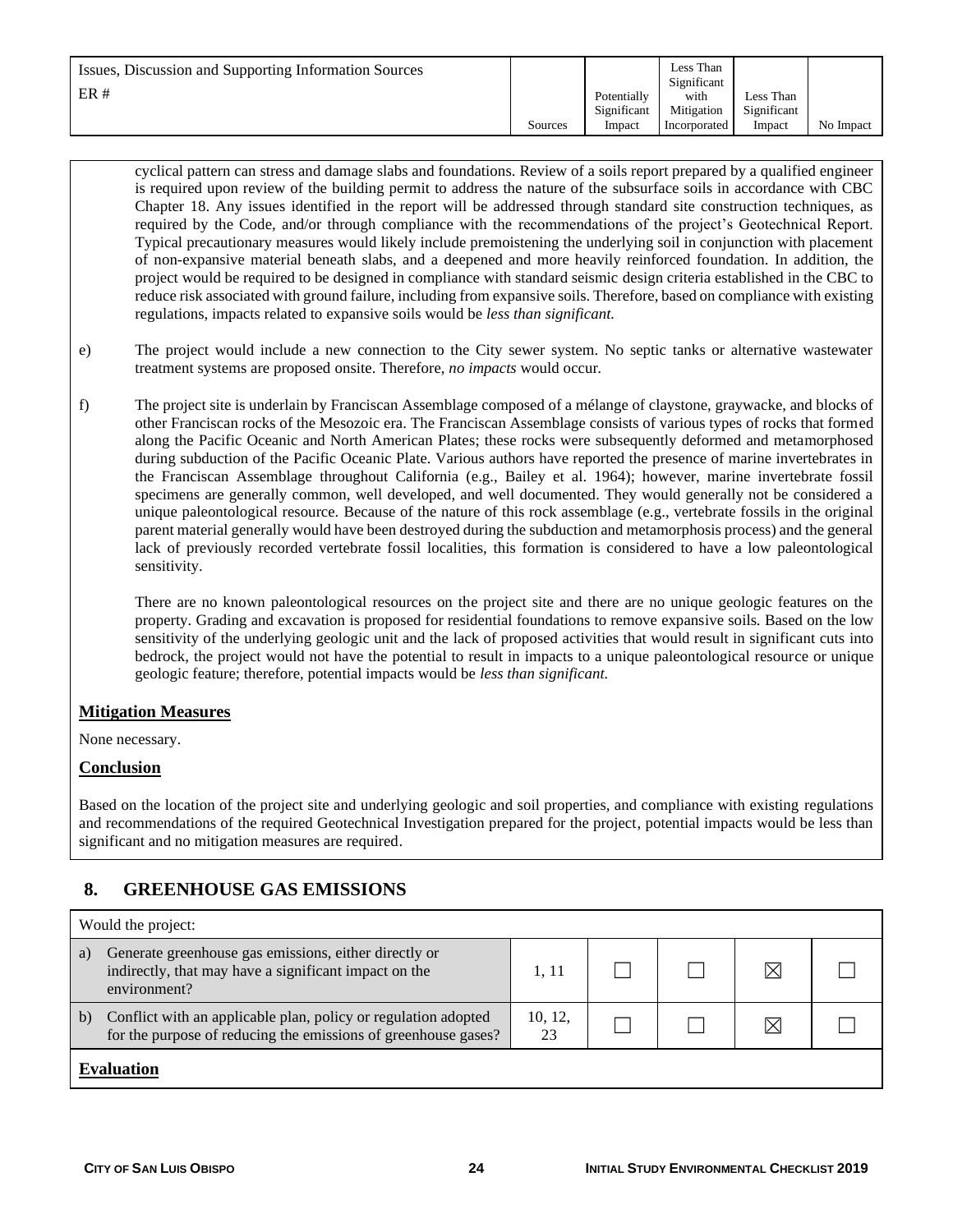| Issues, Discussion and Supporting Information Sources<br>ER# |         | Potentially<br>Significant | Less Than<br>Significant<br>with<br>Mitigation | Less Than<br>Significant |           |
|--------------------------------------------------------------|---------|----------------------------|------------------------------------------------|--------------------------|-----------|
|                                                              | Sources | Impact                     | Incorporated                                   | Impact                   | No Impact |

GHGs are any gases that absorb infrared radiation in the atmosphere and are different from the criteria pollutants discussed in Section 3, Air Quality, above. The primary GHGs that are emitted into the atmosphere as a result of human activities are carbon dioxide (CO<sub>2</sub>), methane (CH<sub>4</sub>), nitrous oxide (N<sub>2</sub>O), and fluorinated gases. In 2012, the City established a Climate Action Plan that identified measures and implementation strategies in order to achieve the City's GHG reduction target of 1990 emission levels by 2020. The City's Climate Action Plan is currently being updated. In addition, the City is currently developing a plan for achieving carbon neutrality by 2035. The City's 2016 Community Wide GHG Emissions Inventory showed that 50% of the city's GHG emissions came from transportation, 22% came from commercial and industrial uses, 21% came from residential uses, and 7% from waste.

Statewide legislation, rules, and regulations have been adopted to reduce GHG emissions from significant sources. Senate Bill (SB) 32 and Executive Order (EO) S-3-05 extended the state's GHG reduction goals and required the CARB to regulate sources of GHGs to meet a state goal of reducing GHG emissions to 1990 levels by 2020, 40% below 1990 levels by 2030, and 80% below 1990 levels by 2050. Other statewide policies adopted to reduce GHG emissions include Assembly Bill (AB) 32, SB 375, SB 97, Clean Car Standards, Low Carbon Fuel Standard, Renewable Portfolio Standard, CBC, and the California Solar Initiative.

Plans, policies, and guidelines have also been established at the regional and local levels to address GHG emissions and climate change effects within the city. In March 2012, the SLOAPCD approved thresholds for GHG emission impacts, and these thresholds have been incorporated into the CEQA Air Quality Handbook and updated in 2017 with a clarification memorandum. The Bright-Line Threshold of 1,150 Metric Tons of  $CO_2$ /year (MTCO $_2$ e/yr) is the most applicable GHG threshold for most projects. Table 1-1 in the SLOAPCD CEQA Air Quality Handbook (updated November 2017) provides a list of general land uses and the estimated sizes or capacities of those uses expected to exceed the GHG Bright Line Threshold of 1,150 MTCO<sub>2</sub>/yr. Projects that exceed the criteria or are within 10% of exceeding the criteria presented in Table 1-1 are required to conduct a more detailed analysis of air quality impacts. It is important to note the Bright-Line Threshold of 1,150 MT CO2/year was developed to meet the state goal of reducing GHG emissions to 1990 levels by 2020; however, construction and operation of the project would occur well beyond 2020. Therefore, the project would be subject to the SB 32-based targets for 2030, which are 40% below the AB 32-based 2020 targets. The SLOAPCD's GHG thresholds have not been updated to comply with SB 32 and the more recent, more stringent GHG reduction goals; therefore, the Bright Line Threshold and SLOAPCD screening thresholds are included for informational purposes only.

a) Construction-related activities that would generate GHG emissions include worker trips and hauling trips to and from the project site, and off-road construction equipment (i.e. dozers, loaders, excavators). As discussed in Section 3. Air Quality, project emissions during construction activities would not exceed SLOAPCD's construction emissions thresholds. In addition, impacts related to GHG emissions occur on a global scale and are, therefore, cumulative in nature. Short-term construction-related emissions rarely result in a considerable contribution to GHG emissions. The project would be well below the thresholds established in Table 1-1 of the SLOAPCD's CEQA Handbook for operational GHG emissions. Therefore, the project would not exceed the operational thresholds established by the SLOAPCD for GHG emissions. The project would rely on the local electricity service provider, MBCP, to supply project electricity needs, which supplies energy from 100% GHG-free sources.

The proposed development proposes infill development and is located in close proximity to local public transit facilities and bicycle infrastructure, increasing the ability for future occupants to replace vehicle trips with alternative modes of transportation, further reducing its overall GHG emissions. The project is also consistent with CARB'S 2017 Scoping Plan, which describes local planning efforts that can further reduce GHG reduction goals, including through developing land use plans with more efficient development patterns that bring people and destinations closer together in more mixed-use, compact communities that facilitate walking, biking, and use of transit. Therefore, the project would not generate substantial GHG emissions, either directly or indirectly, that would have a significant impact on the environment, and potential impacts would be *less than significant.* 

b) As discussed in threshold a) above, the project would not exceed any of the operational thresholds established by the SLOAPCD for GHG emissions. The project would be consistent with the land use policies identified in the SLOAPCD CAP that encourage cities to develop at higher densities and encourage growth within their respective urban reserve lines to reduce overall vehicle trips and travel distances. The project would be consistent with policies established in CARB's 2017 Scoping Plan and the City's CAP promoting infill development. The project would not conflict with or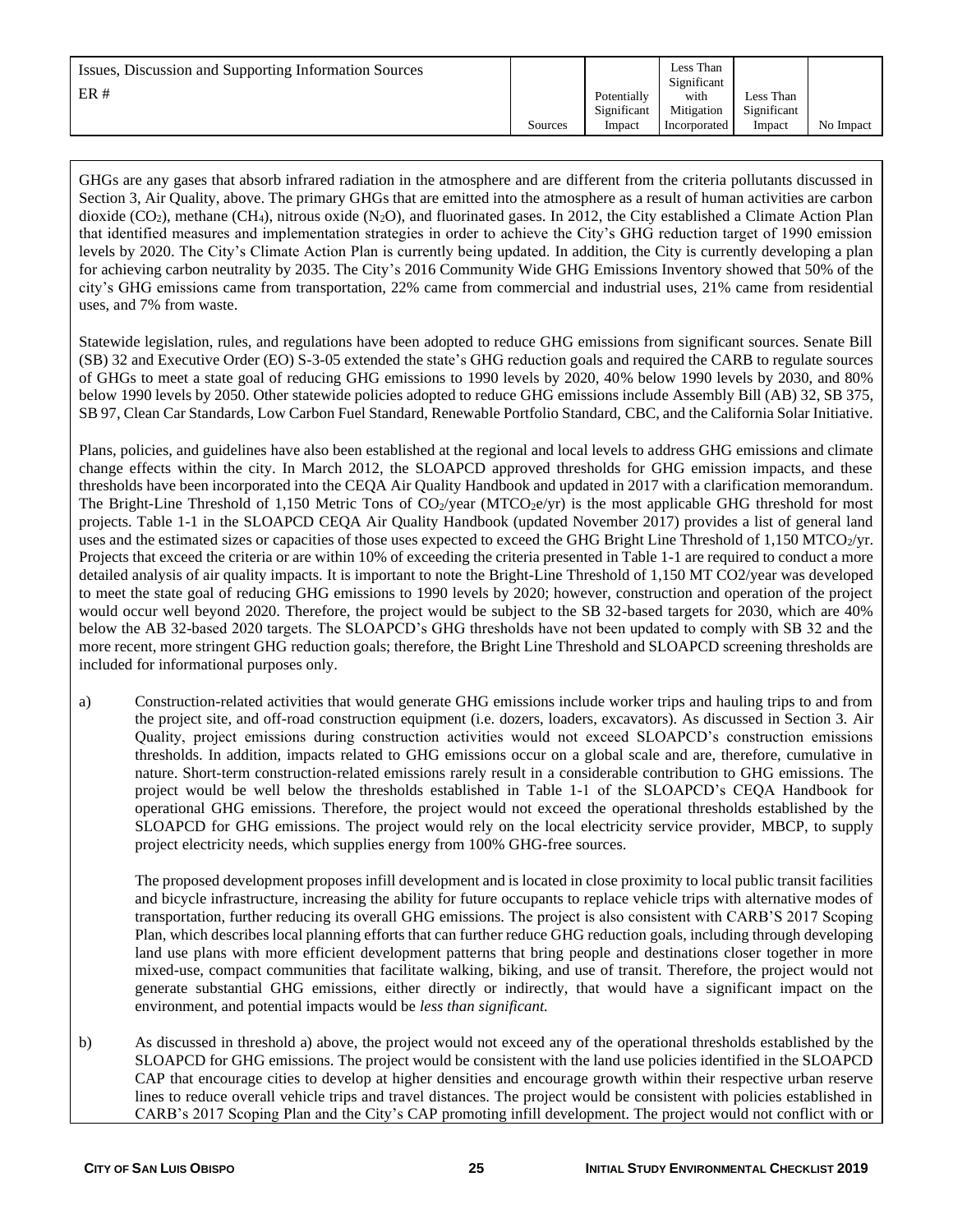| Issues, Discussion and Supporting Information Sources<br>ER# |         | Potentially<br>Significant | Less Than<br>Significant<br>with<br>Mitigation | Less Than<br>Significant |           |
|--------------------------------------------------------------|---------|----------------------------|------------------------------------------------|--------------------------|-----------|
|                                                              | Sources | Impact                     | Incorporated                                   | Impact                   | No Impact |

obstruct implementation of a plan or policy adopted for the purpose of reducing GHG emissions; therefore, impacts would be *less than significant.*

### **Mitigation Measures**

None necessary.

#### **Conclusion**

The project would be located and designed to minimize GHG emissions and would not result in a conflict with an applicable plan or policy adopted for reducing GHG emissions. No potentially significant impacts associated with GHG emissions have been identified and no mitigation measures are necessary.

# **9. HAZARDS AND HAZARDOUS MATERIALS**

|               | Would the project:                                                                                                                                                                                                                                                                           |              |  |   |             |          |  |  |
|---------------|----------------------------------------------------------------------------------------------------------------------------------------------------------------------------------------------------------------------------------------------------------------------------------------------|--------------|--|---|-------------|----------|--|--|
| a)            | Create a significant hazard to the public or the environment<br>through the routine transport, use, or disposal of hazardous<br>materials?                                                                                                                                                   | $\mathbf{1}$ |  |   | $\boxtimes$ |          |  |  |
| b)            | Create a significant hazard to the public or the environment<br>through reasonably foreseeable upset and accident conditions<br>involving the release of hazardous materials into the<br>environment?                                                                                        | 1, 13        |  | ⊠ |             |          |  |  |
| $\mathbf{c})$ | Emit hazardous emissions or handle hazardous or acutely<br>hazardous materials, substances, or waste within one-quarter<br>mile of an existing or proposed school?                                                                                                                           | 1            |  |   |             | $\times$ |  |  |
| $\mathbf{d}$  | Be located on a site which is included on a list of hazardous<br>materials sites compiled pursuant to Government Code Section<br>65962.5 and, as a result, would it create a significant hazard to<br>the public or the environment?                                                         | 32, 33       |  |   | ⊠           |          |  |  |
| e)            | For a project located within an airport land use plan or, where<br>such a plan has not been adopted, within two miles of a public<br>airport or public use airport, would the project result in a safety<br>hazard or excessive noise for people residing or working in the<br>project area? | 35           |  |   |             |          |  |  |
| f             | Impair implementation of or physically interfere with an<br>adopted emergency response plan or emergency evacuation<br>plan?                                                                                                                                                                 | 1            |  |   | ⊠           |          |  |  |
| g)            | Expose people or structures, either directly or indirectly, to a<br>significant risk of loss, injury, or death involving wildland<br>fires?                                                                                                                                                  | 1            |  |   | ⊠           |          |  |  |
|               | <b>Evaluation</b>                                                                                                                                                                                                                                                                            |              |  |   |             |          |  |  |

The Hazardous Waste and Substances Site (Cortese) List is a resource used by the state, local agencies, and developers to comply with CEQA requirements related to the disclosure of information about the location of hazardous materials release sites. California Government Code Section 65962.5 requires the California Environmental Protection Agency (Cal/EPA) to develop, at least annually, an updated Cortese List. Various state and local government agencies are required to track and document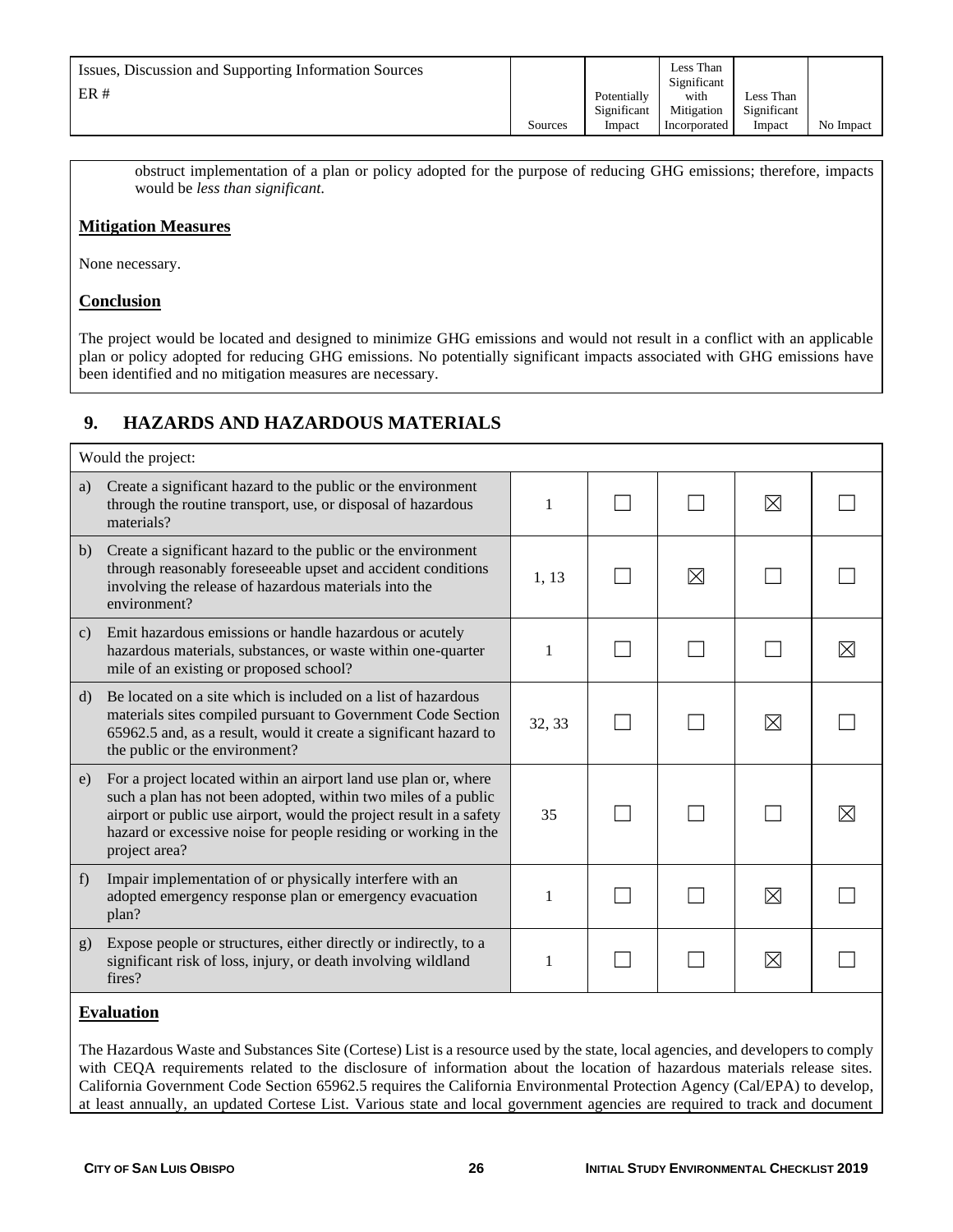| Issues, Discussion and Supporting Information Sources<br>ER# |         | Potentially<br>Significant | Less Than<br>Significant<br>with<br>Mitigation | Less Than<br>Significant |           |
|--------------------------------------------------------------|---------|----------------------------|------------------------------------------------|--------------------------|-----------|
|                                                              | Sources | Impact                     | Incorporated                                   | Impact                   | No Impact |

hazardous material release information for the Cortese List. The California Department of Toxic Substance Control (DTSC) EnviroStor database tracks DTSC cleanup, permitting, enforcement, and investigation efforts at hazardous waste facilities and sites with known contamination, such as federal superfund sites, state response sites, voluntary cleanup sites, school cleanup sites, school investigation sites, and military evaluation sites. The State Water Resources Control Board (SWRCB) GeoTracker database contains records for sites that impact, or have the potential to impact, water in California, such as Leaking Underground Storage Tank (LUST) sites, Department of Defense sites, and Cleanup Program Sites. The remaining data regarding facilities or sites identified as meeting the "Cortese List" requirements can be located on the Cal/EPA website: [https://calepa.ca.gov/sitecleanup/corteselist/.](https://calepa.ca.gov/sitecleanup/corteselist/)

Based on a review of the SWRCB Geotracker database and the DTSC EnviroStor database, there are no active hazardous waste cleanup sites within the project site. The closest cleanup site is located immediately south of the project site; the closed cleanup site has been remediated and closed since 2002.

Based on the Airport Land Use Plan (ALUP) for the San Luis Obispo County Regional Airport, the project site is not located within the Airport Land Use Planning Area or noise contours.

- a) The project does not propose the routine transport, use, or disposal of hazardous substances. Any potentially hazardous substances used within the project site during construction or buildout conditions (e.g., cleaners, solvents, oils, paints, etc.) would be transported, stored, and used according to regulatory requirements and existing procedures for the handling of hazardous materials. Therefore, project impacts associated with the routine transport, use, or disposal of hazardous substances would be *less than significant.*
- b) The project does not propose the routine handling or use of hazardous materials or volatile substances that would result in a significant risk of upset or accidental release conditions. Demolition and construction activities associated with the proposed project are anticipated to require use of limited quantities of hazardous substances, including gasoline, diesel fuel, hydraulic fluid, solvents, oils, and paints.

The project includes demolition of existing infrastructure on the property that could contain asbestos and lead (e.g., through driveway modifications, utility line replacement, etc.). Asbestos, a naturally occurring fibrous material, was used as a fireproofing and insulating agent in building construction before being banned by the US Environmental Protection Agency (EPA) in the 1970s. Because it was widely used prior to discovery of its negative health effects, asbestos can be found in a variety of building materials and components including sprayed-on acoustic ceiling materials, thermal insulation, wall and ceiling texture, floor tiles, and pipe insulation. Asbestos is classified into two main categories: friable and non-friable. Friable asbestos can release asbestos fibers easily when disturbed and is considered Regulated Asbestos-Containing Material (RACM). Friable (easily crumbled) materials are particularly hazardous because inhalation of airborne fibers is the primary mode of asbestos entry into the body, which potentially causes lung cancer and asbestosis. Non-friable asbestos will release fibers less readily than RACM and is referred to as Category I or Category II, non-friable. Non-friable asbestos and encapsulated friable asbestos do not pose substantial health risks. The California Occupational Safety and Health Administration (Cal/OSHA) considers asbestos containing building materials (ACBM) to be hazardous when a sample contains more than 0.1 percent asbestos by weight; Cal/OSHA requires it to be handled by a licensed, qualified contractor.

Lead can be found in paint, water pipes, plumbing solder, and in soils around buildings and structures with lead-based paint. In 1978, the federal government required the reduction of lead in house paint to less than 0.06 percent (600 parts per million [ppm]). However, some paints manufactured after 1978 for industrial uses or marine uses legally contain more than 0.06 percent lead. Exposure to lead can result in bioaccumulation of lead in the blood, soft tissues, and bones. Children are particularly susceptible to potential lead-related health problems because lead is easily absorbed into developing systems and organs.

Prior to any building demolition, CCR Title 8 Section 5208 requires that a state-certified risk assessor conduct a risk assessment and/or paint inspection of all structures constructed prior to 1978 for the presence of asbestos. If such hazards are determined to exist onsite, the risk assessor would prepare a site-specific hazard control plan detailing ACBM removal methods and specific instructions for providing protective clothing and gear for abatement personnel. If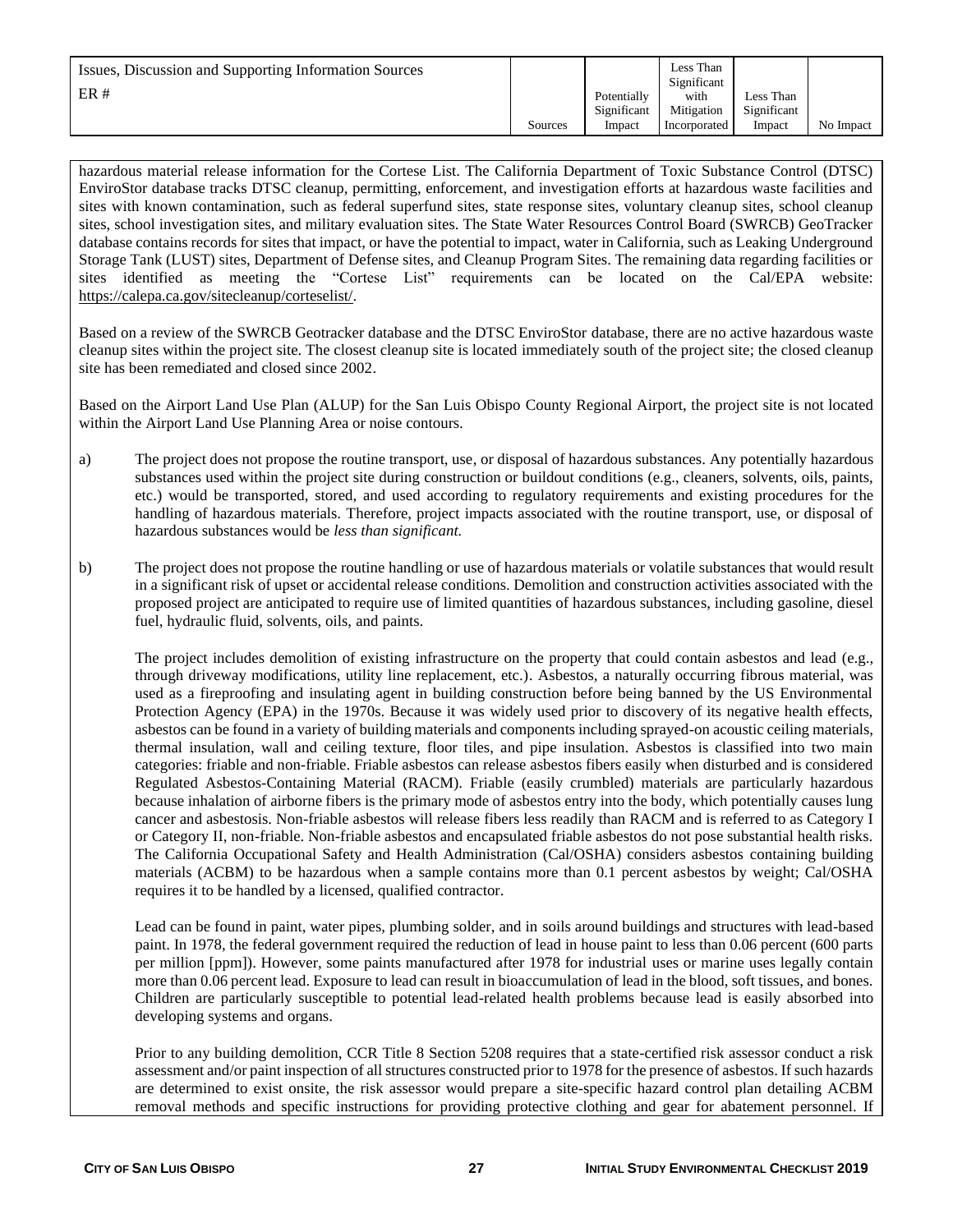| Issues, Discussion and Supporting Information Sources<br>ER# |         | Potentially<br>Significant | Less Than<br>Significant<br>with<br>Mitigation | Less Than<br>Significant |           |
|--------------------------------------------------------------|---------|----------------------------|------------------------------------------------|--------------------------|-----------|
|                                                              | Sources | Impact                     | Incorporated                                   | Impact                   | No Impact |

necessary, the project sponsor would be required to retain a state certified ACBM removal contractor (independent of the risk assessor) to conduct the appropriate abatement measures as required by the plan. Wastes from abatement and demolition activities would be disposed of at a landfill(s) licensed to accept such waste. Once all abatement measures have been implemented, the risk assessor would conduct a clearance examination and provide written documentation to the City that testing, and abatement have been completed in accordance with all federal, state, and local laws and regulations*.*

Several regulations and guidelines pertain to abatement of and protection from exposure to lead-based paint. These include Construction Safety Order 1532.1 from Title 8 of the CCR and lead-based paint exposure guidelines provided by the US Department of Housing and Urban Development (HUD). In California, lead-based paint abatement must be performed and monitored by contractors with appropriate certification from the California Department of Health Services. Compliance with existing regulations would ensure impacts related to hazardous materials exposure would be less than significant.

The project would be subject to the City's Municipal Code requirements associated with Demolition and Moving of Buildings public safety standards. These standards include general requirements for building demolition activities, permitting for such activities, and includes subsections for dust and debris management, fire safety, and removal and disposal of demolition materials. Construction contractors would be required to comply with applicable federal and state environmental and workplace safety laws for the handling of hazardous materials, including the Federal OSHA Process Safety Management Standard (California Code of Regulations 29.1910.119), which includes requirements for preventing and minimizing the consequences of accidental release of hazardous materials. In addition, Mitigation Measures AQ-3, AQ-4 and AQ-5 have been identified to require full compliance with applicable regulatory requirements for removal and disposal of toxic contaminants if present on-site, including notification of the SLOAPCD prior to demolition of the existing structure. Therefore, potential impacts would be *less than significant with mitigation.*

- c) The project site is located approximately 0.36 mile from the nearest school facility, Mission College Preparatory Catholic High School, located at 761 Broad Street. The project site is not located within 0.25 mile of an existing or proposed school facility. Therefore, *no impacts* would occur*.*
- d) Based on a search of the DTSC EnviroStar database, the SWRCB Geotracker database, and Cal/EPA's Cortese List website, there are no hazardous waste cleanup sites within the project site. The closest cleanup site is located immediately south of the project site and has been remediated and closed since 2002. There are no active hazardous waste cleanup sites within the project site or within close proximity to the project site. Therefore, impacts would be *less than significant.*
- e) The project site is located approximately 2.9 miles north of the San Luis Obispo County Regional Airport. Based on the San Luis Obispo County Regional Airport ALUP, the project is not located within the airport Land Use Planning Area or noise contours. Therefore, *no impacts* would occur*.*
- f) The project could result in periodic temporary lane closures along Toro Street during the construction phase. No road closures are anticipated and the project would provide alternative detour routes through the project vicinity. Due to the project site location, there are multiple detours available within 500 feet of proposed construction activities. Therefore, implementation of the proposed project would not result in a significant temporary or permanent impact on any adopted emergency response plans or emergency evacuation plans. Any construction-related detours would include proper signage and notification and would be short-term and limited in nature and duration. For further discussion on potential impacts to transportation, see Section 17. Therefore, potential impacts would be *less than significant*.
- g) The project is not located within or adjacent to a wildland area. The project would be required to comply with all applicable fire safety rules and regulations including the California Fire Code and Public Resources Code prior to issuance of building permits; therefore, potential impacts would be *less than significant.*

#### **Mitigation Measures**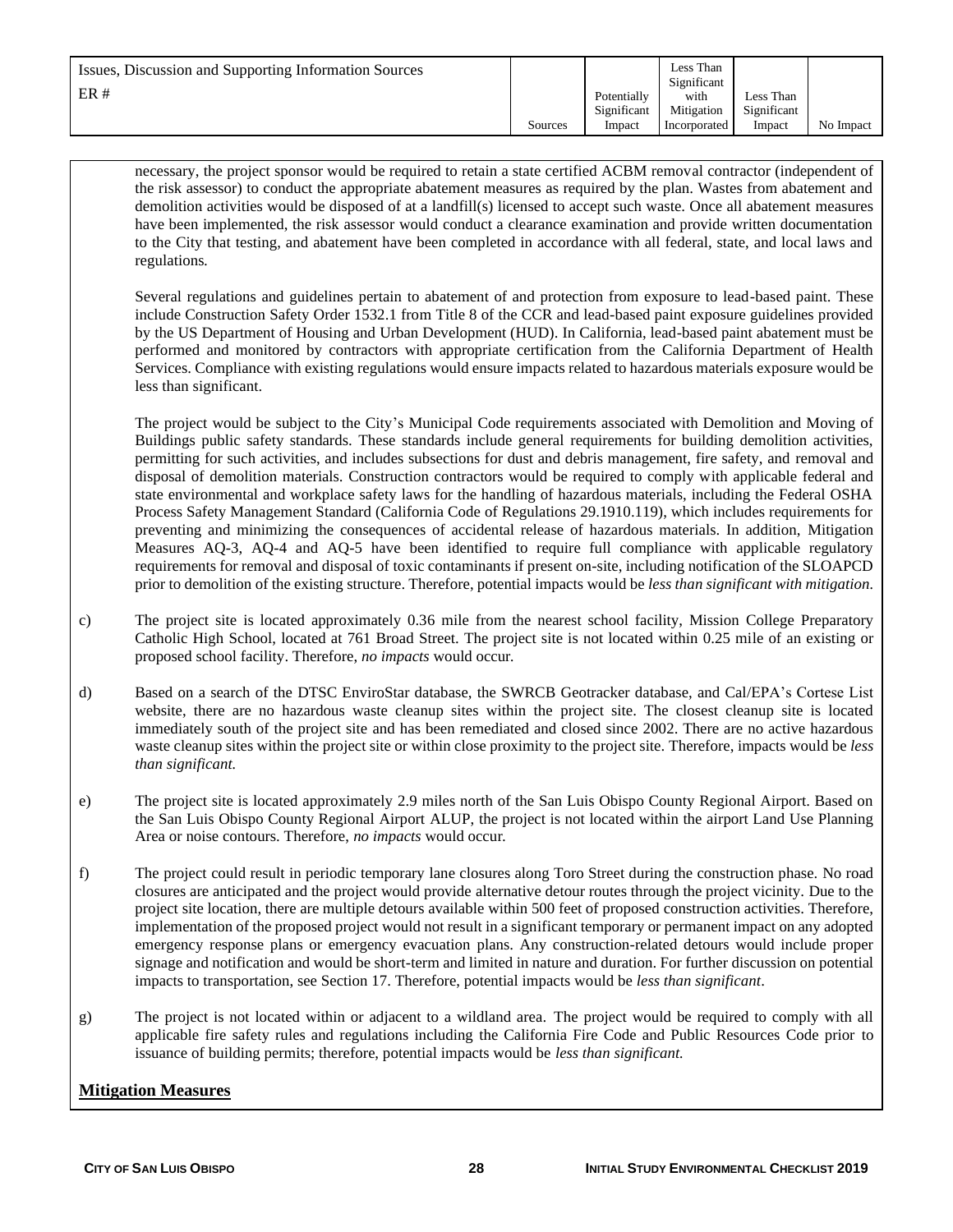| Issues, Discussion and Supporting Information Sources<br>ER# | Sources | Potentially<br>Significant<br>Impact | Less Than<br>Significant<br>with<br>Mitigation<br>Incorporated | Less Than<br>Significant<br>Impact | No Impact |
|--------------------------------------------------------------|---------|--------------------------------------|----------------------------------------------------------------|------------------------------------|-----------|
|--------------------------------------------------------------|---------|--------------------------------------|----------------------------------------------------------------|------------------------------------|-----------|

Implement Mitigation Measures AQ-3, AQ-4, and AQ-5.

#### **Conclusion**

The project does not propose the routine transport, use, handling, or disposal of hazardous substances. It is not located within proximity to any known open contaminated sites, schools, or airports. Impacts related to the potential release of asbestos or lead would be mitigated with implementation of Mitigation Measures AQ-3, AQ-4 and AQ-5. Project implementation would not subject people or structures to substantial risks associated with wildland fires and would not impair implementation or interfere with any adopted emergency response or evacuation plan. Implementation of Mitigation Measures AQ-3, AQ-4 and AQ-5 would ensure potential impacts associated with hazards and hazardous materials would be less than significant and no further mitigation is necessary.

# **10. HYDROLOGY AND WATER QUALITY**

|                | Would the project:                                                                                                                                                                                                           |                   |  |             |          |
|----------------|------------------------------------------------------------------------------------------------------------------------------------------------------------------------------------------------------------------------------|-------------------|--|-------------|----------|
| a)             | Violate any water quality standards or waste discharge<br>requirements or otherwise substantially degrade surface or<br>ground water quality?                                                                                | 37, 43            |  | ⊠           |          |
| b)             | Substantially decrease groundwater supplies or interfere.<br>substantially with groundwater recharge such that the project<br>may impede sustainable groundwater management of the<br>basin?                                 | 39, 40,<br>41     |  | ⊠           |          |
| $\mathbf{c}$   | Substantially alter the existing drainage pattern of the site or<br>area, including through the alteration of the course of a stream<br>or river or through the addition of impervious surfaces, in a<br>manner which would: |                   |  |             |          |
| $\mathbf{i}$ . | Result in substantial erosion or siltation on or off site;                                                                                                                                                                   | 1,37              |  | $\boxtimes$ |          |
| ii.            | Substantially increase the rate or amount of surface runoff in a<br>manner which would result in flooding on- or offsite;                                                                                                    | 1,37              |  | ⊠           |          |
|                | iii. Create or contribute runoff water which would exceed the<br>capacity of existing or planned stormwater drainage systems or<br>provide substantial additional sources of polluted runoff; or                             | 1,37              |  | ⊠           |          |
|                | iv. Impede or redirect flood flows?                                                                                                                                                                                          | 1,38              |  | ⊠           |          |
| $\rm d$        | In flood hazard, tsunami, or seiche zones, risk release of<br>pollutants due to project inundation?                                                                                                                          | 38, 42            |  |             | $\times$ |
| e)             | Conflict with or obstruct implementation of a water quality<br>control plan or sustainable groundwater management plan?                                                                                                      | 37, 39,<br>41, 43 |  |             | X        |

#### **Evaluation**

The project site is located within the San Luis Obispo Creek watershed. The San Luis Obispo Creek watershed is an approximately 53,271-acre coastal basin in southern San Luis Obispo County. It rises to an elevation of about 2,500 feet above sea level in the Santa Lucia Range. San Luis Obispo Creek flows to the Pacific Ocean and has six major tributary basins: Stenner Creek, Prefumo Creek, Laguna Lake, East Branch San Luis Obispo Creek, Davenport Creek, and See Canyon. The creek flows through the city of San Luis Obispo and empties into the Pacific Ocean just west of Avila Beach.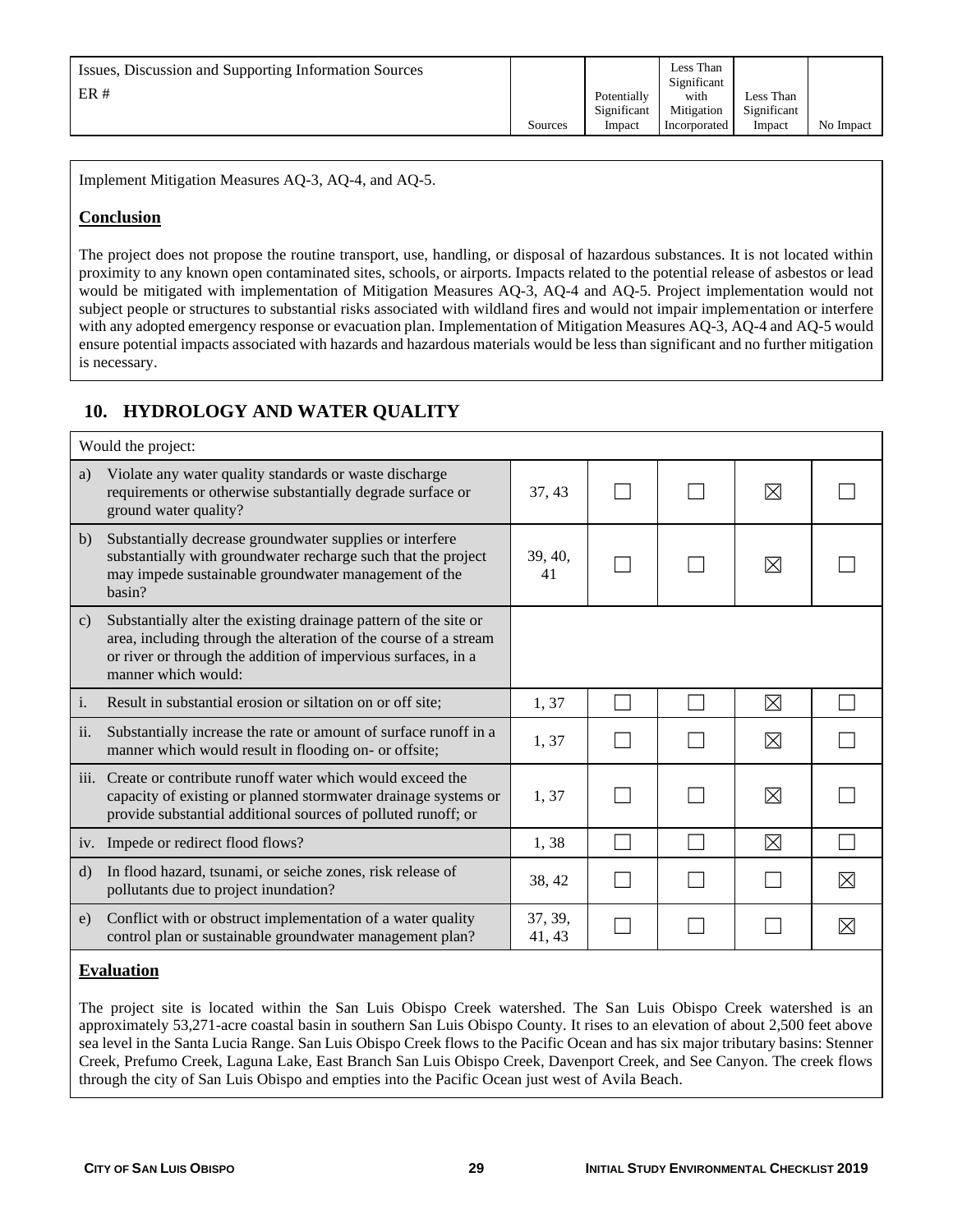| Issues, Discussion and Supporting Information Sources<br>ER# |         | Potentially<br>Significant | Less Than<br>Significant<br>with<br>Mitigation | Less Than<br>Significant |           |
|--------------------------------------------------------------|---------|----------------------------|------------------------------------------------|--------------------------|-----------|
|                                                              | Sources | Impact                     | Incorporated                                   | Impact                   | No Impact |

The City is enrolled in the State General Permit National Pollutant Discharge Elimination System (NPDES) permit program governing stormwater. As part of this enrollment, the City is required to implement the Post-Construction Stormwater Management requirements adopted by the Central Coast Regional Water Quality Control Board (RWQCB) through the development review process. The primary objective of these post-construction requirements is to ensure that the permittee is reducing pollutant discharges to the Maximum Extent Practicable and preventing stormwater discharges from causing or contributing to a violation of receiving water quality standards in all applicable development projects that require approvals and/or permits issued.

The Federal Emergency Management Agency (FEMA) 100-year flood zone identifies areas that would be subject to inundation in a 100-year storm event, or a storm with a 1% chance of occurring in any given year. Based on FEMA's National Flood Hazard Layer (NFHL) Viewer, the project site is not located within a 100-year flood zone.

In 2015, the state legislature approved the Sustainable Groundwater Management Act (SGMA). SGMA requires governments and water agencies of high- and medium-priority basins to halt overdraft and bring groundwater basins into balanced levels of pumping and recharge. Under SGMA, these basins should reach sustainability within 20 years of implementing their sustainability plans. The project is located within the San Luis Obispo Valley Groundwater Basin, which has been designated by the California Department of Water Resources (DWR) as a high-priority basin. The County of San Luis Obispo (County) and the City formed Groundwater Sustainability Agencies (GSAs) within their respective jurisdictions to ensure full compliance with SGMA throughout the entire San Luis Obispo Valley Groundwater Basin.

a) The project proposes infill development located within a developed site and would not include substantial vegetation removal. The project site is not located in close proximity to any mapped creeks or surface water bodies that could be adversely affected by project construction or operation. Because the project would be located within a developed area comprised of residential yards and outbuildings and would include gutters, downspouts, and chambers to capture and retain stormwater flows similar to existing conditions, implementation of the project would not substantially change the volume or velocity of runoff off-site*.* 

The City's Public Works, Utilities, and Community Development Departments are responsible for coordinating the implementation of the City's Stormwater Management Plan (SWMP). This comprehensive program is required under the Phase II Stormwater Regulations regulated by SWRCB, San Luis Obispo Region. The primary goal of the program is to minimize urban runoff that enters the municipal storm drain system and carries bacteria and other pollutants into the local creeks, watershed, and to the ocean. As part of these requirements, the City has been mandated to establish a set of minimum designated Best Management Practices (BMPs) and Pollution Prevention Methods (PPMs). BMPs are steps taken to minimize or control the amount of pollutants and runoff. PPMs are strategies to eliminate the use of polluting materials, and/or not expose potential pollutants to rainwater or other runoff. Development is required to be undertaken in strict accordance with conditions and requirements of this program. The project site is generally flat and does not pose a substantial risk to downslope runoff, sedimentation, erosion, or runoff. With implementation of standard BMPs and PPMs, and compliance with the City of San Luis Obispo Engineering Standards related to stormwater management, the project would not substantially affect surface water or groundwater quality. Therefore, potential impacts would be *less than significant.*

- b) The project would be serviced by the City's water system, which has four primary water sources, including the Whale Rock Reservoir, Salinas Reservoir, Nacimiento Reservoir, and recycled water (for irrigation), with groundwater serving as a fifth supplemental source. The City no longer draws groundwater for potable purposes as of 2015. Therefore, the project would not deplete groundwater resources, and impacts would be *less than significant.*
- c.i-iii) The project site is generally flat and does not pose a substantial risk to downslope runoff, sedimentation, or erosion. The project site is currently developed with five existing single-family homes with associated driveways, yards, walks, sidewalks, and street trees. The proposed single-family homes would include rooftop gutters and downspouts to capture surface runoff. The runoff from the new residences and driveway connection would be directed to the existing landscape to the east and captured within a proposed underground chamber placed under the proposed driveway.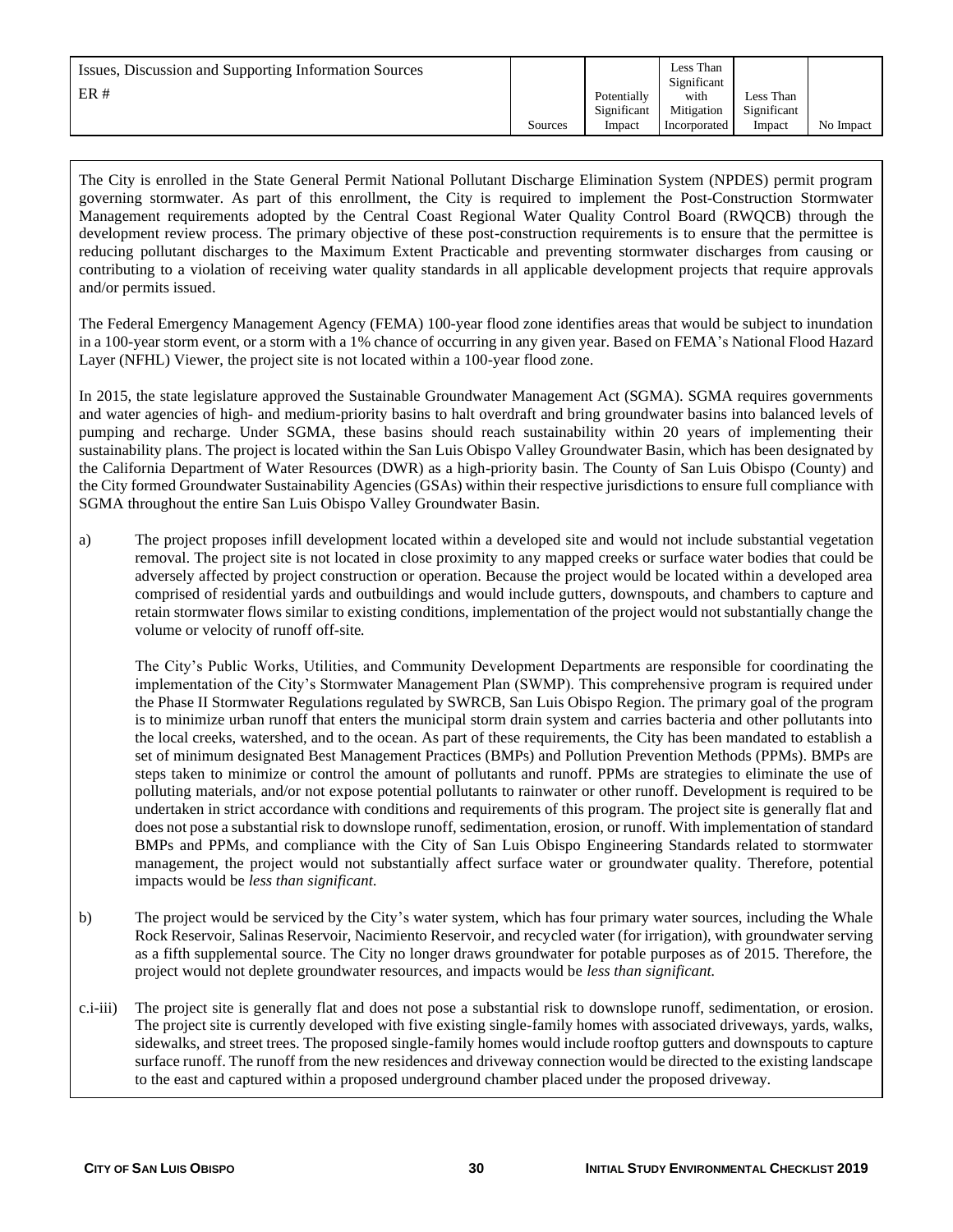| Issues, Discussion and Supporting Information Sources<br>ER# | Sources | Potentially<br>Significant<br>Impact | Less Than<br>Significant<br>with<br>Mitigation<br>Incorporated | Less Than<br>Significant<br>Impact | No Impact |
|--------------------------------------------------------------|---------|--------------------------------------|----------------------------------------------------------------|------------------------------------|-----------|
|--------------------------------------------------------------|---------|--------------------------------------|----------------------------------------------------------------|------------------------------------|-----------|

The project would not result in substantial permanent changes in impervious surface area onsite and would be designed to adequately capture and retain stormwater flows. The project incorporates pervious pavers in exterior spaces (e.g., through use of pervious pavers in the common driveway and patios) which would further reduce changes in onsite drainage patterns. Surface runoff and storm drains would drain into a proposed trench drain system that would connect to a proposed stormwater storage system before draining to the existing City stormwater drain beneath Peach Street. The proposed trench drain system has been designed to accommodate the volume of an  $85<sup>th</sup>$  percentile 24-hour storm (1.2 inches of rainfall). The project site is not located in proximity to any surface stream or body of water that would be subject to risk associated with erosion or siltation as the result of project construction or operation. The project includes a stormwater storage system that would prevent substantial increases in stormwater runoff that would lead to on- or offsite flooding or exceedance of existing stormwater drainage systems. With implementation of standard BMPs and PPMs, and compliance with the City of San Luis Obispo Engineering Standards related to stormwater management, the project would not substantially alter the existing drainage pattern of the site. Therefore, potential impacts associated with alteration of the existing drainage pattern of the site would be *less than significant.*

- c.iv) Based on the FEMA NFHL Viewer, the project site is not located within a 100-year flood zone and, therefore, would not have the potential to impede or redirect flood flows and impacts would be *less than significant.*
- d) Based on the County of San Luis Obispo Tsunami Inundation Maps, the project site is not located in an area with potential for inundation by a tsunami. The project site is not located within close proximity to a standing body of water with the potential for a seiche to occur. Therefore, the project site has no potential to release pollutants due to project inundation and *no impacts* would occur*.*
- e) As discussed in the analysis above, the project would not deplete groundwater supplies, or interfere substantially with groundwater recharge. The project includes stormwater storage facilities to facilitate onsite detention and would not conflict with the Central Coastal Basin Plan or other water quality control plans. The project would not conflict with SGMA, or other local or regional plans or policies intended to manage water quality or groundwater supplies; therefore, *no impacts* would occur*.*

#### **Mitigation Measures**

None necessary.

#### **Conclusion**

The project site is not located within a 100-year flood zone and does not proposed alterations to existing drainages or other surface waters. The project would not substantially increase impervious surfaces, would manage stormwater onsite, and does not propose alterations to existing water courses. Therefore, potential impacts related to hydrology and water quality would be less than significant and no mitigation measures are necessary.

# **11. LAND USE AND PLANNING**

| Would the project: |                                                                                                                                                                                           |          |  |  |    |  |
|--------------------|-------------------------------------------------------------------------------------------------------------------------------------------------------------------------------------------|----------|--|--|----|--|
| a)                 | Physically divide an established community?                                                                                                                                               |          |  |  |    |  |
| b)                 | Cause a significant environmental impact due to a conflict with<br>any land use plan, policy, or regulation adopted for the purpose<br>of avoiding or mitigating an environmental effect? | 1, 4, 44 |  |  | IX |  |
|                    | <b>Evaluation</b>                                                                                                                                                                         |          |  |  |    |  |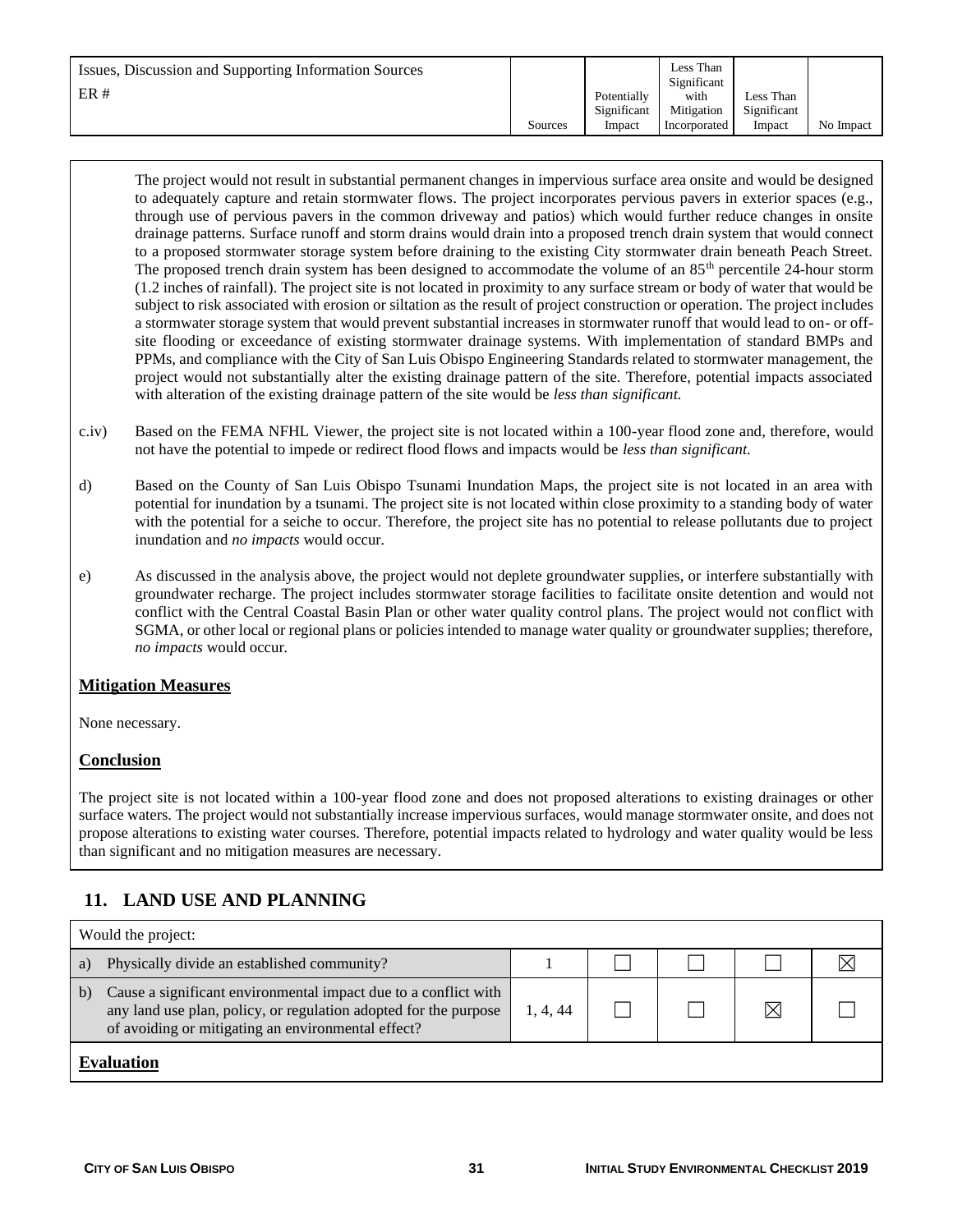| Issues, Discussion and Supporting Information Sources<br>ER# |         | Potentially<br>Significant | Less Than<br>Significant<br>with<br>Mitigation | Less Than<br>Significant |           |
|--------------------------------------------------------------|---------|----------------------------|------------------------------------------------|--------------------------|-----------|
|                                                              | Sources | Impact                     | Incorporated                                   | Impact                   | No Impact |

The project site is located in a Medium-Density Residential with Historical Preservation Area Overlay Zone (R-2-H) and is generally surrounded by office buildings to the south and southwest and residential neighborhoods on all other sides.

- a) The proposed infill development would not result in a physical division between an established community. The project would be consistent with the general level of development within the project vicinity and would not create, close, or impede any existing public or private roads, or create any other barriers to movement or accessibility within the community. Therefore, the proposed project would not physically divide an established community and *no impacts*  would occur*.*
- b) The project would be consistent with the property's land use designation and the guidelines and policies for development within the applicable zoning designation, Land Use Element, and COSE. The project would be consistent with existing surrounding land uses and designations and is not located within a site containing sensitive environmental resources; therefore, the project would not conflict with any applicable land use plan, policy or regulation adopted for the purpose of avoiding or mitigating environmental effects and potential impacts would be *less than significant*.

#### **Mitigation Measures**

None necessary.

#### **Conclusion**

No potentially significant impacts associated with land use would result from the proposed project; therefore, no mitigation measures are necessary.

## **12. MINERAL RESOURCES**

|                                                                         | Would the project:                                                                                                                                                       |  |  |  |  |  |
|-------------------------------------------------------------------------|--------------------------------------------------------------------------------------------------------------------------------------------------------------------------|--|--|--|--|--|
| a)                                                                      | Result in the loss of availability of a known mineral resource<br>that would be of value to the region and the residents of the<br>state?                                |  |  |  |  |  |
| b)                                                                      | Result in the loss of availability of a locally-important mineral<br>resource recovery site delineated on a local general plan,<br>specific plan or other land use plan? |  |  |  |  |  |
|                                                                         | <b>Evaluation</b>                                                                                                                                                        |  |  |  |  |  |
| Based on the COSE, mineral extraction is prohibited within city limits. |                                                                                                                                                                          |  |  |  |  |  |
|                                                                         | a-b) No known mineral resources are present within the project site and future extraction of mineral resources is very unlikely                                          |  |  |  |  |  |

#### **Mitigation Measures**

None necessary.

#### **Conclusion**

No impacts to mineral resources were identified; therefore, no mitigation measures are necessary.

due to the urbanized nature of the area. Therefore, *no impacts* would occur*.*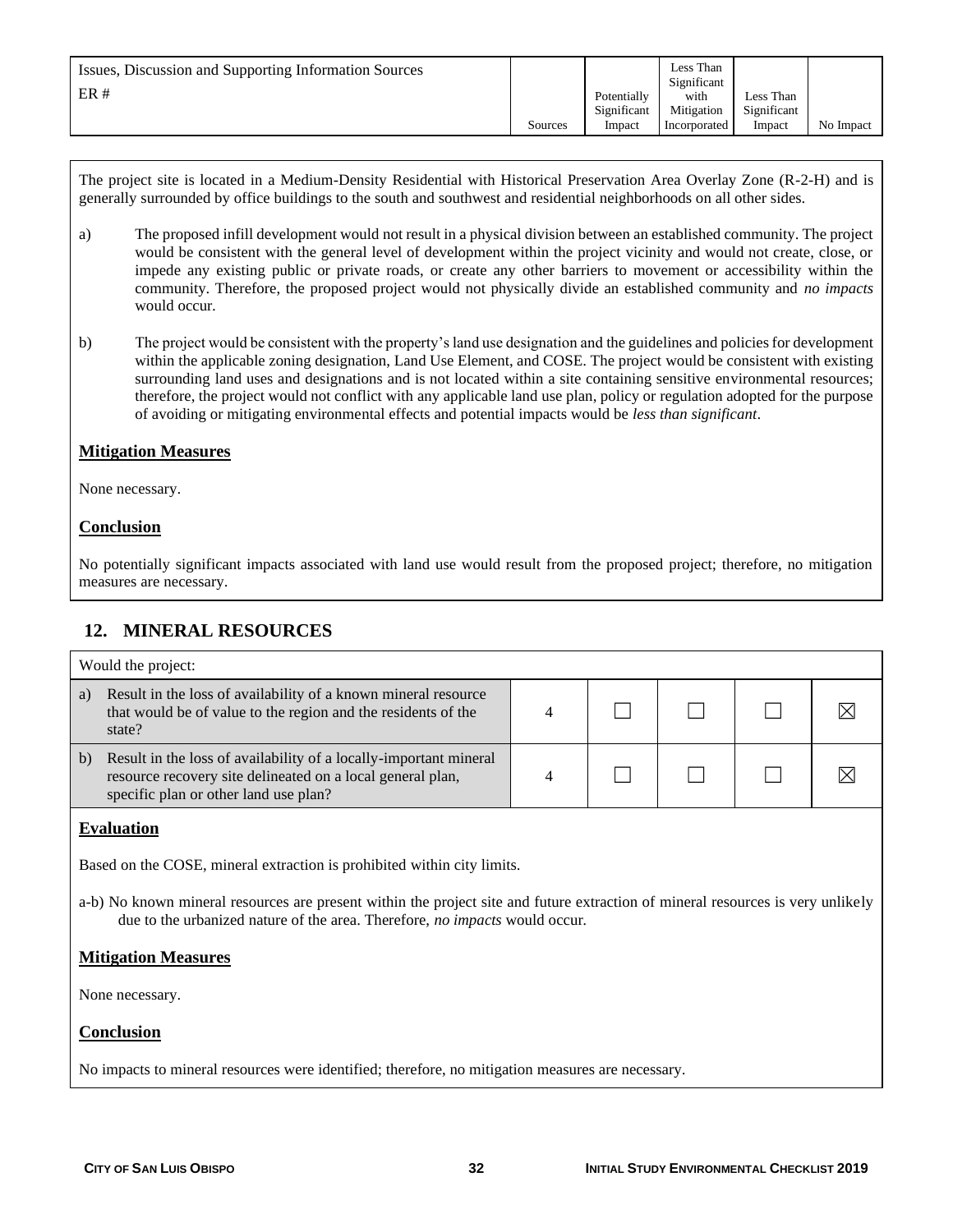| Issues, Discussion and Supporting Information Sources<br>ER# | Sources | Potentially<br>Significant | Less Than<br>Significant<br>with<br>Mitigation | Less Than<br>Significant | No Impact |
|--------------------------------------------------------------|---------|----------------------------|------------------------------------------------|--------------------------|-----------|
|                                                              |         | Impact                     | Incorporated                                   | Impact                   |           |

# **13. NOISE**

|               | Would the project result in:                                                                                                                                                                                                                                                                                        |           |  |  |
|---------------|---------------------------------------------------------------------------------------------------------------------------------------------------------------------------------------------------------------------------------------------------------------------------------------------------------------------|-----------|--|--|
| a)            | Generation of a substantial temporary or permanent increase in<br>ambient noise levels in the vicinity of the project in excess of<br>standards established in the local general plan or noise<br>ordinance, or applicable standards of other agencies?                                                             | 7, 45, 46 |  |  |
| b)            | Generation of excessive groundborne vibration or groundborne<br>noise levels?                                                                                                                                                                                                                                       | 47, 48    |  |  |
| $\mathbf{c})$ | For a project located within the vicinity of a private airstrip or<br>an airport land use plan, or, where such a plan has not been<br>adopted, within two miles of a public airport or public use<br>airport, would the project expose people residing or working in<br>the project area to excessive noise levels? | 35        |  |  |

#### **Evaluation**

The City's General Plan Noise Element establishes standards for maximum acceptable noise levels associated with stationary and transportation sources. Noise created by new transportation noise sources are required to be mitigated to not exceed the maximum acceptable noise levels below (Table 3).

#### **Table 3. Maximum Noise Exposure for Noise-Sensitive Uses due to Transportation Noise Sources**

| <b>Noise-Sensitive Use</b>                           | <b>Outdoor</b><br><b>Activity</b><br>Area <sup>1</sup> |                                   | <b>Indoor Spaces</b>        |                            |
|------------------------------------------------------|--------------------------------------------------------|-----------------------------------|-----------------------------|----------------------------|
|                                                      | $Ldn$ or CNEL<br>in dB                                 | $Ldn$ or CNEL<br>in $\mathbf{dB}$ | $L_{eq}$ in dB <sup>2</sup> | $L_{\text{max}}$ in $dB^3$ |
| Residences, hotels, motels, hospitals, nursing homes | 60                                                     | 45                                |                             | 60                         |
| Theaters, auditoriums, music halls                   |                                                        |                                   | 35                          | 60                         |
| Churches, meeting halls, office building, mortuaries | 60                                                     | --                                | 45                          | --                         |
| Schools, libraries, museums                          |                                                        |                                   | 45                          | 60                         |
| Neighborhood parks                                   | 65                                                     |                                   | --                          |                            |
| Playgrounds                                          | 70                                                     |                                   |                             |                            |

Note:  $L_{dn}$  = day-night average sound level, CNEL = community noise equivalent level,  $dB$  = decibels,  $L_{eq}$  = equivalent continuous sound level,  $L_{max}$  = maximum sound level.

<sup>1</sup> If the location of outdoor activity areas is not shown, the outdoor noise standard shall apply at the property line of the receiving land use.

<sup>2</sup> As determined for a typical worst-case hour during periods of use.

 $3 L_{\text{max}}$  indoor standard applies only to railroad noise at locations south of Orcutt Road.

The Noise Element also identifies Policy 1.4, regarding noise created by new transportation sources, including road, railroad, and airport expansion projects, which states noise from these sources shall be mitigated to not exceed the levels specified in Table 3 for outdoor activity areas and indoor spaces of noise-sensitive land uses.

In addition, per City Municipal Code Chapter 9.12 Noise Control, operating tools or equipment used in construction between weekday hours of 7:00 p.m. and 7:00 a.m. or any time on Sundays or holidays is strictly prohibited, except for emergency works of public service utilities or by exception issued by the City's Community Development Department. The Municipal Code also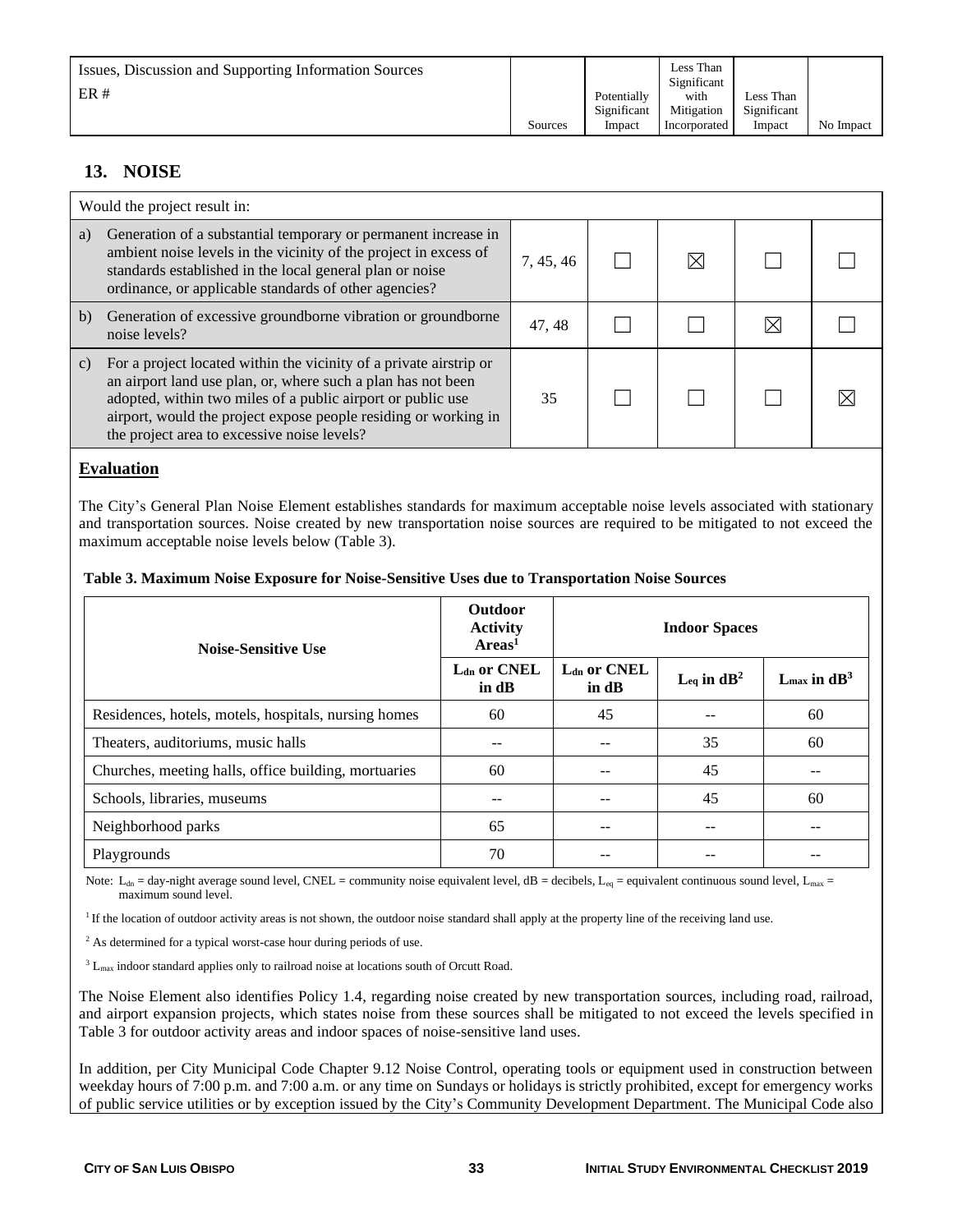| Issues, Discussion and Supporting Information Sources<br>ER# |         | Potentially<br>Significant | Less Than<br>Significant<br>with<br>Mitigation | Less Than<br>Significant |           |
|--------------------------------------------------------------|---------|----------------------------|------------------------------------------------|--------------------------|-----------|
|                                                              | Sources | Impact                     | Incorporated                                   | Impact                   | No Impact |

states that construction activities shall be conducted in such a manner, where technically and economically feasible, that the maximum noise levels at affected properties will not exceed 75 A-weighted decibels (dBA) at single-family residences. Based on the City's Municipal Code, operating any device that creates vibration that is above the vibration perception threshold of an individual at or beyond 150 feet from the source if on a public space or right-of-way is prohibited (9.12.050.B.7).

a) The project includes construction of five single-family homes and a new driveway and related appurtenances. During construction of the project, noise from construction activities may intermittently dominate the noise environment in the immediate area. Typical noise levels produced by equipment commonly used on demolition and construction projects are shown in Table 4 below.

| <b>Equipment Type</b> | <b>Typical Noise Level (dBA)</b><br><b>50 ft From Source</b> |
|-----------------------|--------------------------------------------------------------|
| <b>Backhoe</b>        | 80                                                           |
| Compactor             | 80                                                           |
| Concrete Mixer        | 85                                                           |
| Concrete Pump         | 82                                                           |
| Dozer                 | 85                                                           |
| Excavator             | 85                                                           |
| <b>Heavy Truck</b>    | 84                                                           |
| Paver                 | 85                                                           |
| Scraper               | 85                                                           |

#### **Table 4. Construction Equipment Noise Emission Levels**

The project site is located approximately 10 feet from the nearest residential units, which generally surround the project site. Noise produced by construction equipment would be short-term, intermittent, and would be required to comply with City Municipal Code construction timeframe constraints prohibiting construction equipment use between weekday hours of 7:00 p.m. and 7:00 a.m. or any time on Sundays or holidays.

Based on the construction equipment anticipated to be used and proximity to surrounding single-family residences, construction activities associated with future development of the site have the potential to exceed the construction noise limit of 75 dBA at single-family residences established in the City Municipal Code. Mitigation Measure N-1 has been identified to require that all construction equipment shall have the manufacturers' recommended noise abatement methods installed, such as mufflers, engine enclosures, and engine vibration insulators, intact and operational. In addition, all construction activities would be limited to daytime hours between 7:00 a.m. and 7:00 p.m. Monday through Saturday and would be prohibited on Sundays and federal and state holidays, in accordance with the City Municipal Code Noise Control standards.

Therefore, implementation of Mitigation Measures N-1 through N-5 would ensure potential impacts associated with generation of a substantial temporary increase in ambient noise levels in the vicinity of the project in excess of standards established would be *less than significant with mitigation.* 

Upon completion of construction activities, vehicle noise and other on-site residential noise generated from the new single-family residences would be consistent with the surrounding noise levels and would not result in a substantial increase in ambient noise levels. Therefore, impacts associated with generation of a substantial permanent increase in ambient noise levels in the vicinity of the project in excess of standards established in the local general plan or noise ordinance would be *less than significant.*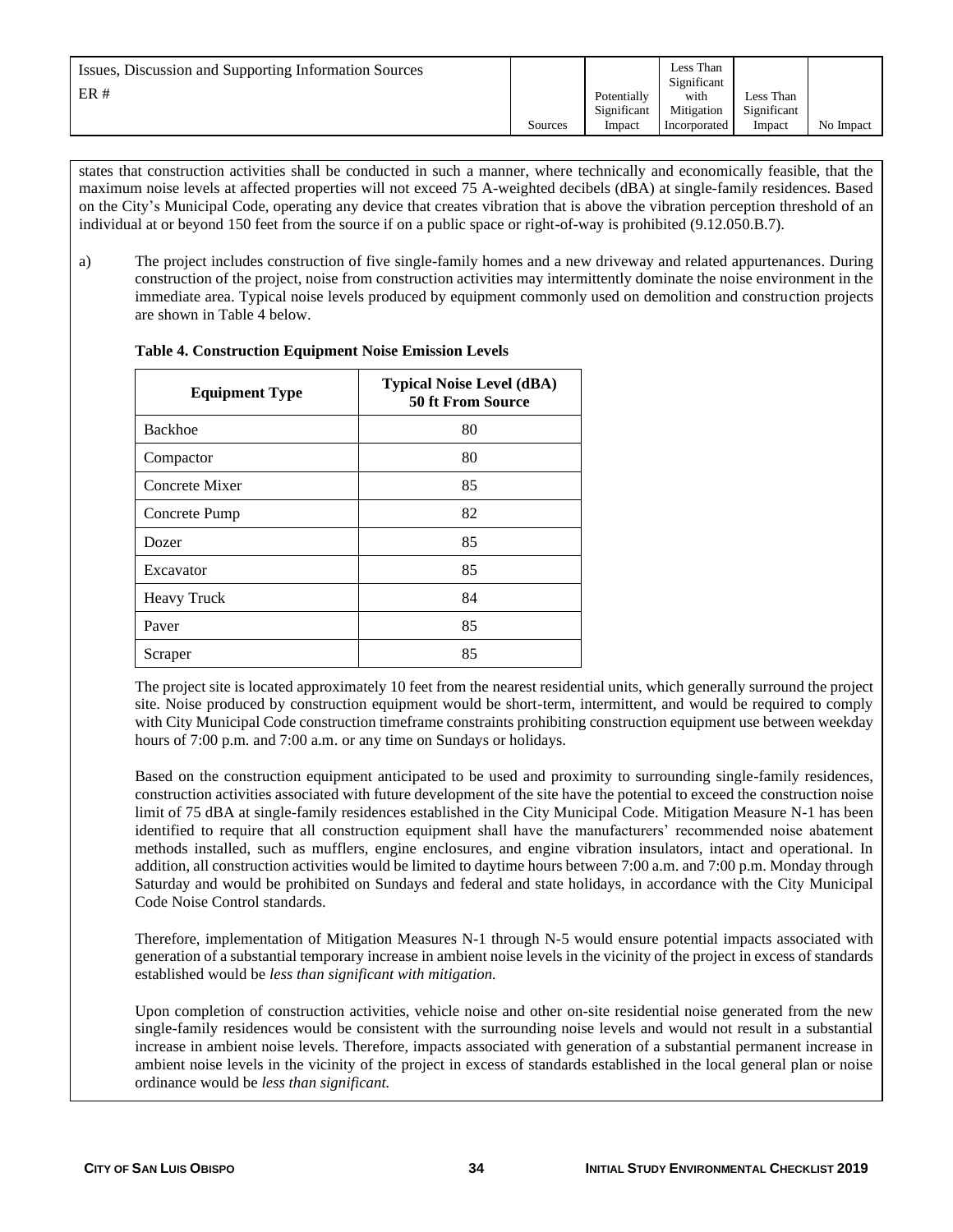| Issues, Discussion and Supporting Information Sources<br>ER# | Sources | Potentially<br>Significant<br>Impact | Less Than<br>Significant<br>with<br>Mitigation<br>Incorporated | Less Than<br>Significant<br>Impact | No Impact |
|--------------------------------------------------------------|---------|--------------------------------------|----------------------------------------------------------------|------------------------------------|-----------|
|--------------------------------------------------------------|---------|--------------------------------------|----------------------------------------------------------------|------------------------------------|-----------|

b) Use of heavy equipment would generate groundborne noise and vibration; however, the project does not propose pile driving or other high impact activities that would generate substantial groundborne noise or groundborne vibration during construction.

The vibration threshold at which there is a risk to historic and historic-age buildings is 0.5 inches per second particle velocity (in/sec ppv) for transient sources and 0.25 in/sec ppv for continuous/frequent intermittent sources. With regard to human perception, vibration levels would begin to be perceptible at levels of 0.04 in/sec ppv for continuous events and 0.25 in/sec ppv for transient events. Groundborne vibration levels associated with representative construction equipment are summarized in Table 5 below.

| Equipment        | Peak Particle Velocity at 25 feet (in/sec) |
|------------------|--------------------------------------------|
| Large bulldozer  | 0.089                                      |
| Caisson drilling | 0.089                                      |
| Loaded trucks    | 0.076                                      |
| Jackhammer       | 0.035                                      |
| Small Bulldozers | 0.0003                                     |

**Table 5. Representative Vibration Source Levels for Construction Equipment**

While some construction activities may result in perceptible vibration, the project-generated vibration levels would be well below the thresholds identified as having the potential to adversely affect surrounding historic buildings and the substantial majority of construction activities and resulting vibration would not be at levels perceptible to humans. Therefore, potential impacts would be *less than significant.*

c) The project site is located approximately 2.9 miles north of the San Luis Obispo County Regional Airport. Based on the San Luis Obispo County Regional Airport ALUP, the project is not located within the Airport Land Use Planning Area or noise contours. Therefore, *no impacts* would occur.

#### **Mitigation Measures**

- **N-1** For the entire duration of the construction phase of the project, the following Best Management Practices (BMPs) shall be adhered to:
	- 1. Stationary construction equipment that generates noise that exceeds 60 dBA at the project boundaries shall be shielded with the most modern noise control devises (i.e. mufflers, lagging, and/or motor enclosures).
	- 2. Impact tools (e.g., jack hammers, pavement breakers, rock drills, etc.) used for project construction shall be hydraulically or electrically powered wherever possible to avoid noise associated with compressed-air exhaust from pneumatically powered tools.
	- 3. Where use of pneumatic tools is unavoidable, an exhaust muffler on the compressed-air exhaust shall be used.
	- 4. All construction equipment shall have the manufacturers' recommended noise abatement methods installed, such as mufflers, engine enclosures, and engine vibration insulators, intact and operational.
	- 5. All construction equipment shall undergo inspection at periodic intervals to ensure proper maintenance and presence of noise control devices (e.g., mufflers, shrouding, etc.).
- **N-2** Construction plans shall note construction hours, truck routes, and all construction noise Best Management Practices (BMPs) on project plans, which shall be reviewed and approved by the City Community Development Department prior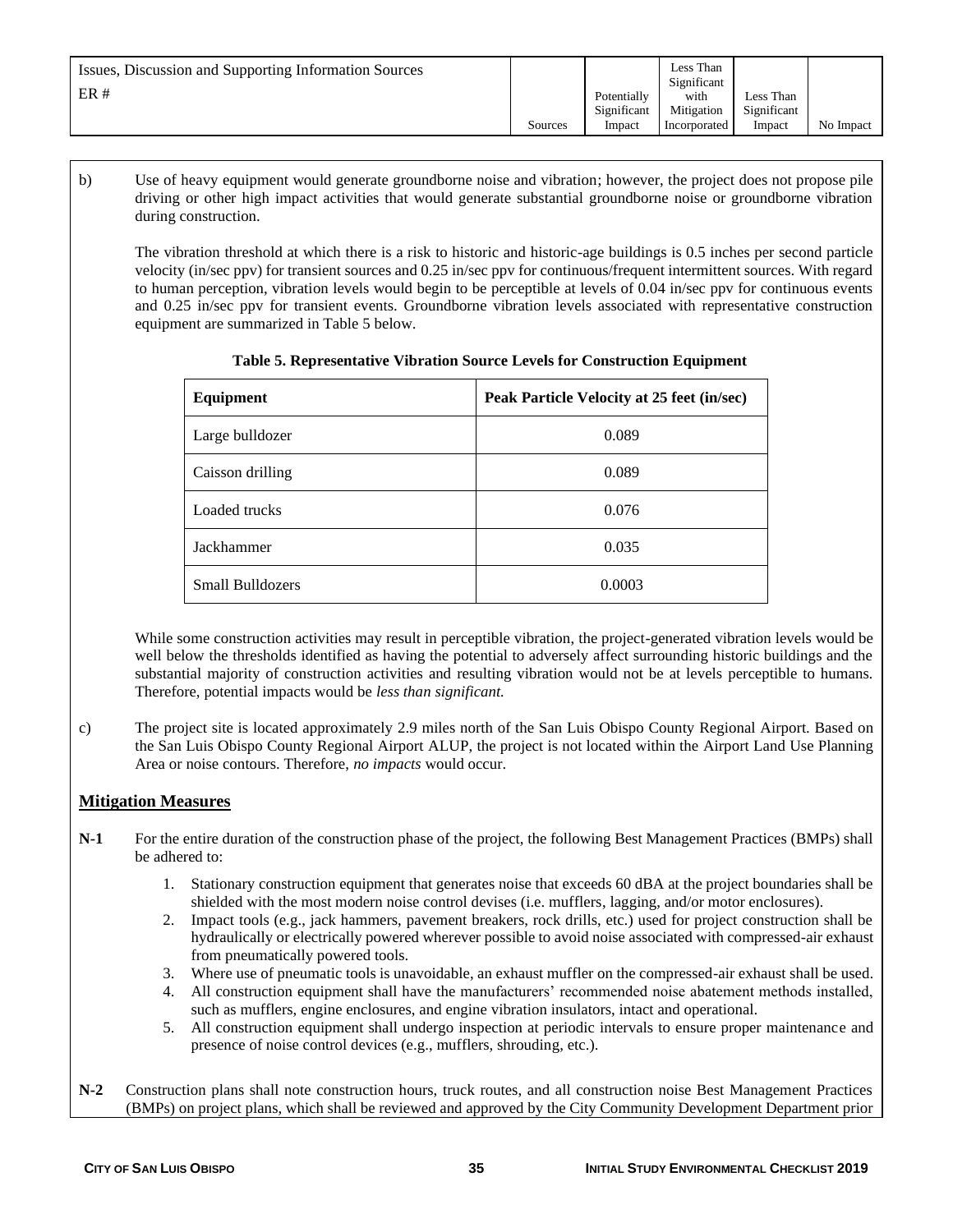to issuance of grading/building permits. The City shall provide and post signs stating these restrictions at construction entry sites prior to commencement of construction and maintained throughout the construction phase of the project. All construction workers shall be briefed at a pre-construction meeting on construction hour limitations and how, why, and where BMP measures are to be implemented.

- **N-3** Construction activities shall be conducted so that the maximum noise levels at affected properties will not exceed 75 dBA for single-family residences where feasible.
- **N-4** For all construction activity at the project site, additional noise attenuation techniques shall be employed as needed to ensure that noise levels are maintained within levels allowed by the City of San Luis Obispo Municipal Code, Title 9, Chapter 9.12 (Noise Control). Such techniques shall include, but are not limited to:
	- Sound blankets shall be used on noise-generating equipment.
	- Stationary construction equipment that generates noise levels above 65 dBA at the project boundaries shall be shielded with a barrier that meets a sound transmission class (a rating of how well noise barriers attenuate sound) of 25.
	- All diesel equipment shall be operated with closed engine doors and shall be equipped with factoryrecommended mufflers.
	- The movement of construction-related vehicles, with the exception of passenger vehicles, along roadways adjacent to sensitive receptors shall be limited to the hours between 7:00 A.M. and 7:00 P.M., Monday through Saturday. No movement of heavy equipment shall occur on Sundays or official holidays (e.g., Thanksgiving, Labor Day).
	- Temporary sound barriers shall be constructed between construction sites and affected uses.
- **N-5** The project contractor shall inform residents and business operators at properties within 300 feet of the project of proposed construction timelines and noise complaint procedures to minimize potential annoyance related to construction noise. Signs shall be in place prior to and throughout grading and construction activities informing the public that noiserelated complaints shall be directed to the construction manager prior to the City's Community Development Department.

## **Conclusion**

The project has the potential to periodically exceed City Municipal Code construction and operational noise standards for singlefamily residential uses. Implementation of Mitigation Measures N-1 through N-5 would ensure potential impacts associated with temporary exceedances of local established standards would be less than significant. No other potentially significant impacts associated with noise were identified and no additional mitigation measures are necessary.

# **14. POPULATION AND HOUSING**

| Would the project:                                                                                                                                                                                                              |       |  |  |             |  |  |
|---------------------------------------------------------------------------------------------------------------------------------------------------------------------------------------------------------------------------------|-------|--|--|-------------|--|--|
| Induce substantial unplanned population growth in an area,<br>a)<br>either directly (for example, by proposing new homes and<br>businesses) or indirectly (for example, through extension of<br>roads or other infrastructure)? | 49.50 |  |  | $\boxtimes$ |  |  |
| Displace substantial numbers of existing people or housing,<br>b)<br>necessitating the construction of replacement housing<br>elsewhere?                                                                                        |       |  |  |             |  |  |
| <b>Evaluation</b>                                                                                                                                                                                                               |       |  |  |             |  |  |
| San Luis Obispo is the largest city in terms of population in San Luis Obispo County and has grown from 45 119 in 2010 to                                                                                                       |       |  |  |             |  |  |

San Luis Obispo is the largest city in terms of population in San Luis Obispo County and has grown from 45,119 in 2010 to approximately 46,548 in 2018 according to the City's General Plan 2018 Annual Report. According to the City's Housing Element, between 2005 and 2019, the City's population grew by 2,140 persons, a total increase of 4.8 percent, or annual increase of 0.3 percent. Based on the City's 2018 General Plan Annual Report, the city's total buildout population would be 57,200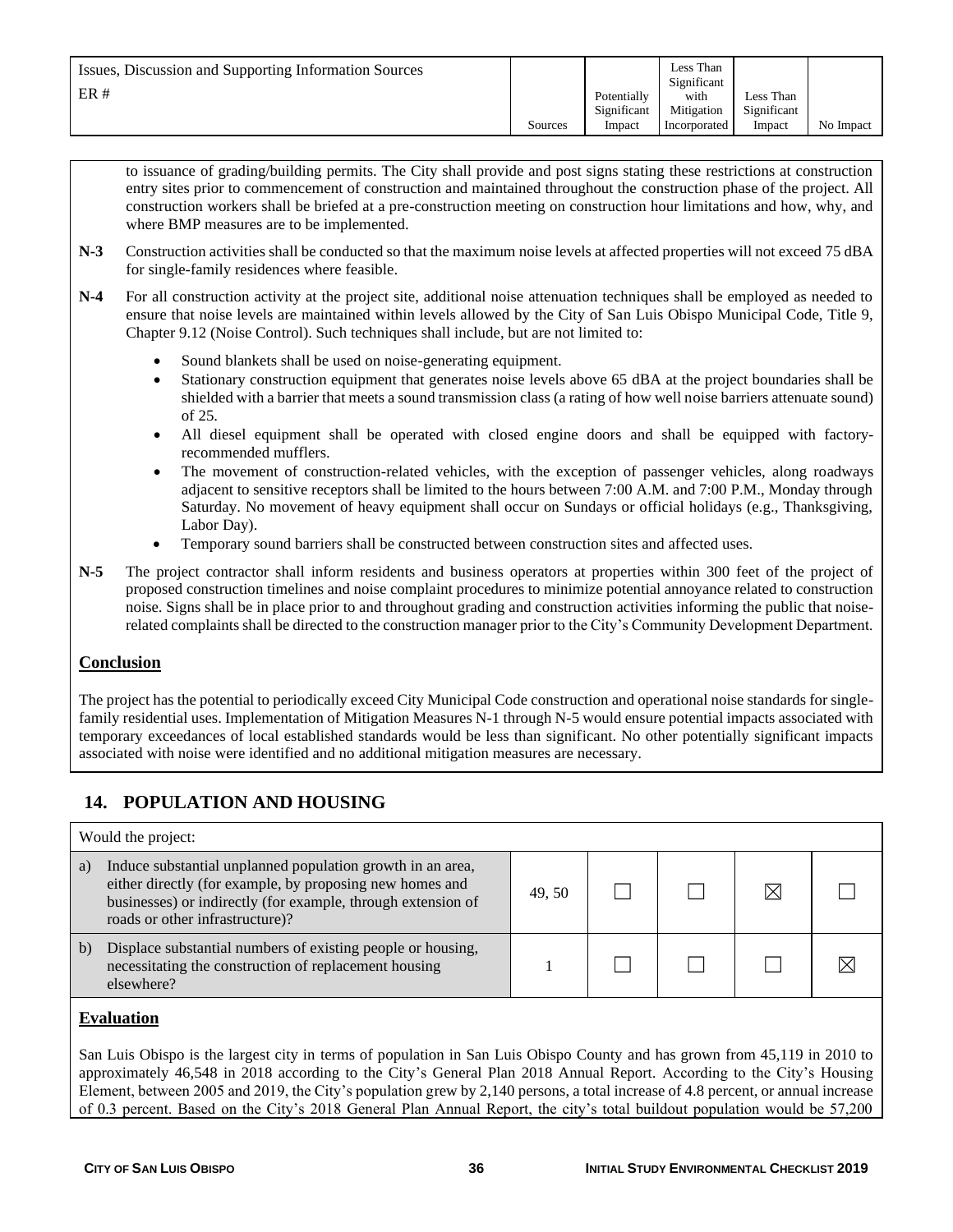| Issues, Discussion and Supporting Information Sources<br>ER# |         | Potentially<br>Significant | Less Than<br>Significant<br>with<br>Mitigation | Less Than<br>Significant |           |
|--------------------------------------------------------------|---------|----------------------------|------------------------------------------------|--------------------------|-----------|
|                                                              | Sources | Impact                     | Incorporated                                   | Impact                   | No Impact |

people. The City's housing tenure is approximately 39% owner-occupied and 61% renter-occupied, which is strongly influenced by California Polytechnic State University, San Luis Obispo (Cal Poly) and Cuesta College enrollment. A large portion of the city's population has difficulty finding affordable housing within the city due to economic, physical, or sociological circumstances. The city contains the largest concentration of jobs in the county and the city's population increases to an estimated 70,000 persons during workdays.

The City's General Plan Housing Element identifies various goals, policies, and programs based on an assessment of the housing needs, opportunities, and constraints. The City's overarching goals for housing include ensuring safety and affordability, conserving existing housing, accommodating for mixed-income neighborhoods, providing housing variety and tenure, planning for new housing, maintaining neighborhood quality, providing special needs housing, encouraging sustainable housing and neighborhood design, maximizing affordable housing opportunities for those who live or work in the city, and developing housing on suitable sites.

- a) The project would develop five new single-family homes, which would result in approximately 12 new residents (assuming 2.32 people per household). The project has been designed to be consistent with goals and policies established in the City's Housing Element associated with the provision of new housing, sustainable housing design, and the provision of affordable housing opportunities. The project would be consistent with the projected population growth for the city and the City's Housing Element goals and policies. The project would not result in substantial unplanned population growth; therefore, potential impacts would be *less than significant.*
- b) The project would not result in the displacement of any existing or proposed housing; therefore, *no impacts* would occur*.*

### **Mitigation Measures**

None necessary.

#### **Conclusion**

The project would not induce substantial unplanned population growth or displace existing housing or people. The project would not result in potentially significant impacts to population or housing; therefore, no mitigation is necessary.

## **15. PUBLIC SERVICES**

| Would the project result in substantial adverse physical<br>a)<br>impacts associated with the provision of new or physically<br>altered governmental facilities, need for new or physically<br>altered governmental facilities, the construction of which could<br>cause significant environmental impacts, in order to maintain<br>acceptable service ratios, response times or other performance<br>objectives for any of the public services: |        |  |  |             |  |  |  |
|--------------------------------------------------------------------------------------------------------------------------------------------------------------------------------------------------------------------------------------------------------------------------------------------------------------------------------------------------------------------------------------------------------------------------------------------------|--------|--|--|-------------|--|--|--|
| Fire protection?                                                                                                                                                                                                                                                                                                                                                                                                                                 | 50, 51 |  |  | $\boxtimes$ |  |  |  |
| Police protection?                                                                                                                                                                                                                                                                                                                                                                                                                               | 50, 51 |  |  | $\boxtimes$ |  |  |  |
| Schools?                                                                                                                                                                                                                                                                                                                                                                                                                                         | 50, 51 |  |  | $\boxtimes$ |  |  |  |
| Parks?                                                                                                                                                                                                                                                                                                                                                                                                                                           | 50, 51 |  |  | $\boxtimes$ |  |  |  |
| Other public facilities?                                                                                                                                                                                                                                                                                                                                                                                                                         | 50, 51 |  |  | $\boxtimes$ |  |  |  |
| <b>Evaluation</b>                                                                                                                                                                                                                                                                                                                                                                                                                                |        |  |  |             |  |  |  |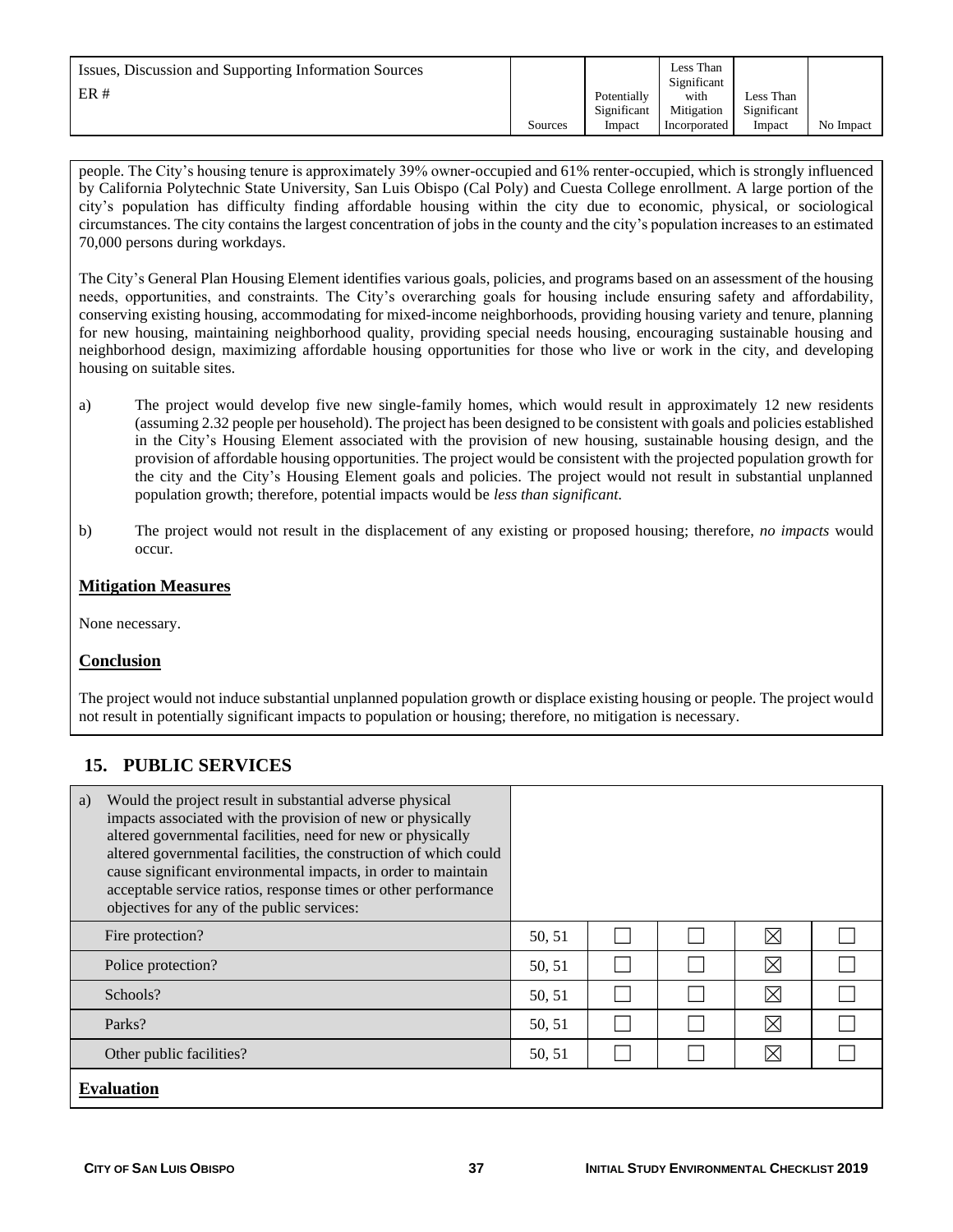| Issues, Discussion and Supporting Information Sources<br>ER# |         | Potentially<br>Significant | Less Than<br>Significant<br>with<br>Mitigation | Less Than<br>Significant |           |
|--------------------------------------------------------------|---------|----------------------------|------------------------------------------------|--------------------------|-----------|
|                                                              | Sources | Impact                     | Incorporated                                   | Impact                   | No Impact |

The project site is located within the service area of the City's Fire Department and would be served by City Fire Station 1. The newest fire station in the City, Fire Station 1 provides primary response to the downtown area of San Luis Obispo. This station is staffed by a Battalion Chief and a 4-person paramedic truck company.

The City's Police Department (SLOPD), which consists of 85.5 employees, 59 of which are sworn police officers, provides public safety services for the city. The SLOPD operates out of one main police station located at 1042 Walnut Street at the intersection of Santa Rosa (Highway 1) and U.S. 101. The project site is located within the San Luis Coastal Unified School District (SLCUSD), and public parks and recreational trails within the city are managed and maintained by the City's Parks and Recreation Department.

All new residential and non-residential development within the city is subject to payment of development impact fees, which are administered by and paid through the Community Development Department. Development impact fees provide funding for maintaining City emergency services, infrastructure, and facilities. For example, fire protection impact fees provide funding for projects such as the renovation of the City's fire stations and the replacement of fire service vehicles and equipment.

a) **Fire protection:** The project proposes infill development and would not result in a substantial increase in demand on fire protection services. The project would result in a negligible increase in residents within the city and would be consistent with the projected population growth for San Luis Obispo. The project would not result in a substantial increase in the number of units or population in the city and would not result in the need for construction of new or expanded fire protection facilities. In addition, the project would be subject to development fees for fire protection, which would offset the project's contribution to increased demand on fire protection services. Therefore, impacts associated with the provision of new or physically altered fire protection facilities would be *less than significant.*

**Police protection:** The project proposes infill development and would not result in a substantial increase in demand on police protection services. The project would result in a negligible increase in residents within the city and would be consistent with the projected population growth for the city. The project would not result in a substantial increase in the number of units or population in the city and would not result in the need for construction of new or expanded police protection facilities. In addition, the project would be subject to development impact fees for police protection, which would offset the project's contribution to increased demand on police protection services. Therefore, impacts associated with the provision of new or physically altered police protection facilities would be *less than significant.*

**Schools:** The project site would be located within the SLCUSD and potential future development of residential uses at the project site would be subject to payment of development impact fees to offset the potential marginal increase in student attendance in the SLCUSC's schools as a result of the project. These fees would be used to maintain sufficient service levels, which include incremental increases in school capacities. Through participation in this fee program, potential project impacts on schools would be *less than significant.*

Parks: Development of five new single-family homes would result in a negligible increase in residents that could result in an incremental increase in local park usership. The project would not result in the need for construction of new or expanded public parks or other public recreation facilities. The project would be subject to park development impact fees, which would offset the project's contribution to increased demand on park and recreational facilities. Through participation in this fee program, potential project impacts on parks would be *less than significant.*

**Other public facilities:** The project would result in a negligible increase in use of other City public facilities, such as roadways and public libraries. The project would be subject to transportation development impact fees, which would offset the project's contribution to increased use of City roadways. Through participation in this fee program and standard development impact fees, potential project impacts on other public facilities would be *less than significant.*

#### **Mitigation Measures**

None necessary.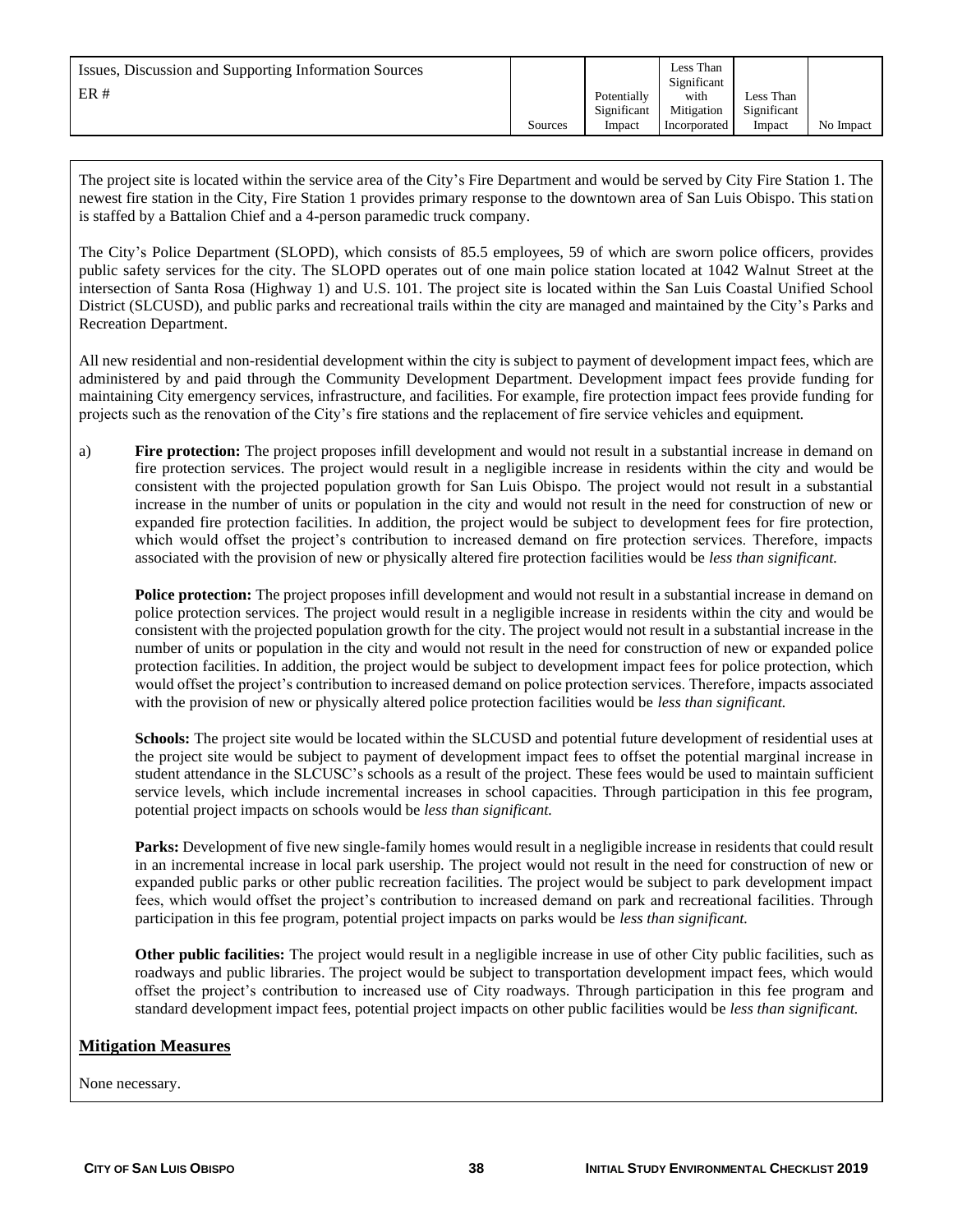| Issues, Discussion and Supporting Information Sources<br>ER# | Sources | Potentially<br>Significant<br>Impact | Less Than<br>Significant<br>with<br>Mitigation<br>Incorporated | Less Than<br>Significant<br>Impact | No Impact |
|--------------------------------------------------------------|---------|--------------------------------------|----------------------------------------------------------------|------------------------------------|-----------|
|--------------------------------------------------------------|---------|--------------------------------------|----------------------------------------------------------------|------------------------------------|-----------|

### **Conclusion**

The project would not result in significant impacts to public services; therefore, no mitigation measures are necessary.

# **16. RECREATION**

| a) | Would the project increase the use of existing neighborhood<br>and regional parks or other recreational facilities such that<br>substantial physical deterioration of the facility would occur or<br>be accelerated? | 50, 51,<br>52 |  |  |
|----|----------------------------------------------------------------------------------------------------------------------------------------------------------------------------------------------------------------------|---------------|--|--|
| b) | Does the project include recreational facilities or require the<br>construction or expansion of recreational facilities which might<br>have an adverse physical effect on the environment?                           |               |  |  |

### **Evaluation**

Existing City recreational facilities consist of 28 parks and recreational facilities, in addition to 10 designated natural resources and open space areas and two bike trails. The City of San Luis Obispo General Plan Recreation Element identifies goals, policies, and programs to help plan, develop, and maintain community parks and recreation facilities. The City's statement of overall department goals is for the City Parks and Recreation facilities and programs to enable all citizens to participate in fun, healthy, or enriching activities that enhance the quality of life in the community. As demand for recreational facilities and activities grow and change, the City intends to focus its efforts in the following areas: continuing development of athletic fields and support facilities; providing parks in underserved neighborhoods; providing a multi-use community center and therapy pool; expanding paths and trails for recreational use; linking recreation facilities; and meeting the special needs of disabled persons, at-risk youth, and senior citizens.

Parks and Recreation Element Policy 3.13.1 establishes the City's goal to develop and maintain a park system at the rate of 10 acres of parkland per 1,000 residents, of which, 5 acres shall be dedicated as neighborhood parks.

a, b) The project would result in a marginal increase in the demand on public parkland and neighborhood parks from an increased residential population. While the project would result in a slight increase in residents within the city, the project would be consistent with the projected population growth for the city of San Luis Obispo. The project would be subject to City park in-lieu fees, which would offset the project's contribution to increased demand on park and recreational facilities and contribute to helping the City achieve its goal service ratio of 10 acres of parkland per 1,000 residents. These fees would be used in the future to contribute funding for the establishment of new park/recreational facilities or expansion of existing facilities; however, these actions would not be directly triggered by, or required as a result of, implementation of the project. Through participation in this fee program, potential project impacts associated with accelerated deterioration of existing facilities or construction of new park facilities would be *less than significant.*

#### **Mitigation Measures**

None necessary.

#### **Conclusion**

The project would be subject to payment of City park land in-lieu fees for parks and recreation facilities, which would offset potential project impacts associated with the incremental increase of demand on these facilities. No potentially significant impacts to parks or recreation facilities would occur and no mitigation measures are necessary.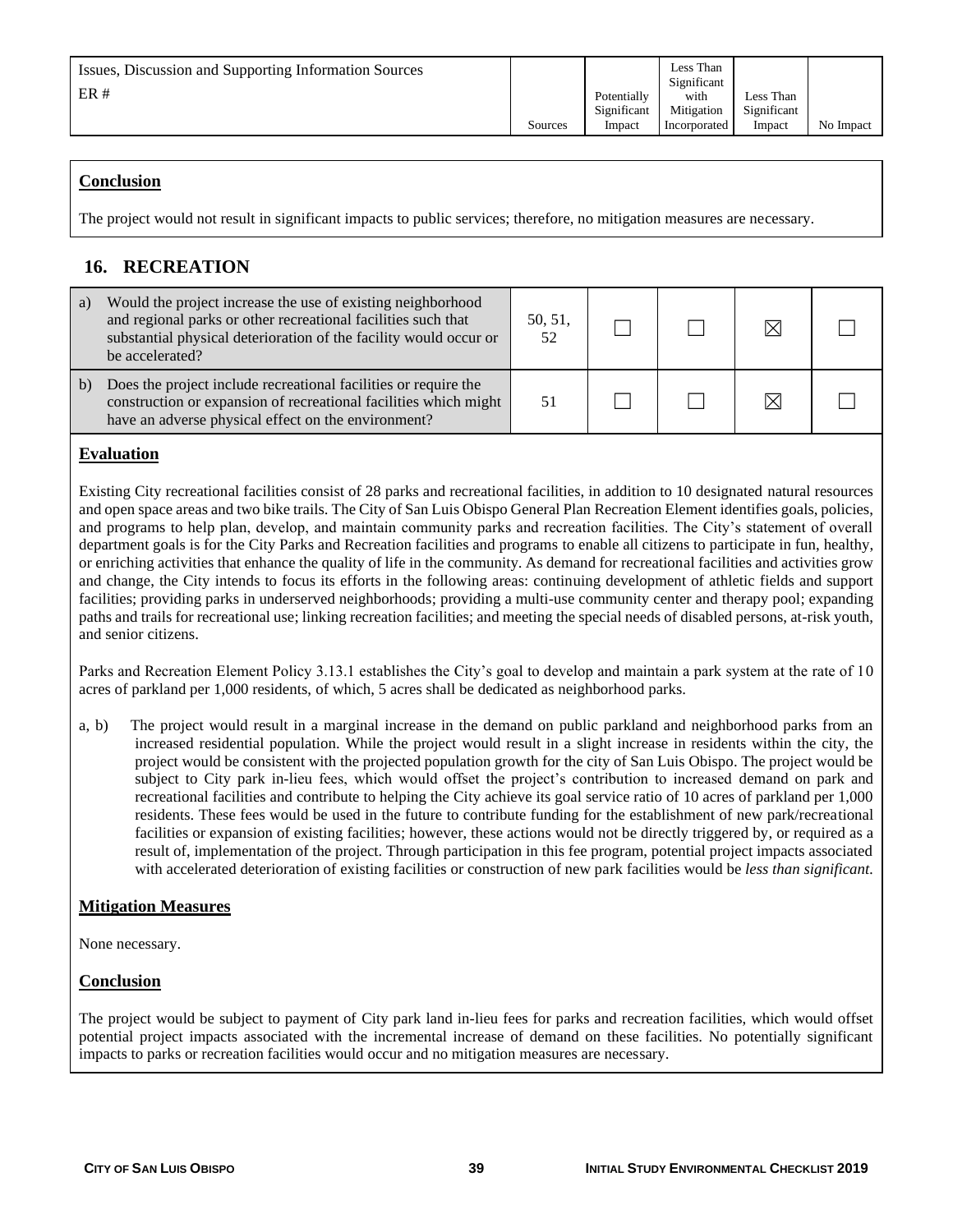| Issues, Discussion and Supporting Information Sources<br>ER# |         | Potentially<br>Significant | Less Than<br>Significant<br>with<br>Mitigation | Less Than<br>Significant |           |
|--------------------------------------------------------------|---------|----------------------------|------------------------------------------------|--------------------------|-----------|
|                                                              | Sources | Impact                     | Incorporated                                   | Impact                   | No Impact |

# **17. TRANSPORTATION**

|              | Would the project:                                                                                                                                                 |                  |  |  |
|--------------|--------------------------------------------------------------------------------------------------------------------------------------------------------------------|------------------|--|--|
| a)           | Conflict with a program, plan, ordinance or policy addressing<br>the circulation system, including transit, roadway, bicycle and<br>pedestrian facilities?         | 1, 15, 22,<br>53 |  |  |
| b)           | Conflict or be inconsistent with CEQA Guidelines section<br>15064.3, subdivision $(b)$ ?                                                                           | 1.22             |  |  |
| $\mathbf{c}$ | Substantially increase hazards due to a geometric design<br>feature (e.g., sharp curves or dangerous intersections) or<br>incompatible uses (e.g. farm equipment)? | 1.15             |  |  |
| d)           | Result in inadequate emergency access?                                                                                                                             | 1, 15, 49        |  |  |

### **Evaluation**

The City of San Luis Obispo General Plan Circulation Element identifies current traffic levels and delays of public roadways and transportation goals and policies to guide development and express the community's preferences for current and future conditions. Goals included in the plan include, but are not limited to, maintaining accessibility and protecting the environment throughout San Luis Obispo while reducing dependence on single-occupant use of motor vehicles, reducing use of cars by supporting and promoting alternative transportation, such as walking, riding buses and bicycles, and carpooling; promoting the safe operation of all modes of transportation; and widening and extending streets only when there is a demonstrated need and when the widening would cause no significant, long-term environmental problems.

Level of Service (LOS) is a term used to describe the operating conditions of an intersection or roadway based on factors such as speed, travel time, queuing time, and safety. LOS designations range between A and F, with A representing the best operating conditions and F, the worst. The Circulation Element establishes the minimum acceptable LOS standard for vehicles in the downtown area of the city as LOS E and states any degradation of the LOS below this standard shall be determined significant under CEQA.

The City's 2013 Bicycle Transportation Plan outlines the City's official policies for the design and development of bikeways within the city and in adjoining territory under County jurisdiction but within the City's Urban Reserve and includes specific objectives for reducing vehicle use and promoting other modes. The project site is located in the City's Central District. In the project area, Mill Street has Class III bicycle lanes and Toro Street is a planned bicycle boulevard, as identified in the City of San Luis Obispo Bicycle Transportation Plan. Bicycle boulevards are low-volume, low-speed streets that have been optimized for bicycle travel through treatments such as traffic calming and traffic reduction, signage and pavement markings, and intersection crossing treatments. The Toro Street Bicycle Boulevard is planned between Islay Street and Highway 101 but does not have an established timeline for development.

In 2013, SB 743 was signed into law with the intent to "more appropriately balance the needs of congestion management with statewide goals related to infill development, promotion of public health through active transportation, and reduction of greenhouse gas emissions" and required the Governor's Office of Planning and Research (OPR) to identify new metrics for identifying and mitigating transportation impacts within CEQA. As a result, in December 2018, the California Natural Resources Agency certified and adopted updates to the State CEQA Guidelines. The revisions included new requirements related to the implementation of SB 743 and identified vehicle miles traveled (VMT) per capita, VMT per employee, and net VMT as new metrics for transportation analysis under CEQA (as detailed in Section 15064.3 [b]). Beginning July 1, 2020, the newly adopted VMT criteria for determining significance of transportation impacts must be implemented statewide.

SLO Transit operates transit service within the city of San Luis Obispo and San Luis Obispo Regional Transit Authority (SLORTA) operates transit service throughout San Luis Obispo County and adjacent areas.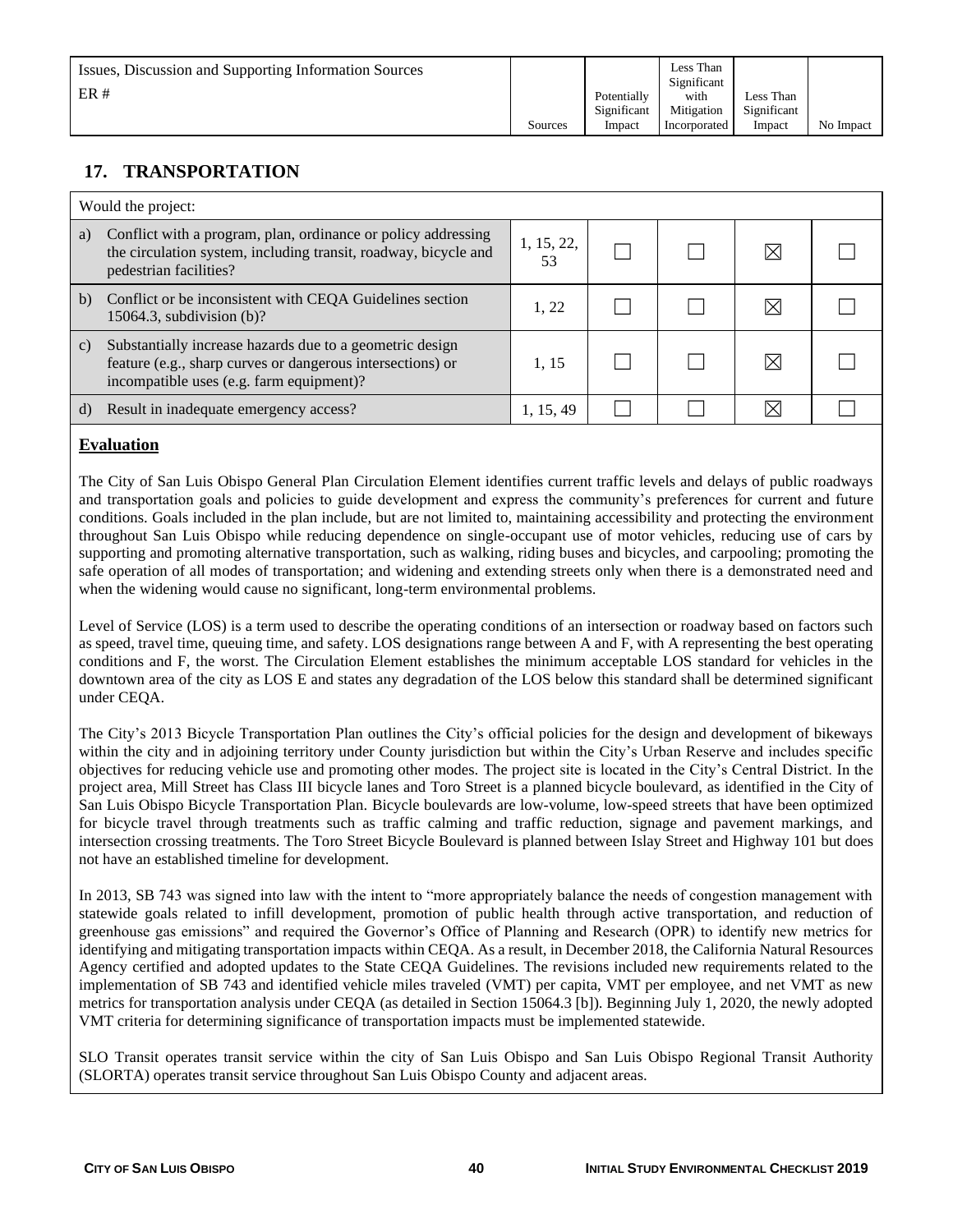| Issues, Discussion and Supporting Information Sources<br>ER# | Sources | Potentially<br>Significant<br>Impact | Less Than<br>Significant<br>with<br>Mitigation<br>Incorporated | Less Than<br>Significant<br>Impact | No Impact |
|--------------------------------------------------------------|---------|--------------------------------------|----------------------------------------------------------------|------------------------------------|-----------|
|--------------------------------------------------------------|---------|--------------------------------------|----------------------------------------------------------------|------------------------------------|-----------|

- a) The development of five single-family residences would result in a marginal increase of temporary construction traffic and long-term vehicle trips. Neither temporary construction vehicle traffic nor operational vehicle trips from the five single-family residences would generate enough vehicle trips to substantially affect surrounding roadway and interchange LOS, and the project would not impact surrounding bicycle infrastructure or transit services. Therefore, the project would not conflict with a program, plan, ordinance, or policy addressing the circulation system, and impacts would be *less than significant.*
- b) Based on State CEQA Guidelines Section 15064.3(b), projects located within 0.5 mile of either an existing major transit stop or along an existing high-quality transit corridor should be presumed to cause a less-than-significant transportation impact. The project would be infill development and is located within 0.5 mile of the San Luis Obispo Downtown Transit Center and approximately eleven public transit stops. Therefore, the project would be consistent with the standards set forth in State CEQA Guidelines Section 15064.3(b) and impacts would be *less than significant.*
- c-d) During the construction phase, the project may result in a periodic detour and/or minor lane closure on Toro and/or Peach Streets. Proposed lane closures and use and transport of construction vehicles and equipment within an area that experiences a low volume of vehicle, pedestrian, and bicycle traffic would have a low potential to result in safety hazards. If traffic control is required, it would be short term and there are numerous adequate alternative routes proximate to the project site. Therefore, potential impacts would be *less than significant.*

The project also includes construction of a driveway extension from Toro Street to access the proposed residences onsite. No changes to the existing driveways would be required and residential development would not require modification of any surrounding roadways. These potential improvements would be designed and constructed in compliance with City Public Works standards to provide adequate vehicle and emergency vehicle access to all five residences. The project would not substantially increase hazards due to a geometric design feature or incompatible uses or result in inadequate emergency access; therefore, potential impacts would be *less than significant*.

## **Mitigation Measures**

None necessary.

#### **Conclusion**

Potential future infill development of residential uses at the project site would not result in a reduction in LOS on surrounding intersections and would be consistent with State CEQA Guidelines Section 15064.3(b) regarding VMT. Any future development at the project site would be required to meet City Public Works safety design standards and would maintain adequate emergency access. Therefore, no potentially significant impacts related to transportation would occur and no mitigation measures are necessary.

# **18. TRIBAL CULTURAL RESOURCES**

Would the project cause a substantial adverse change in the significance of a tribal cultural resource, defined in Public Resources Code Section 21074 as either a site, feature, place, or cultural landscape that is geographically defined in terms of the size and scope of the landscape, sacred place, or object with cultural value to a California Native American tribe, and that is:

| Listed or eligible for listing in the California Register of<br>a)<br>Historical Resources, or in a local register of historical<br>resources as defined in Public Resources Code Section<br>5020.1(k) | 17, 18,<br>19 |  |  |  |  |
|--------------------------------------------------------------------------------------------------------------------------------------------------------------------------------------------------------|---------------|--|--|--|--|
|--------------------------------------------------------------------------------------------------------------------------------------------------------------------------------------------------------|---------------|--|--|--|--|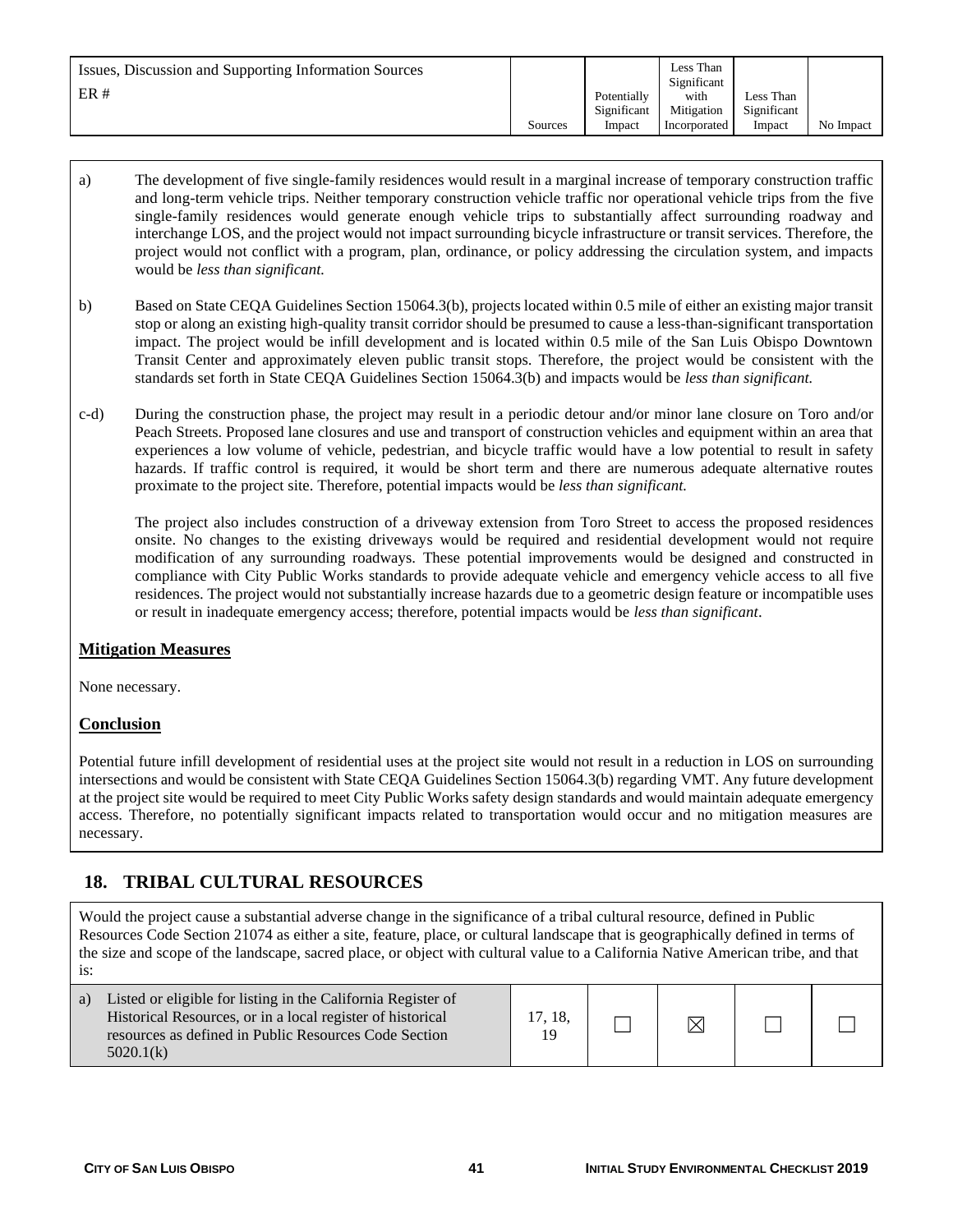| Issues, Discussion and Supporting Information Sources<br>ER# |         | Potentially | Less Than<br>Significant<br>with | Less Than   |           |
|--------------------------------------------------------------|---------|-------------|----------------------------------|-------------|-----------|
|                                                              |         | Significant | Mitigation                       | Significant |           |
|                                                              | Sources | Impact      | Incorporated                     | Impact      | No Impact |

| A resource determined by the lead agency, in its discretion and<br>b)<br>supported by substantial evidence, to be significant pursuant to<br>criteria set forth in subdivision (c) of Public Resources Code<br>Section 5024.1? In applying the criteria set forth in subdivision<br>(c) of Public Resources Code Section 5024.1, the lead agency<br>shall consider the significance of the resource to a California<br>Native American tribe. | 17, 18,<br>19 |  |  |  |  |
|-----------------------------------------------------------------------------------------------------------------------------------------------------------------------------------------------------------------------------------------------------------------------------------------------------------------------------------------------------------------------------------------------------------------------------------------------|---------------|--|--|--|--|
|-----------------------------------------------------------------------------------------------------------------------------------------------------------------------------------------------------------------------------------------------------------------------------------------------------------------------------------------------------------------------------------------------------------------------------------------------|---------------|--|--|--|--|

### **Evaluation**

Approved in 2014, AB 52 added tribal cultural resources to the categories of resources that must be evaluated under CEQA. Tribal cultural resources are defined as either of the following:

- 1. Sites, features, cultural landscapes, sacred places, and objects with cultural value to a California Native American tribe that are either of the following:
	- a. Included or determined to be eligible for inclusion in the CRHR; or
	- b. Included in a local register of historical resources as defined in PRC Section 5020.1(k).
- 2. A resource determined by the lead agency, in its discretion and supported by substantial evidence, to be significant pursuant to criteria set forth in PRC Section 5024.1(c). In applying these criteria for the purposes of this paragraph, the lead agency shall consider the significance of the resource to a California Native American Tribe.

Recognizing that tribes have expertise with regard to their tribal history and practices, AB 52 requires lead agencies to provide notice to tribes that are traditionally and culturally affiliated with the geographic area of a proposed project if they have requested notice of projects proposed within that area. If the tribe requests consultation within 30 days upon receipt of the notice, the lead agency must consult with the tribe regarding the potential for adverse impacts on tribal cultural resources as a result of a project. Consultation may include discussing the type of environmental review necessary, the presence and/or significance of tribal cultural resources, the level of significance of a project's impacts on the tribal cultural resources, and available project alternatives and mitigation measures recommended by the tribe to avoid or lessen potential impacts on tribal cultural resources

a.i-ii.) The City has provided notice of the opportunity to consult with appropriate tribes per the requirements of AB 52. One tribal representative, Fred Collins of the Northern Chumash Tribal Council, responded requesting the records search and archaeological report prepared for the project. Upon receipt of these reports, Mr. Collins confirmed that the Northern Chumash Tribal Council would not be requesting a formal consultation and has no further comments on the project.

Mitigation measures CR-1 through CR-3 have been identified to address the potential for inadvertent discovery of cultural resources and require cultural resource awareness training and cessation of work area if a discovery is made until a qualified archaeologist can assess the significance of the find. Therefore, impacts related to a substantial adverse change in the significance of tribal cultural resource would be *less than significant with mitigation.*

#### **Mitigation Measures**

Implement Mitigation Measures CR-1 through CR-3.

#### **Conclusion**

With implementation of Mitigation Measures CR-1 through CR-3, impacts to tribal cultural resources would be less than significant.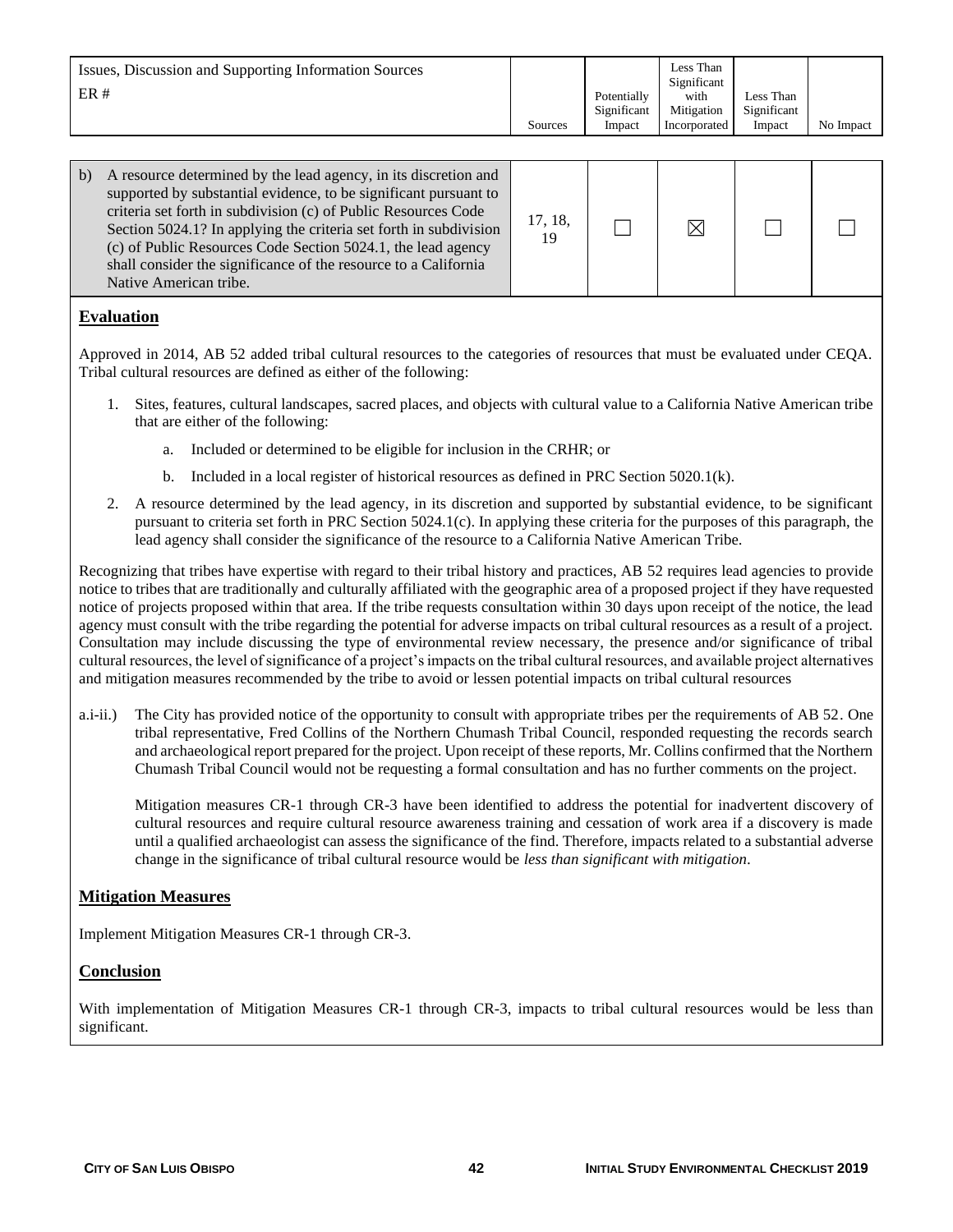| Issues, Discussion and Supporting Information Sources<br>ER# |         | Potentially<br>Significant | Less Than<br>Significant<br>with<br>Mitigation | Less Than<br>Significant |           |
|--------------------------------------------------------------|---------|----------------------------|------------------------------------------------|--------------------------|-----------|
|                                                              | Sources | Impact                     | Incorporated                                   | Impact                   | No Impact |

# **19. UTILITIES AND SERVICE SYSTEMS**

|    | Would the project:                                                                                                                                                                                                                                                                             |        |           |    |  |
|----|------------------------------------------------------------------------------------------------------------------------------------------------------------------------------------------------------------------------------------------------------------------------------------------------|--------|-----------|----|--|
| a) | Require or result in the relocation or construction of new or<br>expanded water, was tewater treatment or storm water drainage,<br>electric power, natural gas, or telecommunications facilities,<br>the construction or relocation of which could cause significant<br>environmental effects? |        | $\bowtie$ |    |  |
| b) | Have sufficient water supplies available to serve the project<br>and reasonably foreseeable future development during normal,<br>dry, and multiple dry years?                                                                                                                                  | 54.    |           |    |  |
| C) | Result in a determination by the wastewater treatment provider<br>which serves or may serve the project that it has adequate<br>capacity to serve the project's projected demand in addition to<br>the provider's existing commitments?                                                        | 51     |           | IX |  |
| d) | Generate solid waste in excess of State or local standards, or in<br>excess of the capacity of local infrastructure, or otherwise<br>impair the attainment of solid waste reduction goals?                                                                                                     | 55, 56 |           |    |  |
| e) | Comply with federal, state, and local management and<br>reduction statutes and regulations related to solid waste?                                                                                                                                                                             | 55, 56 |           | ⋉  |  |

#### **Evaluation**

The City Utilities Department is the sole water provider within the city, provides potable and recycled water to the community, and is responsible for water supply, treatment, distribution, and resource planning. The City Water Resource Recovery Facility (WRRF) treats all of the wastewater from the city, Cal Poly, and the County airport. The WRRF treats 4.5 million gallons of wastewater daily, 365 days a year. The most recent upgrade to the WRRF was completed to improve the quality of water discharged into San Luis Obispo Creek (located downstream of the project site). The WRRF has very stringent discharge requirements and now produces a high-quality effluent that surpasses drinking water standards for many constituents. Plans to utilize a portion of this effluent to irrigate parks, median strips, landscaping, and other appropriate uses are being implemented under the City's Water Reuse Program.

- a) The project includes the installation of new water, wastewater, stormwater, and natural gas infrastructure and connections to City infrastructure. These components have been evaluated for their potential to result in adverse environmental effects throughout this document. Mitigation Measures AQ-1 through AQ-5, CR-1 through CR-3, and N-1 through N-5 would reduce potentially significant environmental impacts that could result from installation and establishment of new utility connections associated with air quality, cultural resources, and noise to less than significant. Therefore, potential environmental impacts associated with construction or extension of existing utilities would be *less than significant with mitigation.*
- b) The project would be served by the City's water system, which has four primary water sources, including Whale Rock Reservoir, Salinas Reservoir, Nacimiento Reservoir, and recycled water (for irrigation), with groundwater serving as a fifth supplemental source. The City no longer draws groundwater for potable purposes as of 2015. As of May 2020, both the Whale Rock and Salinas Reservoirs are at above 84% storage capacity and Nacimiento Reservoir is at 50% storage capacity.

Based on the City Utilities Department website, the City's diversification of water sources in the last several decades has allowed the City to maintain sufficient water supplies even following the driest years on record. The total water available for the City in 2019 was 10,136 acre-feet per year (AFY), which included 244 AFY of recycled water. As this availability was adjusted following years of drought and updates to the City's safe annual yield model, the availability is considered a reasonable long-term safe yield value for the purposes of this analysis. The City's water demand for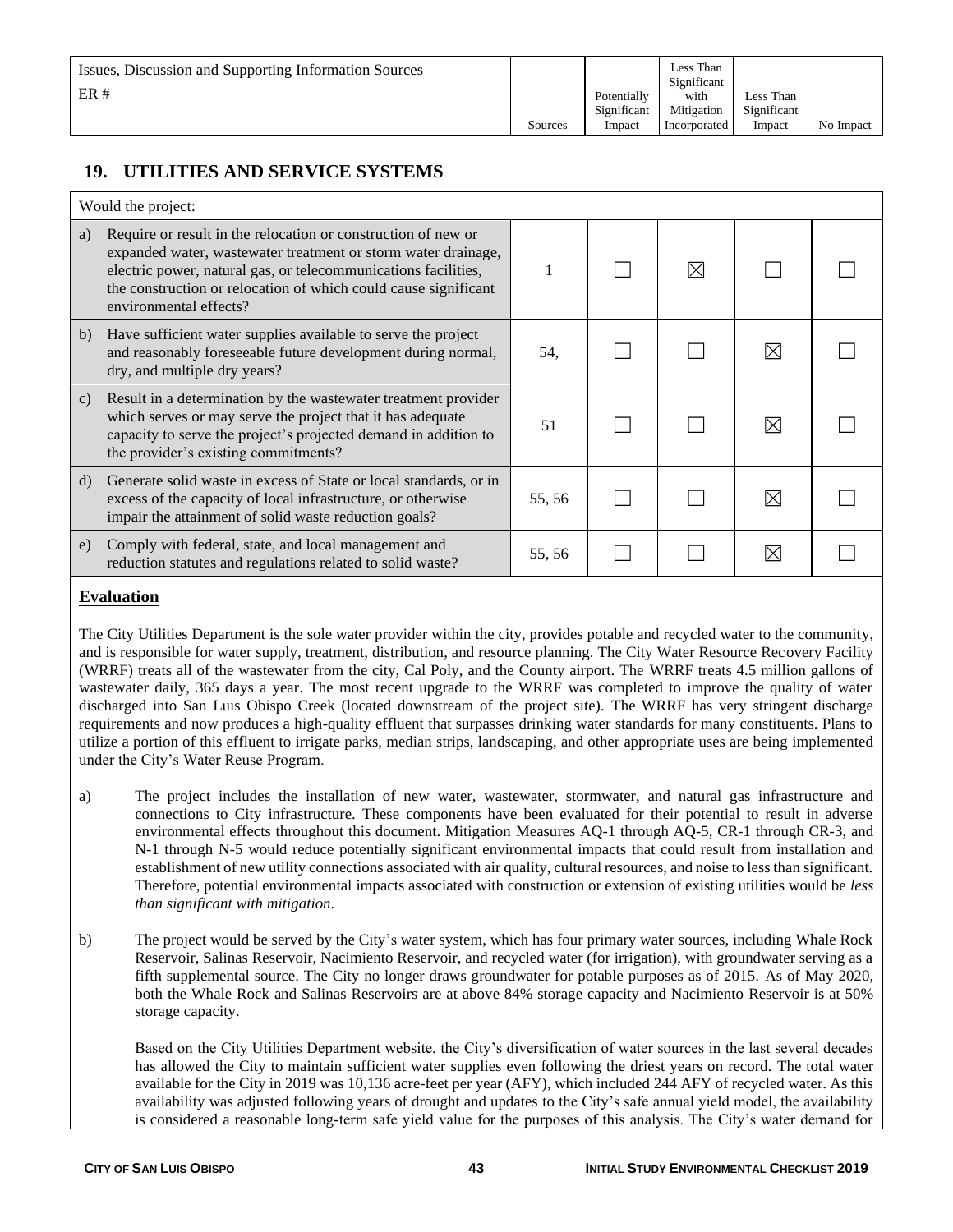| Issues, Discussion and Supporting Information Sources |         |             | Less Than<br>Significant |             |           |
|-------------------------------------------------------|---------|-------------|--------------------------|-------------|-----------|
| ER#                                                   |         | Potentially | with                     | Less Than   |           |
|                                                       |         | Significant | Mitigation               | Significant |           |
|                                                       | Sources | Impact      | Incorporated             | Impact      | No Impact |

2019 was 4,762 AF. Compared against the City's 2019 annual availability, the City has approximately 5,374 AF of water surplus available to allocate to new beneficial uses within the City.

The project would be required to pay development impact fees to offset the project's marginal impact on the City's water resources. Therefore, based on the City's current surplus of water supplies and payment of development impact fees to offset use, potential impacts associated with having sufficient water supplies during normal, dry, and multiple dry years would be *less than significant.*

- c) The project would be served by the City's sewer system and includes the installation of new sewer infrastructure to connect the five new residential units to existing City sewer infrastructure. The project would result in an incremental increase in wastewater demand on the City's WRRF. Impact fees are collected at the time building permits are issued to accommodate the project's contribution to the City's WRRF capacity. Therefore, impacts associated with the City's capacity to serve the project's wastewater needs would be *less than significant.*
- d) Based on the California Department of Resources Recycling and Recovery (CalRecycle), the project would result in the generation of approximately 5.2 pounds of solid waste per resident per day, or 62.4 pounds of solid waste generation per day. This represents an incremental increase in demand on San Luis Garbage Company, the local solid waste service provider. Waste generated from the project site would likely be disposed of at the Cold Canyon Landfill. Cold Canyon Landfill has approximately 14,500,000 cubic yards of remaining capacity and is expected to reach capacity in 2040. Therefore, potential impacts would be *less than significant*.
- e) Background research for the Integrated Waste Management Act of 1989 (AB 939) shows that Californians dispose of roughly 2,500 pounds of waste per month. Over 90% of this waste goes to landfills, posing a threat to groundwater, air quality, and public health. The five single-family residences would be required to adhere to the standards set forth in the City's Development Standards for Solid Waste Services for trash, green waste, and recycling. Therefore, the project would be in compliance with federal, state, and local management and reduction statutes and regulations related to solid waste and impacts would be *less than significant.*

#### **Mitigation Measures**

Implement Mitigation Measures AQ-1 through AQ-5, BIO-1, CR-1 through CR-3, and N-1 through N-5.

#### **Conclusion**

With implementation of Mitigation Measures AQ-1 through AQ-5, BIO-1, CR-1 through CR-3, and N-1 through N-5, potential impacts to utilities and service systems would be less than significant.

## **20. WILDFIRE**

|    | If located in or near state responsibility areas or lands classified as very high fire hazard severity zones, would the project:                                                                                   |                     |  |  |  |  |
|----|--------------------------------------------------------------------------------------------------------------------------------------------------------------------------------------------------------------------|---------------------|--|--|--|--|
| a) | Substantially impair an adopted emergency response plan or<br>emergency evacuation plan?                                                                                                                           | 57, 59              |  |  |  |  |
| b) | Due to slope, prevailing winds, and other factors, exacerbate<br>wildfire risks, and thereby expose project occupants to,<br>pollutant concentrations from a wildfire or the uncontrolled<br>spread of a wildfire? | 1, 57, 58,<br>59,60 |  |  |  |  |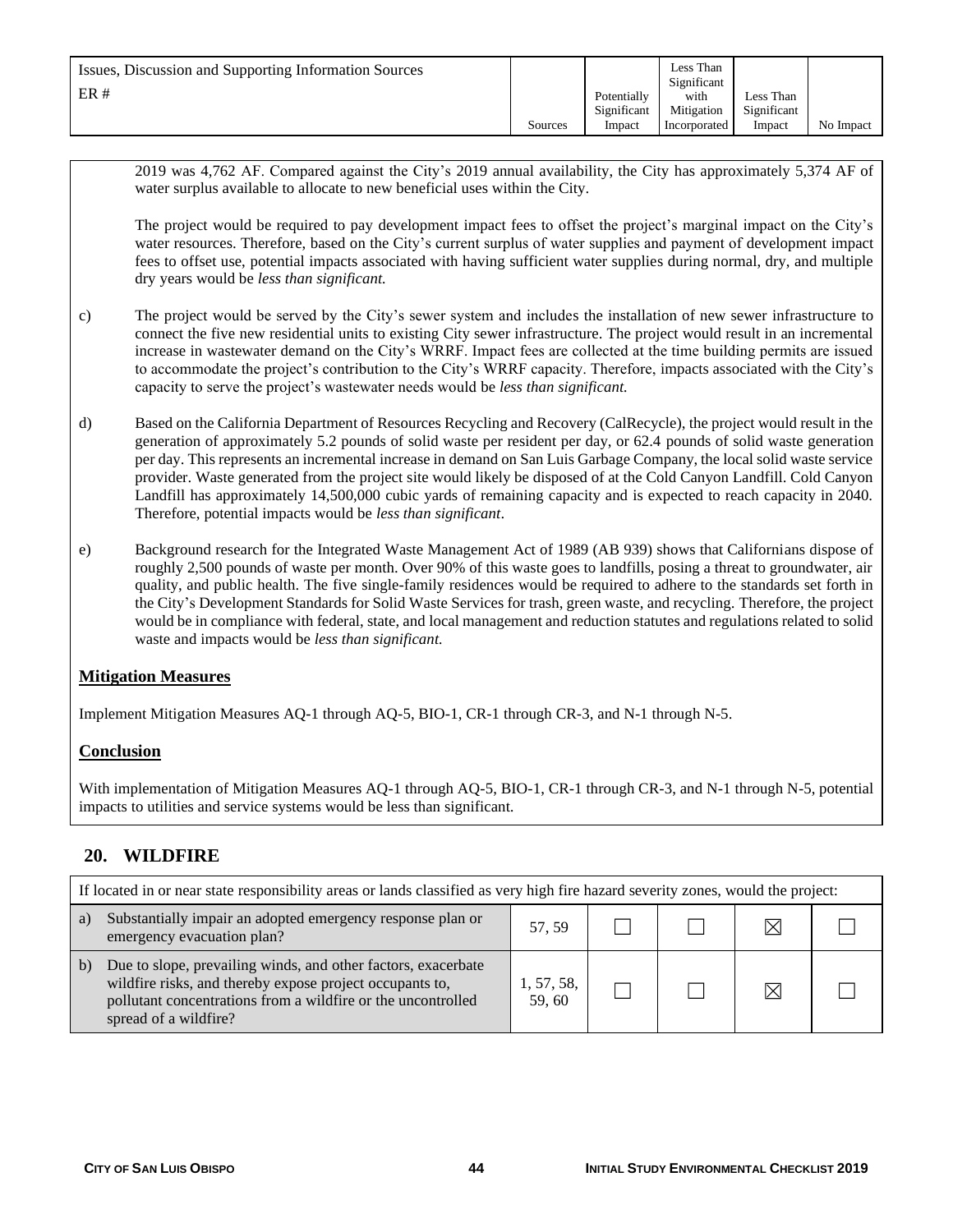| Issues, Discussion and Supporting Information Sources<br>ER# |         |             | Less Than<br>Significant |             |           |
|--------------------------------------------------------------|---------|-------------|--------------------------|-------------|-----------|
|                                                              |         | Potentially | with                     | Less Than   |           |
|                                                              |         | Significant | Mitigation               | Significant |           |
|                                                              | Sources | Impact      | Incorporated             | Impact      | No Impact |

| C) | Require the installation or maintenance of associated<br>infrastructure (such as roads, fuel breaks, emergency water<br>sources, power lines or other utilities) that may exacerbate fire<br>risk or that may result in temporary or ongoing impacts to the<br>environment? | 1, 7, 58,<br>59,60  |  |  |
|----|-----------------------------------------------------------------------------------------------------------------------------------------------------------------------------------------------------------------------------------------------------------------------------|---------------------|--|--|
| d) | Expose people or structures to significant risks, including<br>downslope or downstream flooding or landslides, as a result of<br>runoff, post-fire slope instability, or drainage changes?                                                                                  | 1, 57, 58,<br>59,60 |  |  |

#### **Evaluation**

The project site is located in an urban area within the city of San Luis Obispo. Urban fire hazards result from the materials, size, and spacing of buildings, and from the materials, equipment, and activities they contain. Additional factors include access, available water volume and pressure, and response time for fire fighters. Based on the City's Local Hazard Mitigation Plan, the risk of wildland fires is greatest near the city limits where development meets rural areas of combustible vegetation. Most of the community is within 1 mile of a designated High or Very High Fire Hazard Severity Zone, which indicates significant risk to wildland fire.

The Safety Element identifies four policies to address the potential hazards associated with wildfire, which include approving development only when adequate fire suppression services and facilities are available, classifying Wildland fire hazard severity zones as prescribed by CAL FIRE, prohibiting new subdivisions located within "Very High" wildland fire hazard severity zones, and continuing enhancement of fire safety and construction codes for buildings.

- a) The project proposes infill development within an existing residential neighborhood. Implementation of the proposed project would not result in a significant temporary or permanent impact on any adopted emergency response plans or emergency evacuation plans. No breaks in utility service or road closures would occur as a result of project implementation; therefore, the project would not substantially impair an adopted emergency response plan or evacuation plan and impacts would be *less than significant.*
- b) The project site is located within a developed parcel located within an urban area in the city of San Luis Obispo. The project would not substantially change the existing flat topography of the project site. Project construction would be required to comply with the California Fire Code and would not exacerbate existing fire conditions. Therefore, potential impacts would be *less than significant.*
- c) The project includes construction of a dead-end driveway approximately 250 feet in length. The City's Municipal Code requires dead-end streets in excess of 150 feet in length to include an approved emergency turnaround unless all buildings are protected with approved fire sprinkler systems, in which case the distance may be extended to 300 feet. The project includes 13-D sprinkler systems in all buildings which would meet fire code requirements. The project also includes the installation of new water, emergency water, wastewater, stormwater, and natural gas infrastructure and connections to City infrastructure. These proposed infrastructure components would be located within existing developed land and would be required to be installed in full compliance with applicable CBC and California Fire Code regulations; therefore, potential impacts associated with exacerbation of fire risk from installation of new infrastructure would be *less than significant.*
- d) The project site is generally flat and is not located near a hillslope or in an area subject to downstream flooding or landslides. The project does not include any design elements that would expose people or structures to significant risks, including downslope or downstream flooding or landslides, as a result of runoff, post-fire slope instability, or drainage changes. Therefore, impacts would be *less than significant.*

#### **Mitigation Measures**

None necessary.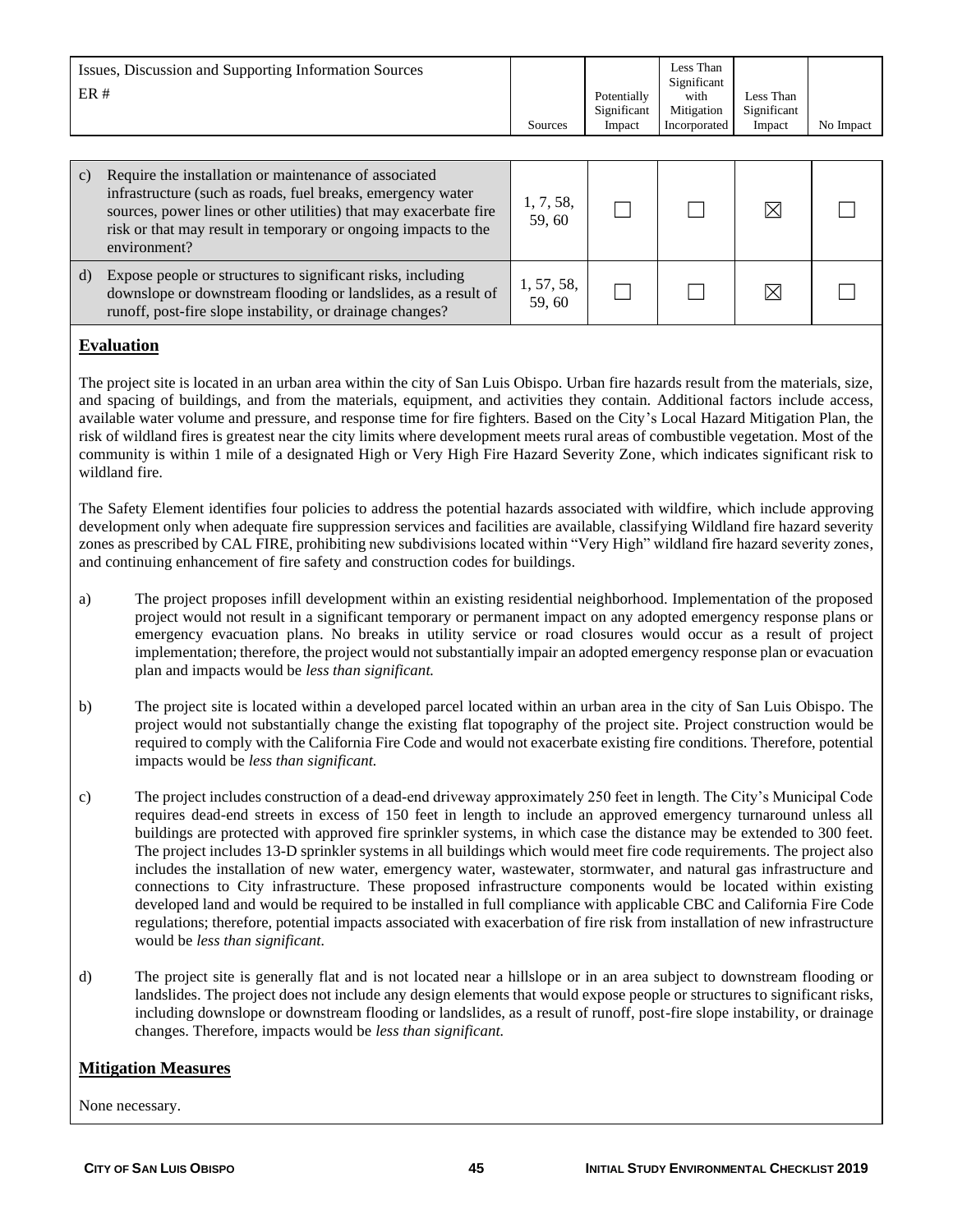| Issues, Discussion and Supporting Information Sources<br>ER# | Sources | Potentially<br>Significant<br>Impact | Less Than<br>Significant<br>with<br>Mitigation<br>Incorporated | Less Than<br>Significant<br>Impact | No Impact |
|--------------------------------------------------------------|---------|--------------------------------------|----------------------------------------------------------------|------------------------------------|-----------|
|--------------------------------------------------------------|---------|--------------------------------------|----------------------------------------------------------------|------------------------------------|-----------|

### **Conclusion**

The project would not expose people or structures to new or exacerbated wildfire risks and would not require the development of new or expanded infrastructure or maintenance to reduce wildfire risks. Therefore, potential impacts associated with wildfire would be less than significant.

# **21. MANDATORY FINDINGS OF SIGNIFICANCE**

| Does the project have the potential to substantially degrade the<br>a)<br>quality of the environment, substantially reduce the habitat of a<br>fish or wildlife species, cause a fish or wildlife population to<br>drop below self-sustaining levels, threaten to eliminate a plant<br>or animal community, substantially reduce the number or<br>restrict the range of a rare or endangered plant or animal or<br>eliminate important examples of the major periods of<br>California history or prehistory?                                                                                                                                                                                                                                                             | N/A |  | ⊠ |  |  |
|--------------------------------------------------------------------------------------------------------------------------------------------------------------------------------------------------------------------------------------------------------------------------------------------------------------------------------------------------------------------------------------------------------------------------------------------------------------------------------------------------------------------------------------------------------------------------------------------------------------------------------------------------------------------------------------------------------------------------------------------------------------------------|-----|--|---|--|--|
| The project would develop five new single-family residences within the project site, which would result in the removal of up to<br>five trees. Mitigation Measure BIO-1 is included to minimize potential impacts to nesting migratory birds during tree removal<br>and construction.                                                                                                                                                                                                                                                                                                                                                                                                                                                                                    |     |  |   |  |  |
| Mitigation Measures CR-1 through CR-3 have been included to require awareness training be conducted for all construction<br>crew members so that cultural resources can be recognized if unearthed during site disturbance activities and to require work be<br>halted in the event of an unanticipated discovery until a qualified archaeologist can assess the significance of the find and identify<br>the appropriate protocol for properly responding to the inadvertent discovery. With implementation of the recommended<br>mitigation measures, potential impacts would be less than significant with mitigation.                                                                                                                                                |     |  |   |  |  |
| Does the project have impacts that are individually limited, but<br>b)<br>cumulatively considerable? ("Cumulatively considerable"<br>means that the incremental effects of a project are considerable<br>when viewed in connection with the effects of past projects,<br>the effects of other current projects, and the effects of probable<br>future projects)?                                                                                                                                                                                                                                                                                                                                                                                                         | N/A |  | ⊠ |  |  |
| When project impacts are considered along with, or in combination with, other reasonably foreseeable impacts, the project's<br>potential cumulative impacts may be significant. Mitigation measures have been incorporated into the project to reduce project-<br>related impacts to a less-than-significant level. Based on implementation of identified project-specific mitigation measures and<br>the relatively limited number and extent of potential impacts, the cumulative effects of the proposed project would not be<br>cumulatively considerable and would be less than significant with mitigation.                                                                                                                                                        |     |  |   |  |  |
| $\mathbf{c})$<br>Does the project have environmental effects which will cause<br>substantial adverse effects on human beings, either directly or<br>indirectly?                                                                                                                                                                                                                                                                                                                                                                                                                                                                                                                                                                                                          | N/A |  | ⊠ |  |  |
| The project has the potential to result in significant impacts associated with air quality and noise that could result in substantial<br>adverse effects on human beings. Mitigation measures have been identified to reduce these potential impacts to less than<br>significant, including, but not limited to, standard idling restrictions, dust control measures, preparation of a geologic<br>investigation for asbestos, and implementation of noise control measures. With incorporation of mitigation measures identified<br>in this Initial Study, potential environmental effects of the project would not directly or indirectly result in any substantial adverse<br>effects on human beings and this impact would be less than significant with mitigation. |     |  |   |  |  |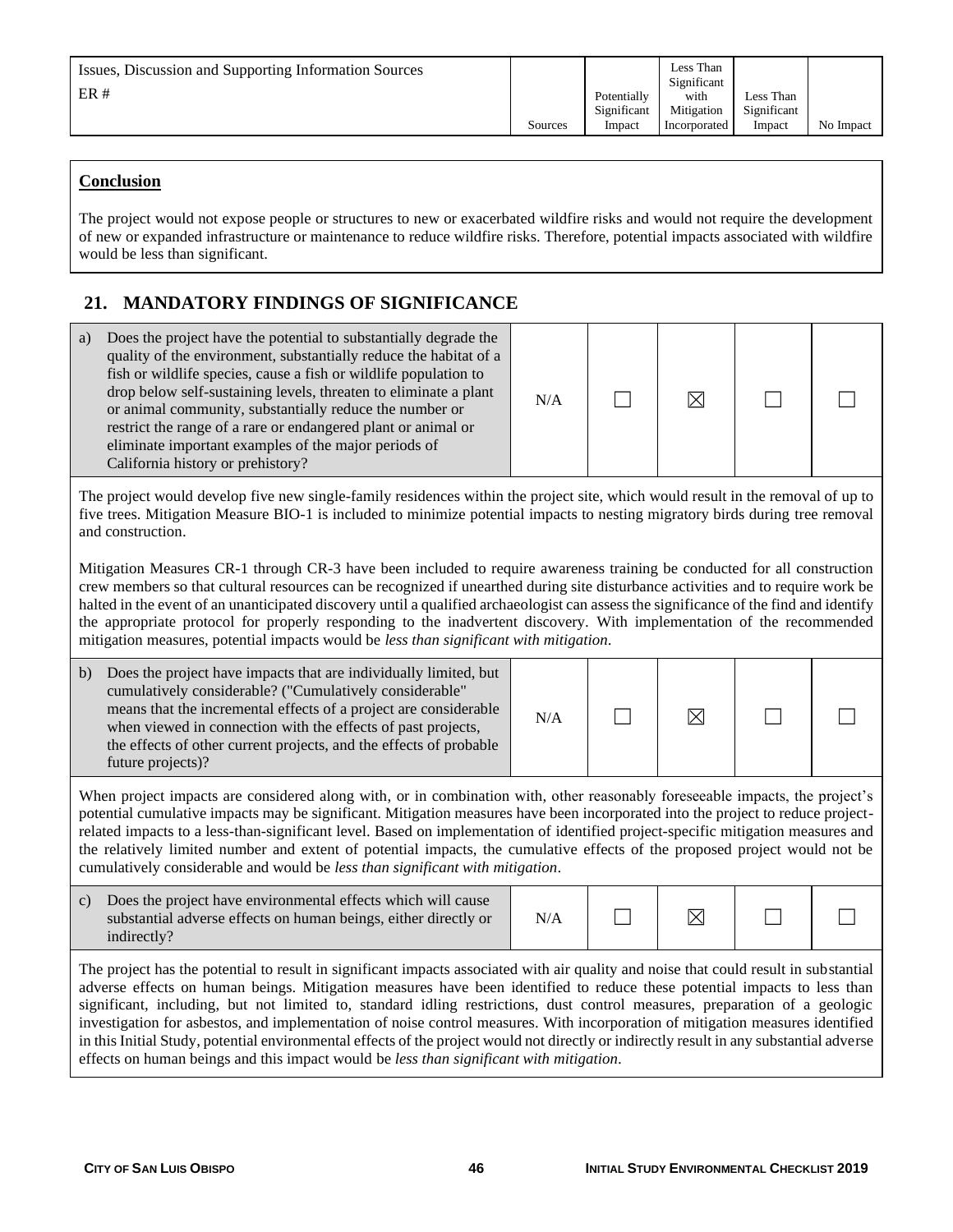# **22. EARLIER ANALYSES**

Earlier analysis may be used where, pursuant to the tiering, program EIR, or other CEQA process, one or more effects have been adequately analyzed in an earlier EIR or Negative Declaration. Section 15063 (c) (3) (D). In this case a discussion should identify the following items:

a) **Earlier analysis used.** Identify earlier analyses and state where they are available for review.

N/A

b) **Impacts adequately addressed.** Identify which effects from the above checklist were within the scope of and adequately analyzed in an earlier document pursuant to applicable legal standards, and state whether such effects were addressed by mitigation measures based on the earlier analysis.

N/A

c) **Mitigation measures.** For effects that are "Less than Significant with Mitigation Incorporated," describe the mitigation measures which were incorporated or refined from the earlier document and the extent to which they address sitespecific conditions of the project.

N/A

# **23. SOURCE REFERENCES**

| 1.  | Architectural Review Commission Package. Ten Over Studios, October 31, 2019.                                           |
|-----|------------------------------------------------------------------------------------------------------------------------|
| 2.  | City of San Luis Obispo Interactive Parcel Viewer, January 2015                                                        |
| 3.  | SWCA. Historic Preservation Report for Redevelopment of APN 002-316-005 (Peach and Toro Streets). 2020                 |
| 4.  | City of San Luis Obispo Conservation & Open Space Element (COSE), 2006.                                                |
| 5.  | Caltrans, California Scenic Highways, February 2017                                                                    |
| 6.  | City of San Luis Obispo Community Design Guidelines, June 2010                                                         |
| 7.  | City of San Luis Obispo Municipal Code, May 2019                                                                       |
| 8.  | California Department of Conservation Farmland Mapping and Monitoring Program, 2018                                    |
| 9.  | California Department of Conservation Land Conservation Act of 1965: San Luis Obispo County, 2006                      |
| 10. | San Luis Obispo Air Pollution Control District, County Attainment Status, 2019                                         |
| 11. | San Luis Obispo County Air Pollution Control District CEQA Air Quality Handbook, April 2012 (revised<br>November 2017) |
| 12. | San Luis Obispo County Air Pollution Control District Clean Air Plan, December 2001                                    |
| 13. | San Luis Obispo County Air Pollution Control Board Naturally Occurring Asbestos Mapping Tool, 2020                     |
| 14. | Pacific Coast Testing, Geotechnical Investigation Proposed Residences 1137 Peach Street (APN 002-316-005) 2019         |
| 15. | City of San Luis Obispo Bicycle Transportation Plan, 2013                                                              |
| 16. | San Luis Obispo Heritage Trees Map, 2019                                                                               |
| 17. | U.S. Fish and Wildlife Service National Wetlands Inventory Map, 2019                                                   |
| 18. | California Department of Fish and Wildlife, California Natural Community Conservation Plans Map 2019                   |
| 19. | Historic Properties in San Luis Obispo, California (A SLO Story Map), accessed March 9, 2020                           |
| 20. | San Luis Obispo Historic Preservation Program Guidelines 2010                                                          |
| 21. | Pacific Gas and Electric webpage: Delivering low emission energy, accessed March 9, 2020                               |
| 22. | San Luis Obispo Transit 2019-20120 User Guide, June 17, 2019                                                           |
| 23. | City of San Luis Obispo Climate Action Plan, August 2012                                                               |
| 24. | California Building Code, 2019                                                                                         |
| 25. | California Department of Conservation Fault Activity Map of California, 2010                                           |
| 26. | City of San Luis Obispo Safety Element, 2014                                                                           |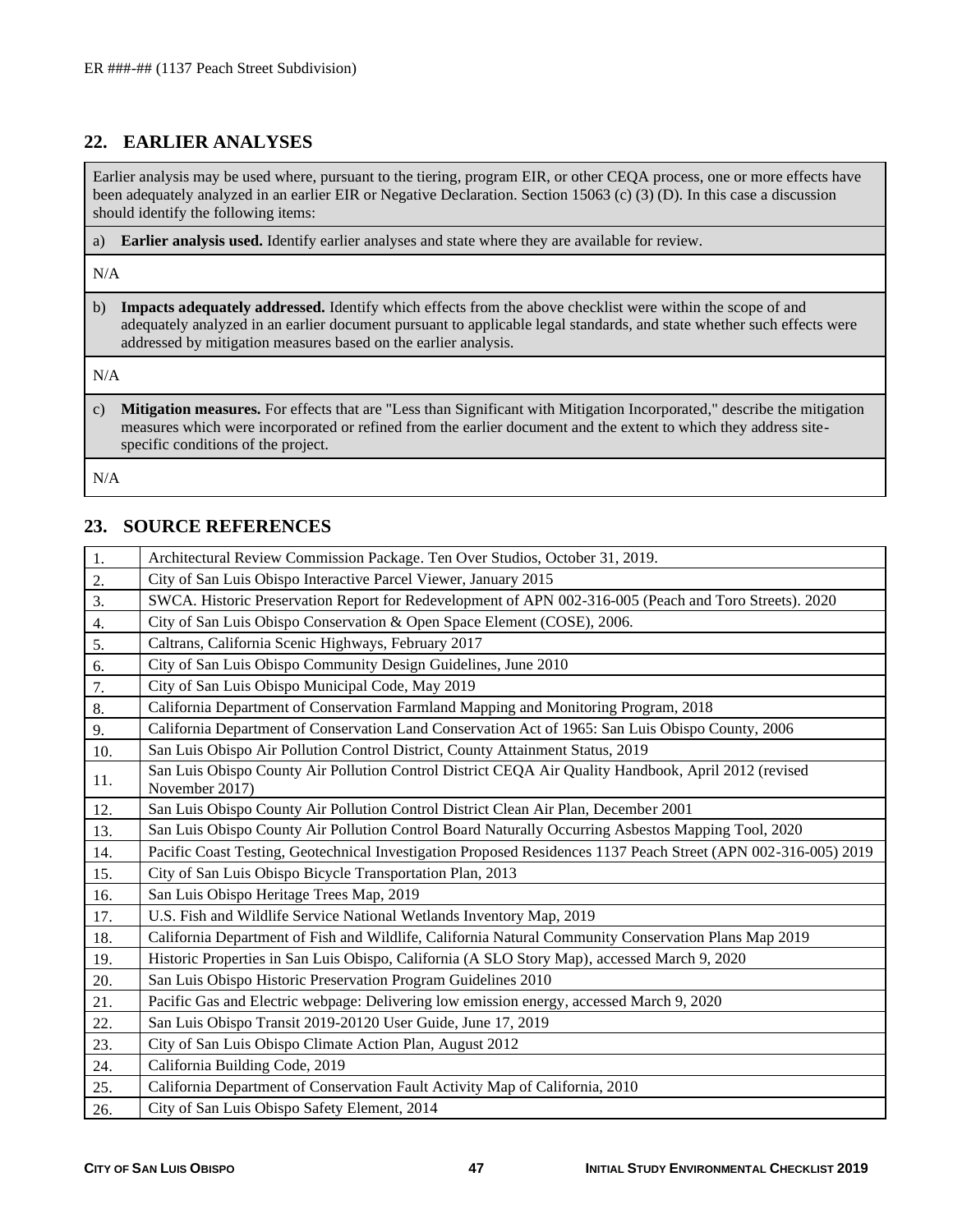| 27. | Areas of Land Subsidence in California, USGS, Accessed March 10, 2020                                                                                                                                                                                                                                                                                                                   |
|-----|-----------------------------------------------------------------------------------------------------------------------------------------------------------------------------------------------------------------------------------------------------------------------------------------------------------------------------------------------------------------------------------------|
| 28. | NRCS Web Soil Survey, 2019                                                                                                                                                                                                                                                                                                                                                              |
| 29. | Department of Conservation, Soil Web Survey 2020                                                                                                                                                                                                                                                                                                                                        |
| 30. | Geologic Map of the San Luis Obispo Quadrangle, San Luis Obispo County, California, 2004                                                                                                                                                                                                                                                                                                |
| 31. | California Department of Toxic Substances Control, Envirostor Accessed March 10, 2020                                                                                                                                                                                                                                                                                                   |
| 32. | State Water Resources Control Board, Geotracker Accessed March 10, 2020                                                                                                                                                                                                                                                                                                                 |
| 33. | California Environmental Protection Agency, Cortese List Data Resources Accessed March 10, 2020                                                                                                                                                                                                                                                                                         |
| 34. | San Luis Obispo 2016 Community Greenhouse Gas Emissions Inventory Update 2019                                                                                                                                                                                                                                                                                                           |
| 35. | County of San Luis Obispo Airport Land Use Plan, May 2005                                                                                                                                                                                                                                                                                                                               |
| 36. | SLO Watershed Project, San Luis Obispo Creek Description, 2014                                                                                                                                                                                                                                                                                                                          |
| 37. | SLO Stormwater Website 2020                                                                                                                                                                                                                                                                                                                                                             |
| 38. | Federal Emergency Management Agency's National Flood Hazard Layer (NFHL) Viewer, accessed November 4,<br>2019                                                                                                                                                                                                                                                                           |
| 39. | SGMA Groundwater Management, California Department of Water Resources Webpage, 2019                                                                                                                                                                                                                                                                                                     |
| 40. | San Luis Obispo Valley Groundwater Basin, County of San Luis Obispo Webpage, 2019                                                                                                                                                                                                                                                                                                       |
| 41. | Water Sources, City of San Luis Obispo Utilities Webpage, Accessed November 2019                                                                                                                                                                                                                                                                                                        |
| 42. | Department of Conservation (DOC) Tsunami Inundation Map for Emergency Planning Port San Luis Quadrangle,<br>2009                                                                                                                                                                                                                                                                        |
| 43. | Water Quality Control Plan for the Central Coast Basin, 2019                                                                                                                                                                                                                                                                                                                            |
| 44. | City of San Luis Obispo Land Use Element 2014                                                                                                                                                                                                                                                                                                                                           |
| 45. | City of San Luis Obispo Noise Element, 1996                                                                                                                                                                                                                                                                                                                                             |
| 46. | Construction Noise Handbook: Construction Equipment Noise Levels and Ranges, Federal Highway<br>Administration, September 2017                                                                                                                                                                                                                                                          |
| 47. | Transit Noise and Vibration Impact Assessment Manual. United States Department of Transportation, Federal<br>Transit Administration (FTA). September 2018. Available at:<br><https: 118131="" docs="" files="" fta.dot.gov="" research-innovation="" sites="" transit-noise-and-vibration-<br="" www.transit.dot.gov="">impact-assessment-manual-fta-report-no-0123_0.pdf&gt;.</https:> |
| 48. | Transportation and Construction-Induced Vibration Guidance Manual. California Department of Transportation<br>(Caltrans). September 2013. Available at: <http: docs="" env="" noise="" tcvgm-sep2013.pdf="" website.dot.ca.gov="">.</http:>                                                                                                                                             |
| 49. | City of San Luis Obispo 2014-2019 General Plan Housing Element, January 2015                                                                                                                                                                                                                                                                                                            |
| 50. | City of San Luis Obispo General Plan Annual Report, 2018                                                                                                                                                                                                                                                                                                                                |
| 51. | Community Development Department Development Impact Fees, 2018                                                                                                                                                                                                                                                                                                                          |
| 52. | City of San Luis Obispo General Plan Parks and Recreation Element, 2001                                                                                                                                                                                                                                                                                                                 |
| 53. | City of San Luis Obispo Circulation Element, October 2017                                                                                                                                                                                                                                                                                                                               |
| 54. | 2018 Water Resources Status Report, 2018                                                                                                                                                                                                                                                                                                                                                |
| 55. | Estimated Solid Waste Generation Rates, California Department of Resources, Recycling, and Recovery<br>(CalRecycle), accessed November 2019                                                                                                                                                                                                                                             |
| 56. | SWIS Facility Detail Cold Canyon Landfill, Inc., California Department of Resources Recycling and Recovery,<br>Accessed March 11, 2020                                                                                                                                                                                                                                                  |
| 57. | San Luis Obispo Local Hazard Mitigation Plan 2006                                                                                                                                                                                                                                                                                                                                       |
| 58. | San Luis Obispo General Plan Safety Element 2014                                                                                                                                                                                                                                                                                                                                        |
| 59. | California Department of Forestry and Fire Protection Fire Hazard Severity Zones Maps, San Luis Obispo County,<br>March 2009                                                                                                                                                                                                                                                            |
| 60. | City of San Luis Obispo Municipal Code. 15.04. Construction and Fire Prevention Regulations. 2019                                                                                                                                                                                                                                                                                       |
| 61. | Cultural Resources Survey of the Peach and Toro Project, City of San Luis Obispo, San Luis Obispo County,<br>California. March 2020. Prepared by: Central Coast Archaeological Research Consultants.                                                                                                                                                                                    |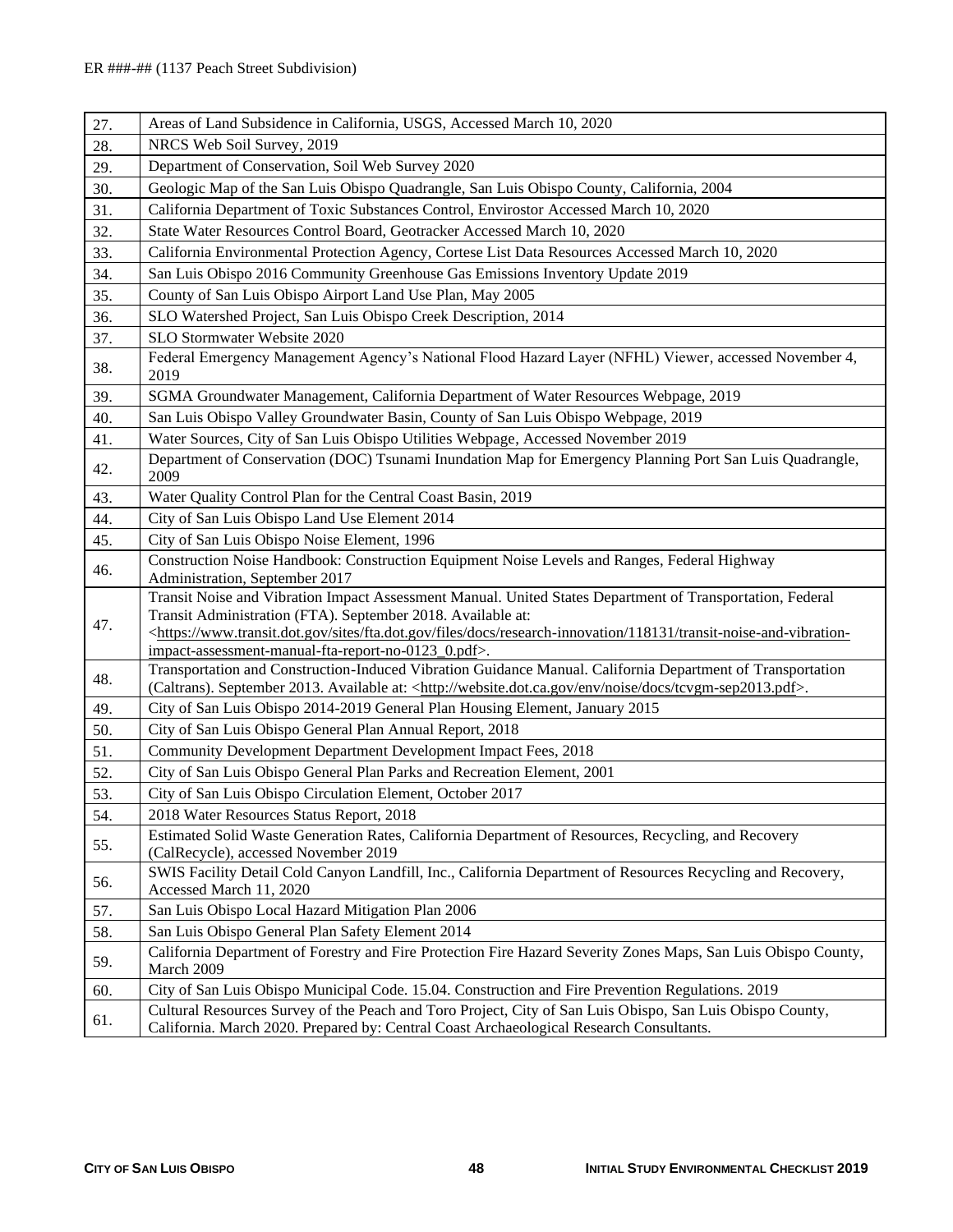# **Attachments**

- 1. Project Plans
- 2. Historic Preservation Report for Redevelopment of APN 002-316-005 (Peach and Toro Streets). SWCA May 2020.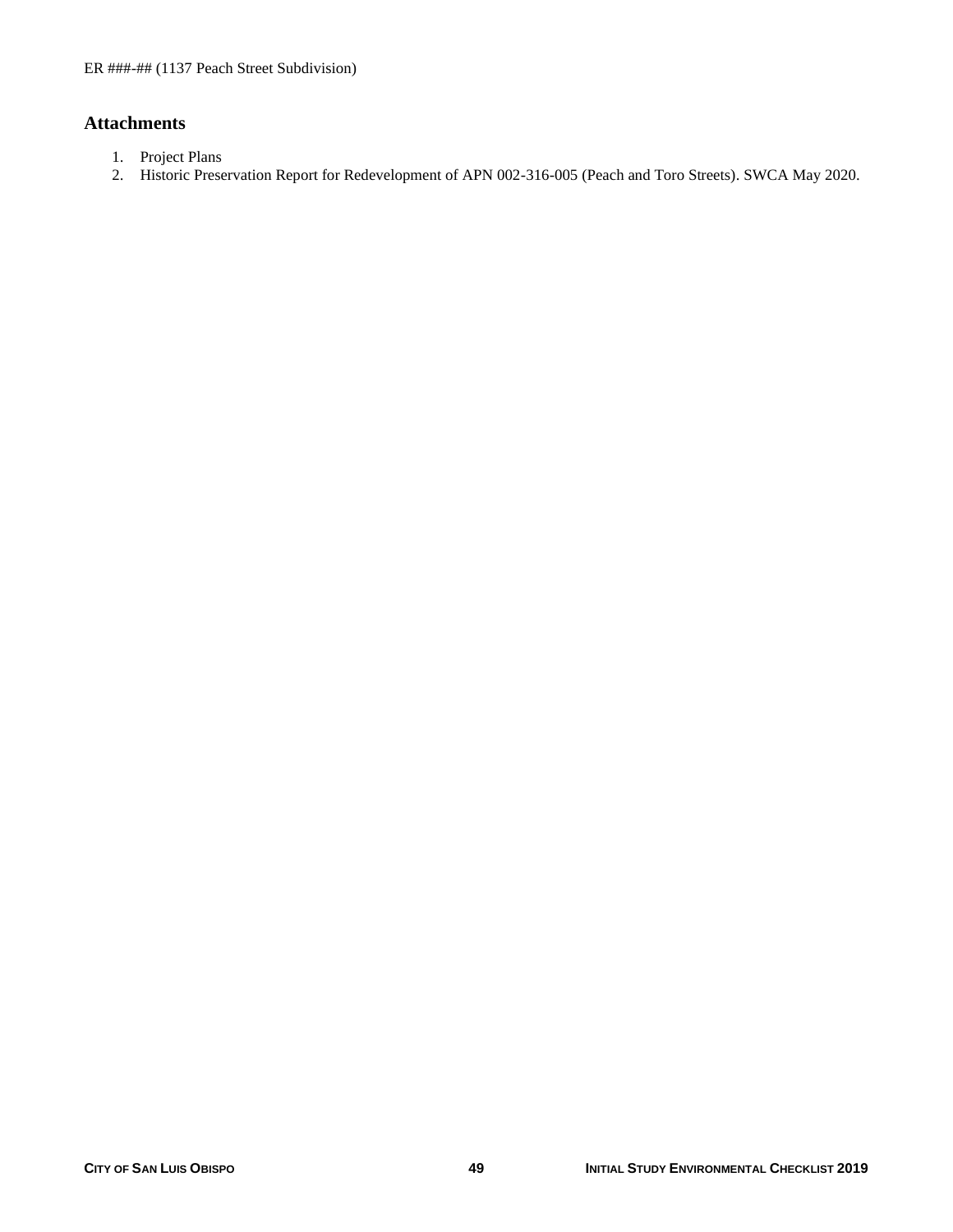# **REQUIRED MITIGATION AND MONITORING PROGRAMS**

### **Air Quality**

- **AQ-1** During all construction activities and use of diesel vehicles, the applicant shall implement the following idling control techniques:
	- 1. Idling Restrictions Near Sensitive Receptors for Both On- and Off-Road Equipment.
		- e. Staging and queuing areas shall not be located within 1,000 feet of sensitive receptors if feasible;
		- f. Diesel idling within 1,000 feet of sensitive receptors shall not be permitted;
		- g. Use of alternative fueled equipment shall be used whenever possible; and,
		- h. Signs that specify the no idling requirements shall be posted and enforced at the construction site.
	- 2. California Diesel Idling Regulations. On-road diesel vehicles shall comply with Section 2485 of Title 13 of the California Code of Regulations. This regulation limits idling from diesel-fueled commercial motor vehicles with gross vehicular weight ratings of more than 10,000 pounds and licensed for operation on highways. It applies to California and non-California based vehicles. In general, the regulation specifies that drivers of said vehicles:
		- a. Shall not idle the vehicle's primary diesel engine for greater than 5 minutes at any location, except as noted in Subsection (d) of the regulation; and,
		- b. Shall not operate a diesel-fueled auxiliary power system (APS) to power a heater, air conditioner, or any ancillary equipment on that vehicle during sleeping or resting in a sleeper berth for greater than 5.0 minutes at any location when within 1,000 feet of a restricted area, except as noted in Subsection (d) of the regulation.

Signs must be posted in the designated queuing areas and job sites to remind drivers of the 5-minute idling limit. The specific requirements and exceptions in the regulation can be reviewed at the following website: [www.arb.ca.gov/msprog/truck-idling/2485.pdf.](http://www.arb.ca.gov/msprog/truck-idling/2485.pdf)

- **AQ-2** During all construction and ground-disturbing activities, the applicant shall implement the following particulate matter control measures and detail each measure on the project grading and building plans. In addition, the contractor or builder shall designate a person or persons to monitor the fugitive dust emissions and enhance the implementation of the measures as necessary to minimize dust complaints, reduce visible emissions below the APCD's limit of 20% opacity for no greater than 3 minutes in any 60 minute period. Their duties shall include holiday and weekend periods when work may not be in progress. The name and telephone number of such persons shall be provided to the City Community Development Department prior to commencement of construction. The name and telephone number of such persons shall be provided to the APCD Compliance Division prior to the start of any grading, earthwork or demolition.
	- a. Reduce the amount of disturbed area where possible.
	- b. Use of water trucks or sprinkler systems in sufficient quantities to prevent airborne dust from leaving the site and from exceeding the SLOAPCD's limit of 20% opacity for greater than 3 minutes in any 60-minute period. Increased watering frequency would be required whenever wind speeds exceed 15 miles per hour. Reclaimed (non-potable) water should be used whenever possible.
	- c. All dirt stockpile areas (if any) shall be sprayed daily and covered with tarps or other dust barriers as needed.
	- d. Permanent dust control measures identified in the approved project revegetation and landscape plans shall be implemented as soon as possible, following completion of any soil-disturbing activities.
	- e. Exposed grounds that are planned to be reworked at dates greater than 1 month after initial grading shall be sown with a fast germinating, non-invasive, grass seed and watered until vegetation is established.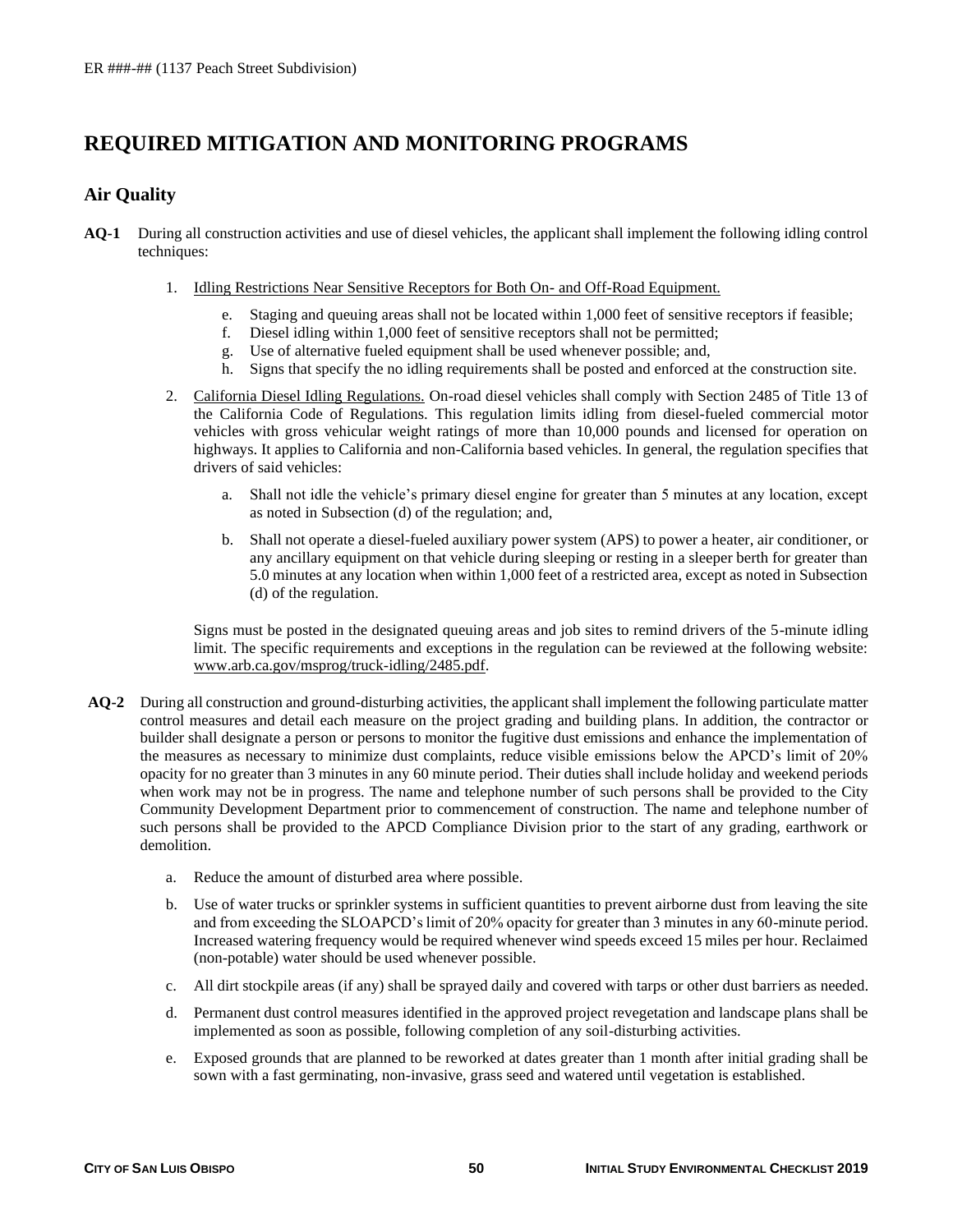- f. All disturbed soil areas not subject to revegetation shall be stabilized using approved chemical soil binders, jute netting, or other methods approved in advance by the SLOAPCD.
- g. All roadways, driveways, sidewalks, etc. to be paved shall be completed as soon as possible. In addition, building pads shall be laid as soon as possible after grading unless seeding or soil binders are used.
- h. Vehicle speed for all construction vehicles shall not exceed 15 miles per hour on any unpaved surface at the construction site.
- i. All trucks hauling dirt, sand, soil, or other loose materials, are to be covered or shall maintain at least 2 feet of freeboard (minimum vertical distance between top of load and top of trailer) in accordance with California Vehicle Code Section 23114.
- j. "Track Out" is defined as sand or soil that adheres to and/or agglomerates on the exterior surfaces of motor vehicles and/or equipment (including tires) that may then fall onto any highway or street as described in California Vehicle Code Section 23113 and California Water Code Section 13304. To prevent track out, designate access points and require all employees, subcontractors, and others to use them. Install and operate a "track-out prevention device" where vehicles enter and exit unpaved roads onto paved streets. The trackout prevention device can be any device or combination of devices that are effective at preventing track out, located at the point of intersection of an unpaved area and a paved road. Rumble strips or steel plate devices need periodic cleaning to be effective. If paved roadways accumulate tracked out soils, the track-out prevention device may need to be modified;
- k. Sweep streets at the end of each day if visible soil material is carried onto adjacent paved roads. Water sweepers shall be used with reclaimed water where feasible. Roads shall be pre-wetted prior to sweeping when feasible.
- l. All  $PM_{10}$  mitigation measures required should be shown on grading and building plans.
- m. The contractor or builder shall designate a person or persons whose responsibility is to ensure any fugitive dust emissions do not result in a nuisance and to enhance the implementation of the mitigation measures as necessary to minimize dust complaints and reduce visible emissions below the SLOAPCD's limit of 20% opacity for greater than 3 minutes in any 60-minute period. Their duties shall include holidays and weekend periods when work may not be in progress (for example, wind-blown dust could be generated on an open dirt lot). The name and telephone number of such persons shall be provided to the SLOAPCD Compliance Division prior to the start of any grading, earthwork, or demolition (Contact Tim Fuhs at 805-781-5912).
- **AQ-3** Prior to initiation of ground-disturbing activities, the applicant shall retain a registered geologist to conduct a geologic evaluation of the property, including sampling and testing for NOA in full compliance with SLOAPCD requirements and the CARB ATCM for Construction, Grading, Quarrying, and Surface Mining Operations (17 CCR 93105). This geologic evaluation shall be submitted to the City Community Development Department upon completion. If the geologic evaluation determines that the project would not have the potential to disturb NOA, the applicant must file an Asbestos ATCM exemption request with the SLOAPCD.
- **AQ-4** If NOA are determined to be present on-site, proposed earthwork, demolition, and construction activities shall be conducted in full compliance with the various regulatory jurisdictions regarding NOA, including the CARB ATCM for Construction, Grading, Quarrying, and Surface Mining Operations (17 CCR 93105) and requirements stipulated in the National Emission Standard for Hazardous Air Pollutants (NESHAP; 40 Code of Federal Regulations [CFR] Section 61, Subpart M – Asbestos). These requirements include, but are not limited to, the following:
	- a. Written notification, within at least 10 business days of activities commencing, to the SLOAPCD;
	- b. Preparation of an asbestos survey conducted by a Certified Asbestos Consultant; and
	- c. Implementation of applicable removal and disposal protocol and requirements for identified NOA.
- **AQ-5** Prior to initiation of demolition activities, the applicant shall implement the following measures to reduce the risk associated with disturbance of ACM and lead-coated materials that may be present within the existing structures onsite: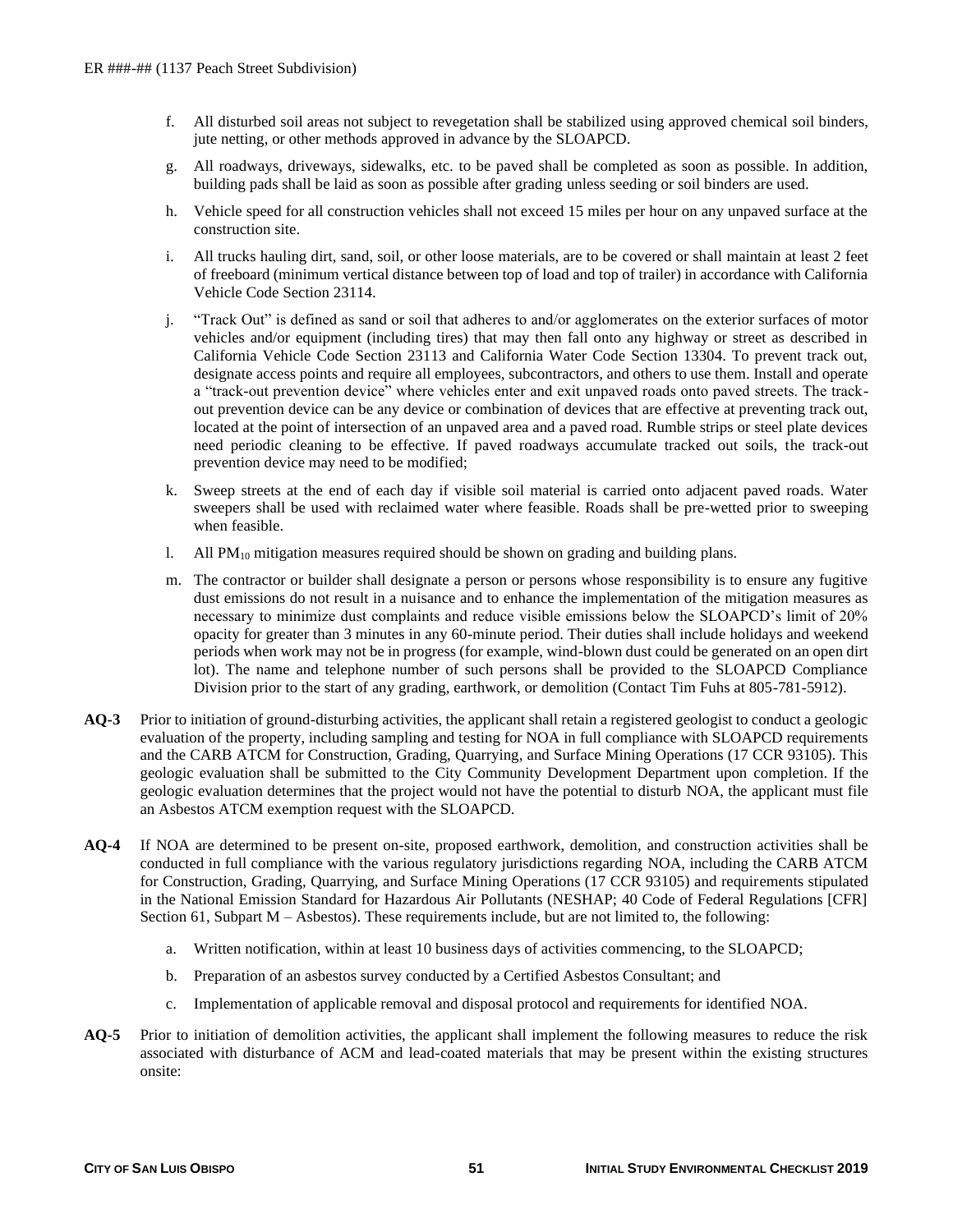- a. Demolition of the on-site structures shall comply with the procedures required by the National Emission Standards for Hazardous Air Pollutants (40 CFR 61, Subpart M – Asbestos) for the control of asbestos emissions during demolition activities. SLOAPCD is the delegated authority by the U.S. EPA to implement the Federal Asbestos NESHAP. Prior to demolition of on-site structures, SLOAPCD shall be notified, per NESHAP requirements. The project applicant shall submit proof that SLOAPCD has been notified prior to demolition activities to the City Community Development Department.
- b. If during the demolition of the existing structures, paint is separated from the construction materials (e.g., chemically or physically), the paint waste shall be evaluated independently from the building material by a qualified hazardous materials inspector to determine its proper management. All hazardous materials shall be handled and disposed of in accordance with local, state, and federal regulations. According to the Department of Toxic Substances Control (DTSC), if the paint is not removed from the building material during demolition (and is not chipping or peeling), the material can be disposed of as non-hazardous construction debris. The landfill operator shall be contacted prior to disposal of lead-based paint materials. If required, all lead work plans shall be submitted to SLOAPCD at least 10 days prior to the start of demolition. The applicant shall submit proof that paint waste has been evaluated by a qualified hazardous waste materials inspector and handled according to their recommendation to the City Community Development Department.

**Monitoring Program:** Measures AQ-1 and AQ-2 shall be incorporated into project grading and building plans for review and approval by the City Community Development Department. Compliance shall be verified by the City during regular inspections, in coordination with the County of San Luis Obispo Air Pollution Control District, as necessary. The applicant shall submit the geologic evaluation detailed in measure AQ-3 and documentation showing compliance with measures AQ-4 and AQ-5 to the City Community Development Department upon completion and prior to issuance of grading permits.

#### **Biological Resources**

**BIO-1** If feasible, tree removal associated with any future residential (or accessory) development at the project site shall be scheduled to occur from September 16 to January 31, outside of the typical nesting bird season, to avoid potential impacts to nesting birds. If tree removal or other construction activities are proposed during the nesting season (February 1 through September 15), prior to any ground disturbing activity, surveys for active nests shall be conducted by a qualified biologist within one week prior to the start of activities. If nesting birds are located on or near the proposed project site, they shall be avoided until they have successfully fledged or the nest is no longer deemed active. A non-disturbance buffer of 50 feet will be placed around non-listed, passerine species, and a 250-foot buffer will be implemented for raptor species. All activity will remain outside of that buffer until a qualified biologist has determined that the young have fledged or that proposed construction activities would not cause adverse impacts to the nest, adults, eggs, or young. If special-status avian species are identified, no work shall be conducted until an appropriate buffer is determined in consultation with the City and the California Department of Fish and Wildlife and/or the U.S. Fish and Wildlife Service.

**Monitoring Program:** These conditions and measures shall be noted on all grading and construction plans. The City Community Development Department and Natural Resources Manager shall verify compliance through regular inspections and review of monitoring reports, as necessary.

#### **Cultural Resources**

- **CR-1** Cultural Resource Awareness Training. Prior to construction activities, a qualified archaeologist shall conduct a cultural resource awareness training for all construction personnel including the following:
	- a. Review the types of archaeological artifacts that may be uncovered;
	- b. Provide examples of common archaeological artifacts to examine;
	- c. Review what makes an archaeological resource significant to archaeologists and local native Americans;
	- d. Describe procedures for notifying involved or interested parties in case of a new discovery;
	- e. Describe reporting requirements and responsibilities of construction personnel;
	- f. Review procedures that shall be used to record, evaluate, and mitigate new discoveries; and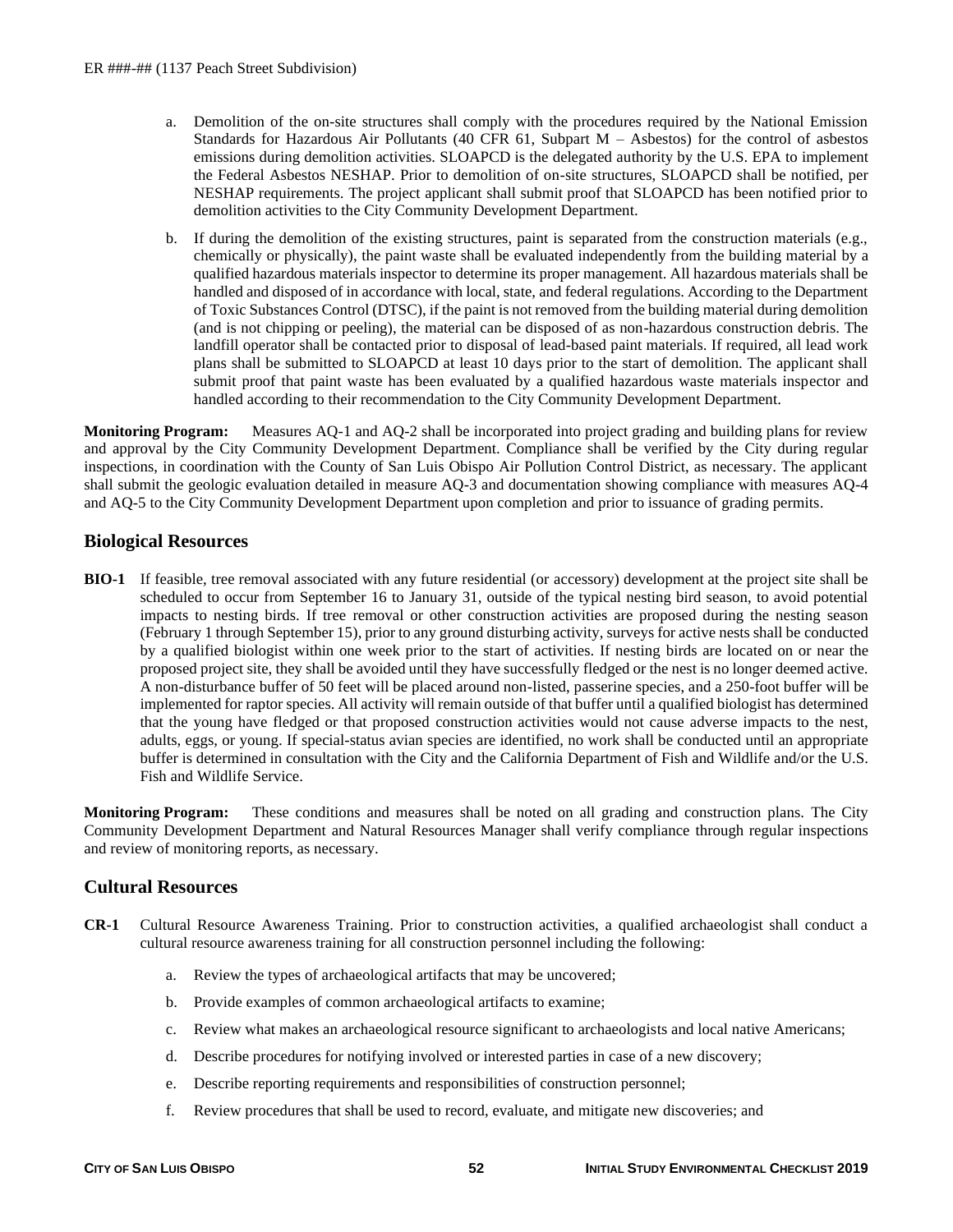- g. Describe procedures that would be followed in the case of discovery of disturbed as well as intact human burials and burial-associated artifacts.
- **CR-2** If cultural resources are encountered during subsurface earthwork activities, all ground disturbing activities within a 25-foot radius of the find shall cease and the City shall be notified immediately. Work shall not continue until a Cityqualified archaeologist assesses the find and determines the need for further study. If the find includes Native American affiliated materials, a local Native American tribal representative will be contacted to work in conjunction with the City-approved archaeologist to determine the need for further study. A standard inadvertent discovery clause shall be included in every grading and construction contract to inform contractors of this requirement. Any previously unidentified resources found during construction shall be recorded on appropriate California Department of Parks and Recreation (DPR) forms and evaluated for significance in terms of CEQA criteria by a qualified archaeologist.

If the resource is determined significant under CEQA, the qualified archaeologist shall prepare and implement a research design and archaeological data recovery plan, in conjunction with locally affiliated Native American representative(s) as necessary, that will capture those categories of data for which the site is significant. The archaeologist shall also perform appropriate technical analysis, prepare a comprehensive report, and file it with the Central Coast Information Center (CCIC), located at the University of California, Santa Barbara, and provide for the permanent curation of the recovered materials.

**CR-3** In the event that human remains are exposed during earth disturbing activities associated with the project, an immediate halt work order shall be issued and the Community Development Director and locally affiliated Native American representative(s) (as necessary) shall be notified. State Health and Safety Code Section 7050.5 requires that no further disturbance of the site or any nearby area reasonably suspected to overlie adjacent human remains shall occur until the County Coroner has made the necessary findings as to origin and disposition pursuant to Public Resources Code Section 5097.98. If the remains are determined to be of Native American descent, the coroner shall notify the Native American Heritage Commission within 24 hours. These requirements shall be printed on all building and grading plans.

**Monitoring Program:** These conditions shall be noted on all grading and construction plans. The City shall review and approve the City-qualified archaeologist consistent with the Archaeological Resource Preservation Program Guidelines.

## **Hazards and Hazardous Materials**

Implement Mitigation Measures AQ-3, AQ-4, and AQ-5.

**Monitoring Program:** Measures AQ-1 and AQ-2 shall be incorporated into project grading and building plans for review and approval by the City Community Development Department. Compliance shall be verified by the City during regular inspections, in coordination with the County of San Luis Obispo Air Pollution Control District, as necessary. The applicant shall submit the geologic evaluation detailed in measure AQ-3 and documentation showing compliance with measures AQ-4 and AQ-5 to the City Community Development Department upon completion and prior to issuance of grading permits.

## **Noise**

- **N-1** For the entire duration of the construction phase of the project, the following Best Management Practices (BMPs) shall be adhered to:
	- 1. Stationary construction equipment that generates noise that exceeds 60 dBA at the project boundaries shall be shielded with the most modern noise control devises (i.e. mufflers, lagging, and/or motor enclosures).
	- 2. Impact tools (e.g., jack hammers, pavement breakers, rock drills, etc.) used for project construction shall be hydraulically or electrically powered wherever possible to avoid noise associated with compressed-air exhaust from pneumatically powered tools.
	- 3. Where use of pneumatic tools is unavoidable, an exhaust muffler on the compressed-air exhaust shall be used.
	- 4. All construction equipment shall have the manufacturers' recommended noise abatement methods installed, such as mufflers, engine enclosures, and engine vibration insulators, intact and operational.